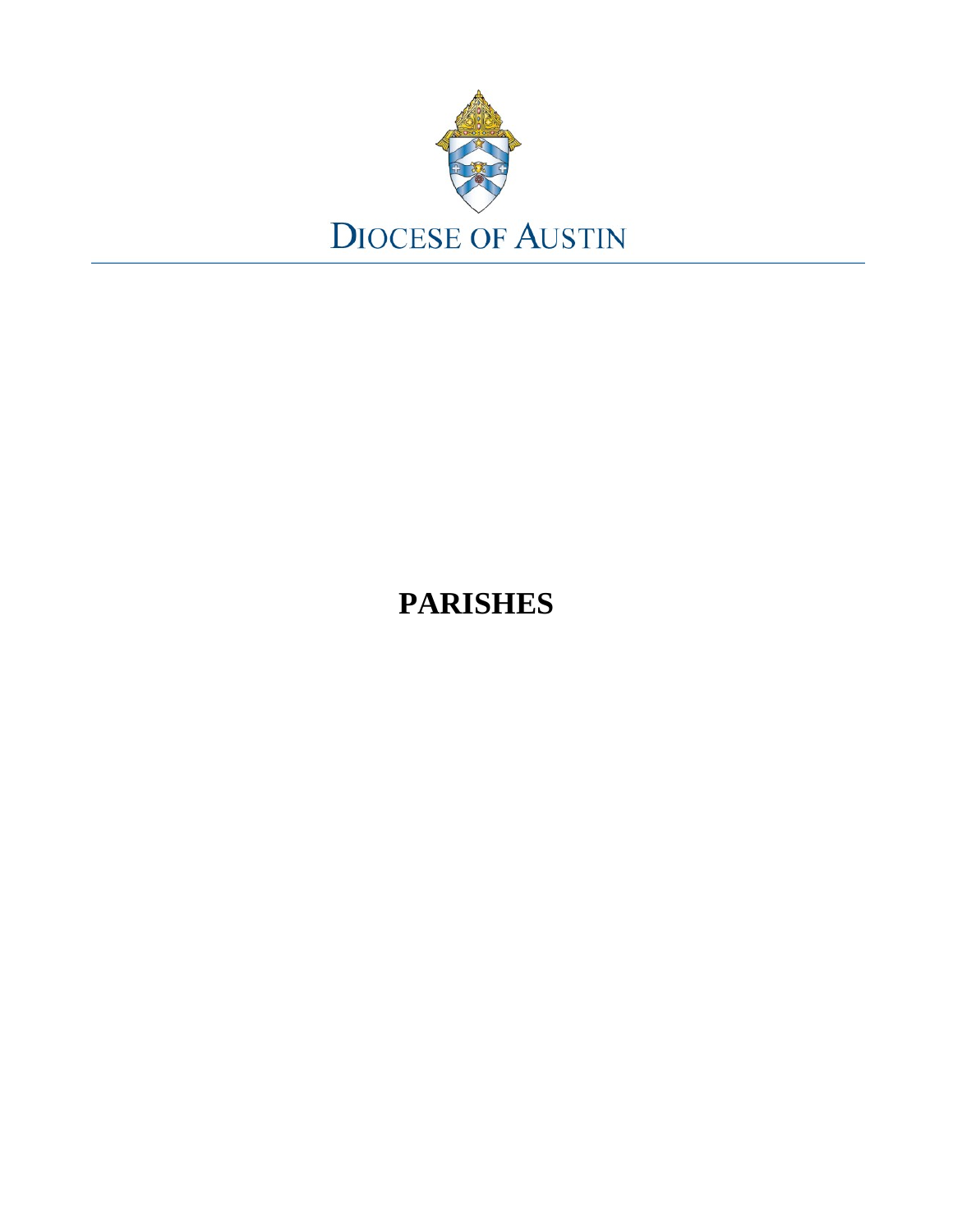

## **Policy on the Pastoral Council**

*Effective 2005*

In order to serve the needs of the people of God in the Diocese of Austin and to be responsible stewards of the gifts given to the diocese, the Diocese of Austin issues the following policy:

*A Pastoral Council is to be established and is to be operative in every parish and mission in the Diocese of Austin.*

#### I. Nature and Purpose

- A. The Pastoral Council is to be a representative body of the faithful whose focus is on the whole community – its beliefs, its hopes, its joys, its needs, its sorrows, its concerns, its gifts, and its pursuit of the mission of the Church.
- B. The council provides a means for uniting the parish community in expressing its collective wisdom concerning pastoral plans and activities. The Pastoral Council is to guard against serving special interest groups.
- C. By reason of its existence, the Pastoral Council must read and reflect the "signs of the times" to those planning and/or implementing short-term and long-term pastoral policies and activities in the parish.
	- 1. Ordinary administration of the parish will be the responsibility of the administrative staff.
- D. By the fact that it is convoked by the pastor, the Pastoral Council must respond to his call and questions and offer the best consultation possible.
- E. The Pastoral Council's task is to give counsel and seek consultation.
	- 1. Good counsel is the result of full, holistic, and active consultation. Thus, the members of this group, along with the pastor, are called to reflect and consider pastoral issues for the common good and for the future. Their role is to understand, to reflect carefully and prayerfully and to seek consensus. However, under certain circumstances, the pastor and council may choose to attain a majority through voting to decide a course of action.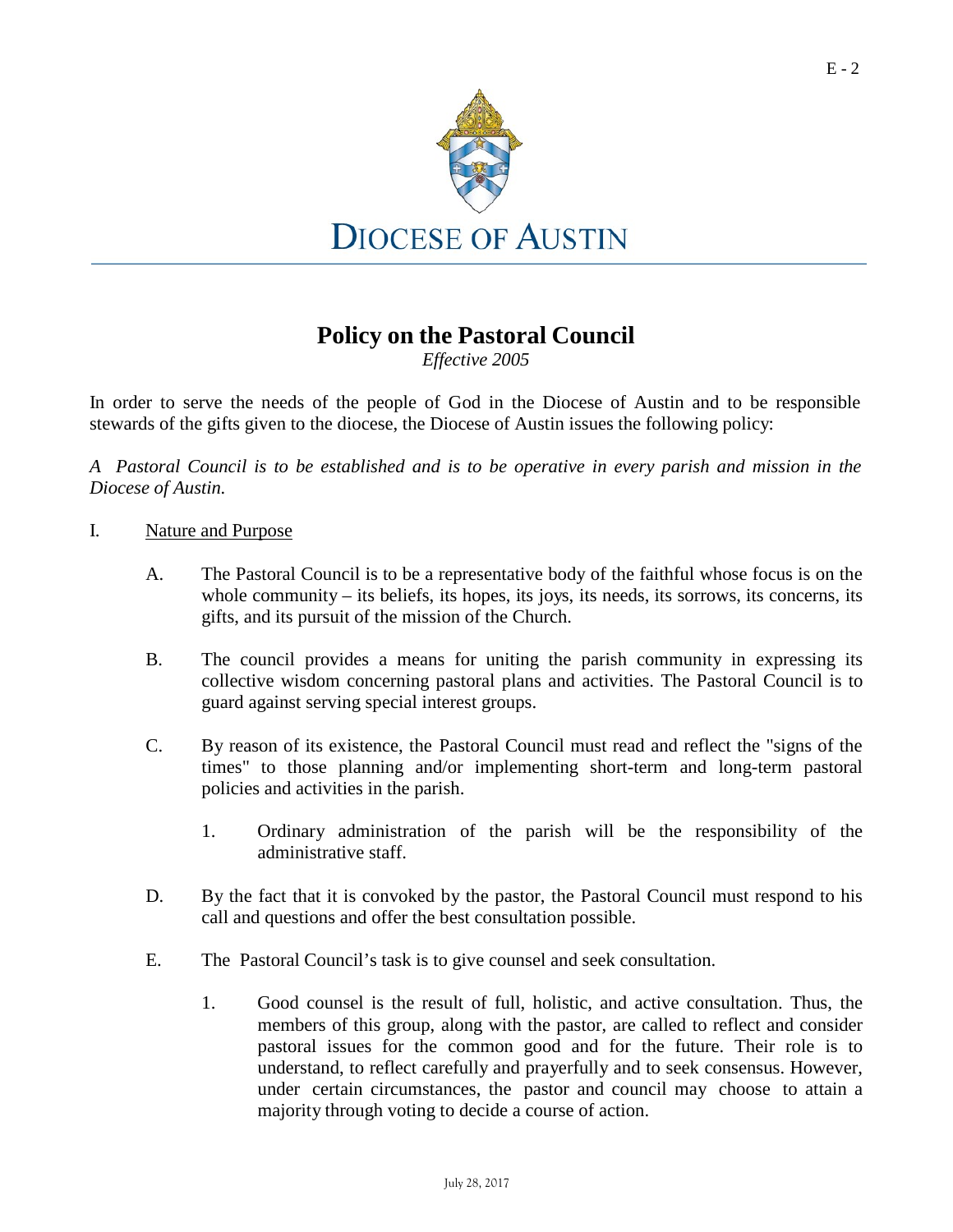#### II. Consultation

- A. Consultation acknowledges that all the Christian faithful share, in diverse ways, the mission of Christ.
- B. Consultation accepts that each of the Christian faithful is formed, reformed, and endowed by the Spirit with qualities and gifts that can strengthen the community.
- C. Consultation recognizes that both the ordained and the non-ordained have distinct roles.
	- 1. The ordained priesthood and the common priesthood of the faithful are different not only in degree, but in essence.
	- 2. The roles of each are complementary in community because of their common bond in the Body of Christ.
- D. Because of its representative nature and consultative role, because it has been uniquely provided by the Church and convoked by the pastor, and because of its consensusseeking process, the Pastoral Council should be a distinct group.
	- 1. The Pastoral Council function should not be assigned to a group that has a different function within the parish.

#### III. The Diocese

A. Ongoing training and workshops relating to the Pastoral Councils are available and accessible to clergy and laity throughout the diocese.

#### IV. The Pastor

- A. The pastor, as the chief governing person and accountable to the Bishop, must preside at the Pastoral Council meetings and participate in its activities.
- B. The pastor is called to consultation by the Church. In this call, he must:
	- 1. In turn, call the Pastoral Council and seek counsel on pastoral matters affecting the life of the parish
	- 2. Experience and participate in the interaction that follows
	- 3. Be open, respectful, and receptive to the voice or voices of the parishioners
	- 4. Weigh seriously and respond appropriately to the collective wisdom or consensus of the Pastoral Council
	- 5. Make every effort to ensure the membership of the council is truly representative of the whole parish community
	- 6. Assist in the proper formation, training, and orientation of all council members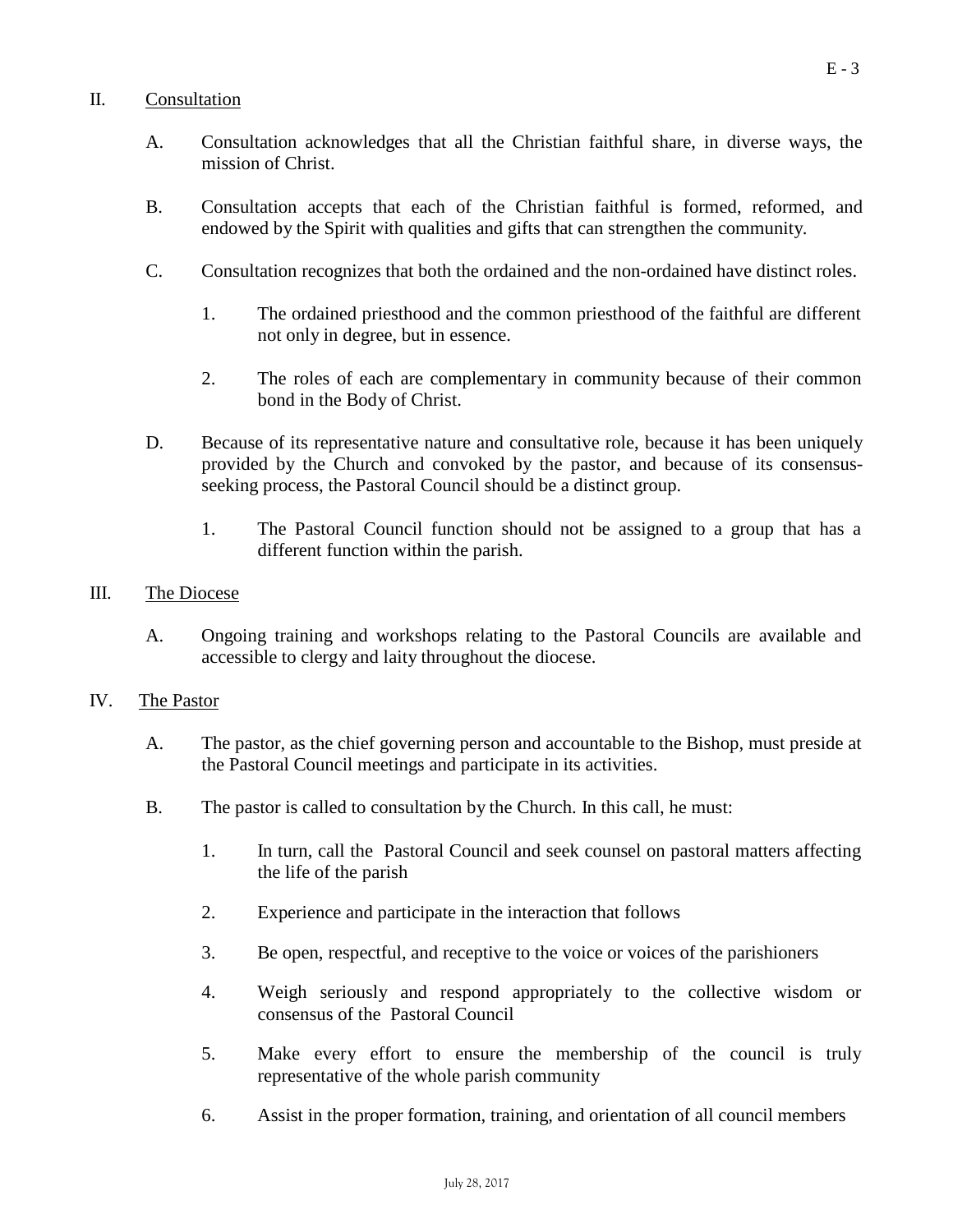- 7. Ensure that the council's concerns reflect the whole Church (diocesan and universal) and its mission
- 8. Facilitate council members' building their own community of faith, trust, and respect
- 9. Assist in the preparation of council agenda
- C. The pastor should carefully consider the recommendations of the Pastoral Council and provide proper explanation to the council when acting contrary to its recommendations.
	- 1. However, in matters that violate Church teachings or discipline, or in matters contrary to diocesan policy, the pastor, after appropriate explanation to the Pastoral Council, must withhold acceptance.
	- 2. In cases of non-acceptance of counsel, for whatever reason, the pastor's position and reasons for it shall be presented to the Pastoral Council in writing.
	- 3. Appeals may be made to the Bishop or his designee for clarification, consideration, or arbitration.
		- a. The Bishop or his designee will provide a written response to the appeal.
- D. In the absence of the pastor, the Pastoral Council can discuss matters but cannot make final decisions.
	- 1. When a pastor leaves a parish through transfer, retirement, or death, all activity of the Pastoral Council ceases until the new pastor or assigned administrator reconvenes the council.
	- 2. A new pastor should seek counsel from the existing Pastoral Council to become more informed about the nature of the community.
		- a. He should be reluctant to dissolve the Pastoral Council, even though it is his prerogative to do so.

#### V. The Pastoral Council

- A. Each Pastoral Council is to develop in writing its own organizational and functional norms as prescribed within the limits of diocesan norms.
	- 1. These parish norms make clear the purpose, scope, and role of the Pastoral Council as well as address the size of the council, membership criteria, selection process, and leadership.
	- 2. Unnecessary complexity is to be avoided and the procedure for amending the parish norms should be defined within them.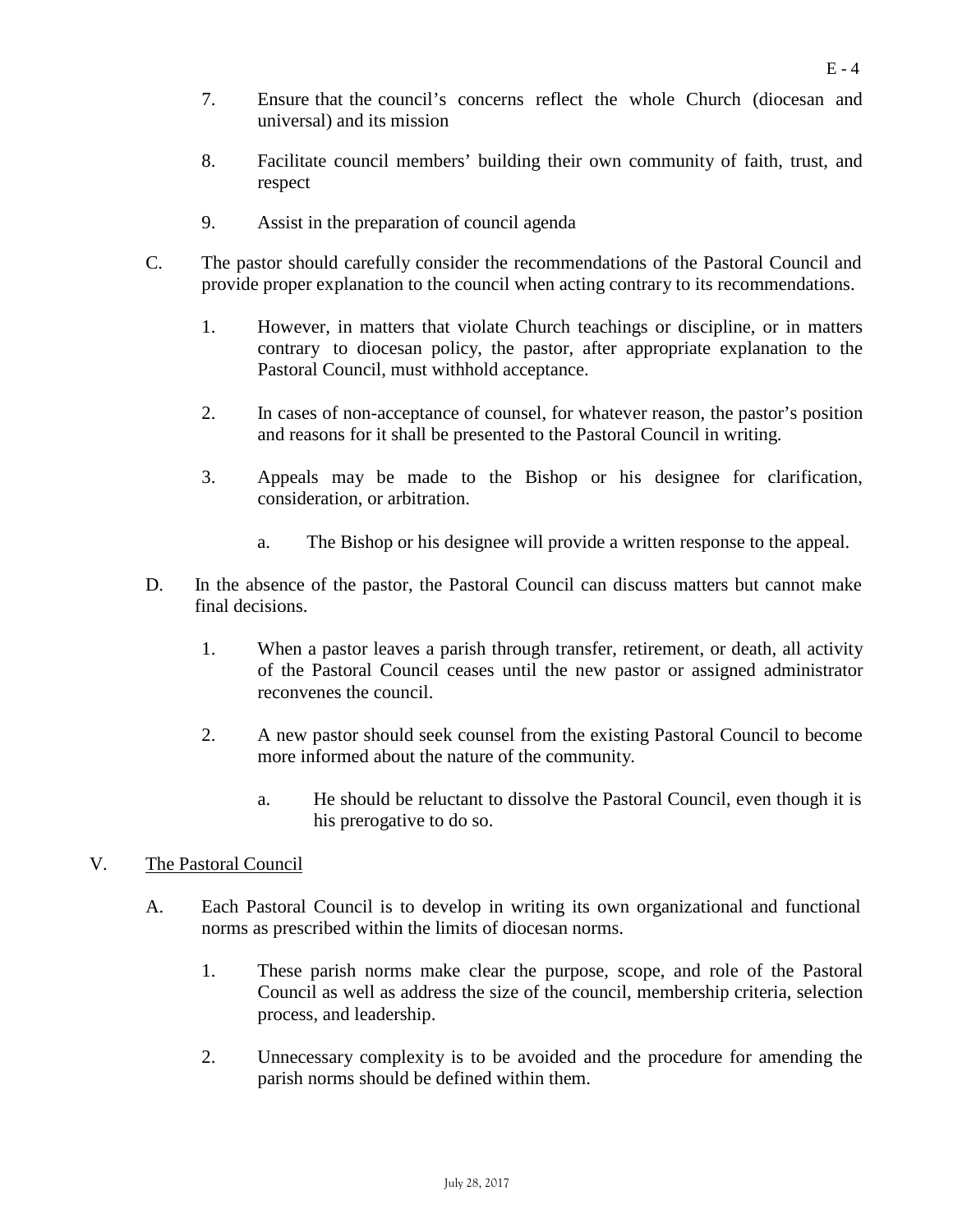- a. These norms and subsequent amendments will be reviewed by the dean or Bishop's designee.
- B. Each Pastoral Council is to formulate a parish vision/mission statement, goals, and objectives (after gathering input from the members of the parish).
	- 1. The vision/mission statement, goals, objectives, and norms will be readily available to the members of the parish and evaluated at least annually by the Pastoral Council.
- C. Each Pastoral Council should determine its leadership by an appropriate process.
	- 1. Such leadership should include a Chair and a Recorder.
- D. Because of the Pastoral Council's unique existence, there is a perpetual eliciting of the needs and concerns of the community.
	- 1. Each Pastoral Council, therefore, has the dual obligation to perceive and to deliberate.
	- 2. Thus, each Pastoral Council should meet a minimum of once a quarter as well as when called by the pastor.
- E. Each Pastoral Council member must make a special effort to understand and to implement the consultative process.
	- 1. In this process, all members are to share their wisdom regarding the issues before the council.
	- 2. Although a common conclusion among the members is not required when functioning as a consultative body, the process of seeking consensus is very helpful in providing quality consultation.
- F. Each Pastoral Council must take time to develop spiritually so as to be more keenly aware of the Spirit's presence and functioning within the council and within the whole parish community.
- G. Each Pastoral Council needs to interact closely with the parish Finance Council to assure the pastor and the parish membership that finances are available to support the council's goals and objectives.
- H. Each Pastoral Council is to ensure that social justice starts at the parish by striving for openness and ethical accountability in its business practices.
- I. Each member of the Pastoral Council must attend the necessary training that provides a full understanding of the functions of the council, its interrelationships with other parish organizations, and its responsibility to the Church as a whole.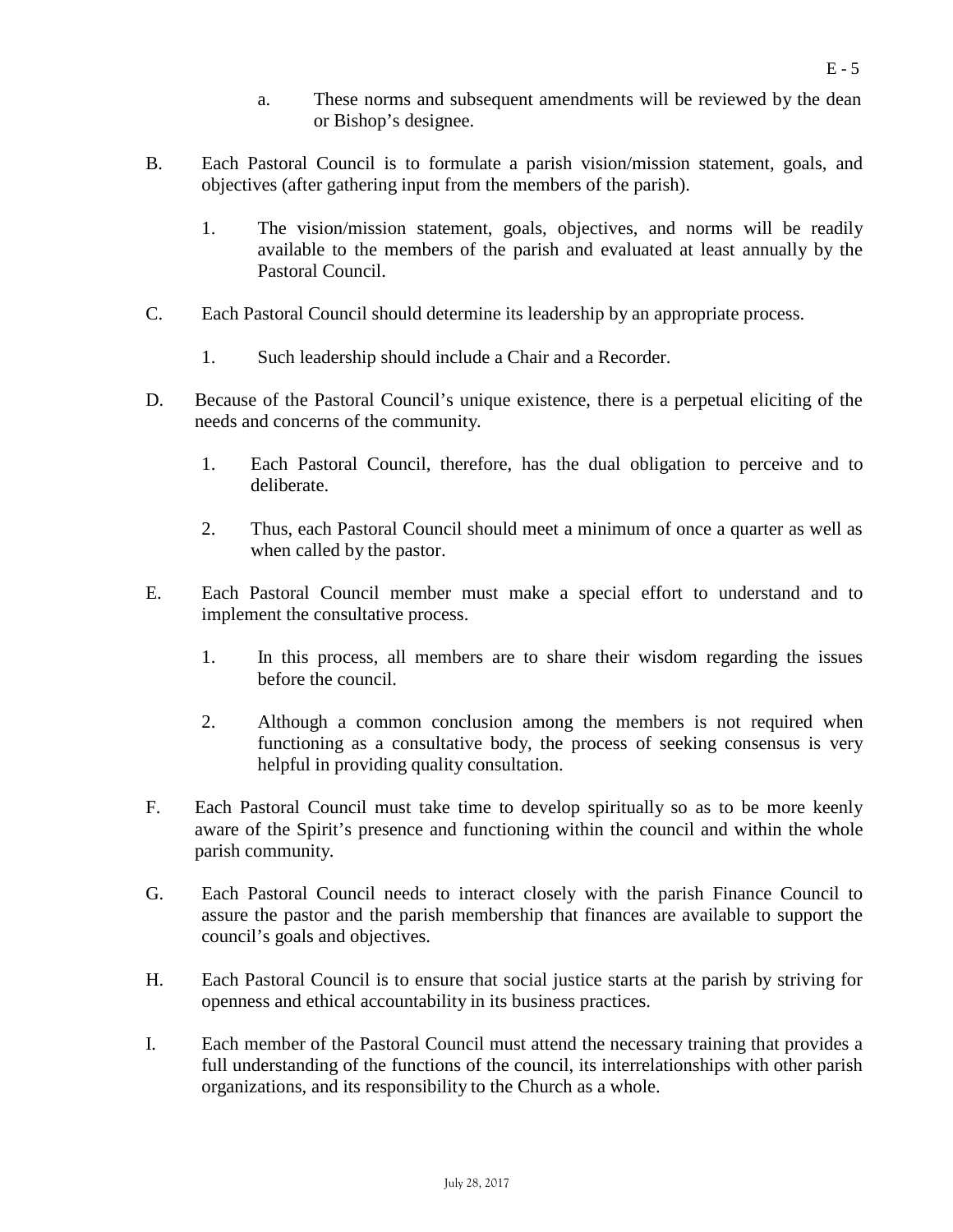- J. If any parishioner feels strongly that the pastor or Pastoral Council has not followed the intent of these diocesan norms, the parishioner may appeal through the following process:
	- 1. A formal letter signed by the parishioner(s) will be submitted to the Pastoral Council describing their concerns and why they feel the intent of the diocesan norms were not followed.
	- 2. The pastor and the Pastoral Council have an opportunity to correct or resolve the appeal.
	- 3. If resolution of the appeal is not obtained to the satisfaction of the parishioner(s), the Pastoral Council will vote either to reconsider the appeal or send it to the Dean for resolution.
		- a. Simple majority vote of the Pastoral Council will prevail.
		- b. The parishioner's letter, the minutes of the Pastoral Council meeting discussing the appeal, and a statement by the pastor and/or the Pastoral Council on their position in the matter are forwarded to the dean for his deliberation.
	- 4. If not resolved by the dean, all documentation, including the dean's position, is sent to the Bishop for deliberation and ultimate resolution.
		- a. The Bishop will respond in writing within 30 days.
- VI. Membership Qualifications

Members must:

- A. Be baptized Catholics (in rare circumstances an exception can be made with the approval of the pastor)
- B. Be registered in the parish
- C. Have demonstrated a commitment to the parish community
- D. Commit themselves to spiritual growth
- E. Commit themselves to skills development as part of the Christian leadership process
- F. Be willing to commit the necessary time and energy to offer effective consultation
- G. Be familiar with programs of various diocesan commissions or standing committees
- H. Be willing to participate in group training and formation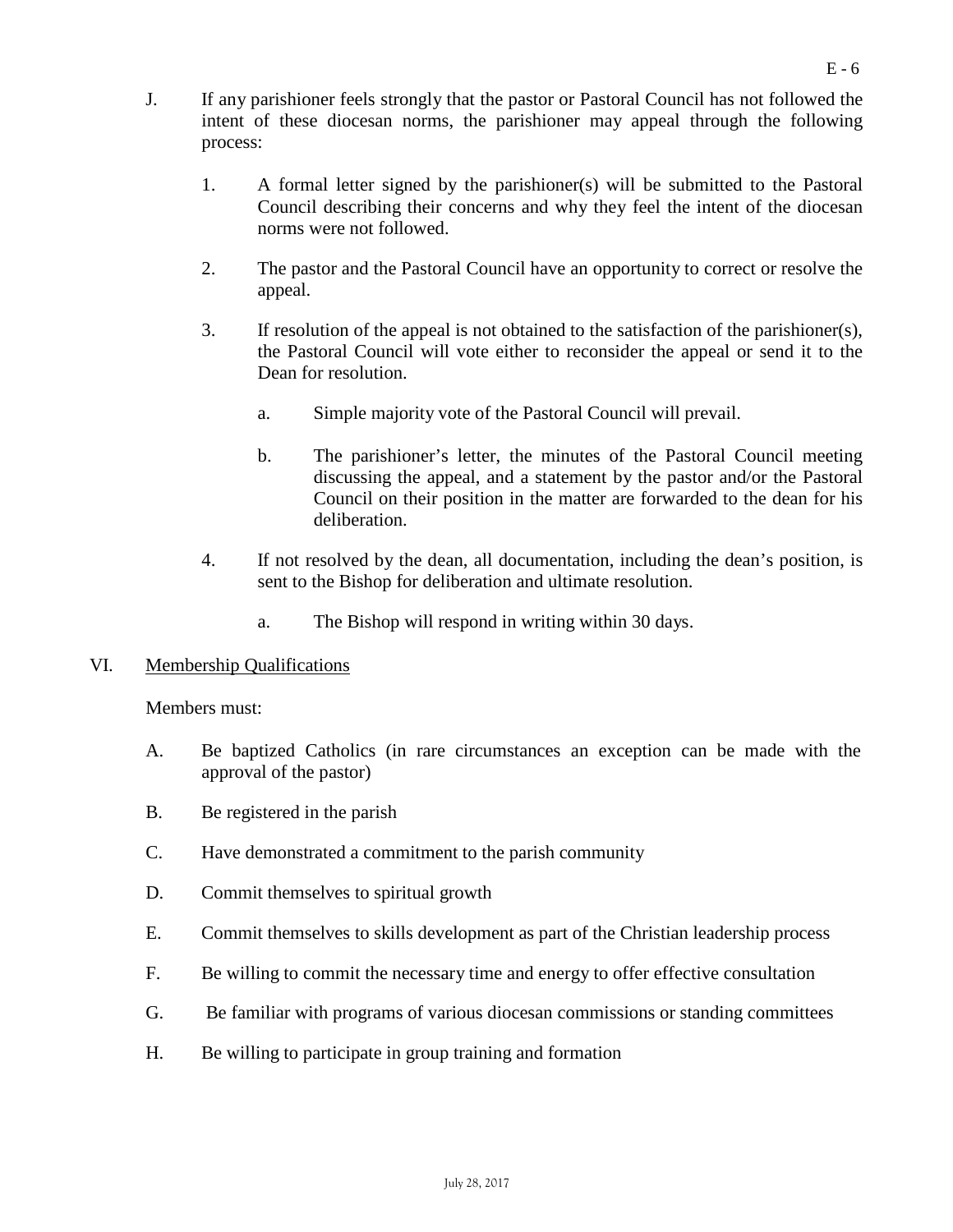#### VII. Determination of Council Members

- A. For adequate representation and effective operation, the Pastoral Council should consist of at least five (5) and no more than twelve (12) lay representatives.
- B. Pastoral Council members are to be determined by the parish community using an appropriate process as specified in the parish norms.
- C. Although each council member represents the whole parish, each Pastoral Council should be representative of all ages, ethnic groups, and genders.
	- 1. In addition, the pastor may supplement the council by appointing other members for balanced representation of the parishioners.
		- a. The number of such appointments may not exceed one-third of the number of council members determined by the parish community.
	- 2. In regard to representation, involvement of active and interested parishioners, who are open to the needs of the whole parish community, has to be a high priority.
	- 3. A strict representation of all age groups or certain special interest areas seems to place emphasis in popular vote rather than what is most important and best for the operation of the council in carrying out its mission.
	- 4. Sound judgment needs to be exercised to reflect sensitivity to the representation issue.
- D. The Pastoral Council may be formed through a process of discernment, election, or by a combination of appointed and elected members provided that the number of appointed members does not exceed one-third of the membership.
	- 1. The members should be people that are willing to commit themselves toward improvement in parish life.
- E. Each Pastoral Council will include in its norms a procedure for dealing with council members who fail to uphold their responsibilities.
- F. Pastoral Council members and/or pastors will develop a procedure on how to fill vacancies.
	- 1. This procedure is part of the Pastoral Council's norms.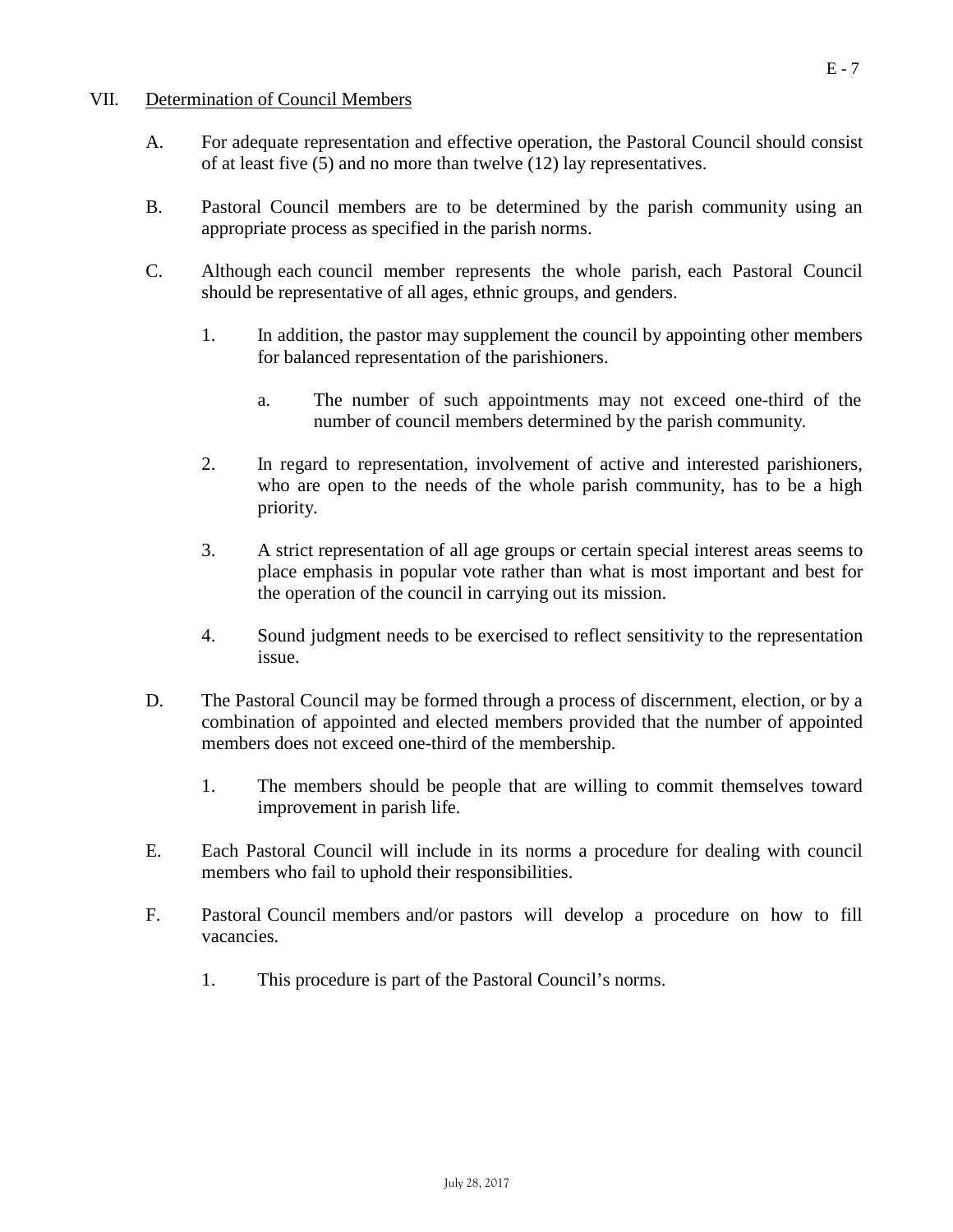- G. It is important that the parochial vicars (associate pastors) participate in these council meetings.
	- 1. Their roles are distinct from that of the parish staff persons employed by the pastor due to appointment by the Bishop. "As co-workers with the pastor and sharers in his solicitude, they are to offer service in the pastoral ministry by common counsel and effort with the pastor and under his authority." (c. 545, § 1)
	- 2. The parochial vicar shares in the pastoral care of the parish and assists the pastor in his pastoral duties.
- H. The Pastoral Council provides consultation and support to the parish staff.
	- 1. Staff members assist the pastor in the administration of various parish programs.
	- 2. In light of their administrative role, it is inappropriate that they would also serve as members of a body whose express purpose is counsel and consultation.

#### VIII. Terms of Office

- A. Terms can be from two (2) to five (5) years.
- B. Pastoral Council members' terms may be staggered by year or all members' terms may expire simultaneously.
- C. The specifics of the terms of office and the number of consecutive terms that a Pastoral Council member may serve should be addressed in the parish norms.
- IX. Meeting Agendas
	- A. An agenda should be prepared prior to each meeting to enhance conducting the meeting in a professional manner.
		- 1. The pastor and chair should set the agenda.
		- 2. It should be posted in a place convenient for inspection by the parishioners at least one week prior to the council meeting.
		- 3. Names and phones numbers of council members may be listed on the posted agenda so parishioners can contact council members and express their views on the agenda items to be discussed.
		- 4. Special meetings are exempt from the posting requirement.

#### X. Openness and Confidentiality

A. Meetings of the Pastoral Council should, to the extent possible, be open to parishioners who may wish to attend as observers unless their input is requested from the council.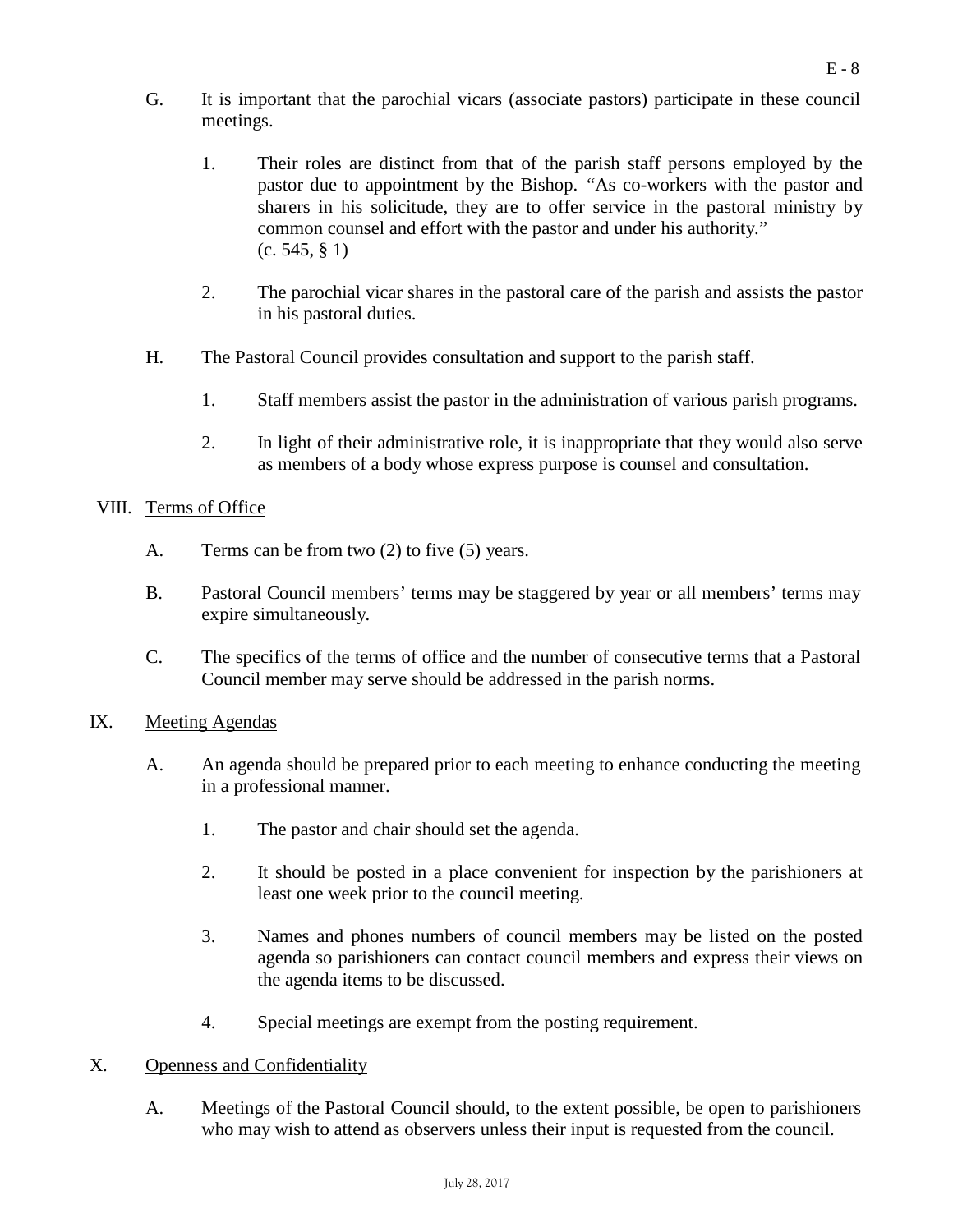- 1. The parish norms should emphasize that active participation in the consensus building process during the meeting is reserved for the Pastoral Council members.
- B. Confidentiality is another major issue that the Pastoral Council must address in their norms. An atmosphere of openness is important but some situations and matters discussed by the council should be kept confidential.
	- 1. For some circumstances requiring confidentiality, the council may choose to meet in a "closed" or "executive" session.

#### XI. Communicating Council Proceedings

Each Pastoral Council will establish a procedure of reporting to the parishioners the results of the council meetings.

- A. This may be accomplished through the weekly bulletin, through a newsletter, by assembly, by published meeting minutes, or other means of communication appropriate for the parish.
- XII. Commissions

The effectiveness of the Pastoral Council can be enhanced by the development of commissions.

- A. Additional participation of parishioners in parish administration can be increased by having parishioners as members of commissions.
- B. The structural configuration of commissions of the pastoral council can vary depending on the explicit needs of the parish. Each parish should consider the configuration that best meets its needs. Two possible alternatives are presented here.
	- 1. A parish may have the following commissions:
		- a. Spiritual Development Commission

Areas of concern: liturgy, ecumenical activities, retreats, etc.

b. Community Concerns Commission

Areas of concern: community activities, social action, interparochial, and diocesan cooperation.

c. Education Commission

Areas of concern: all formal educational efforts of the parish, adult, religious education, school, etc.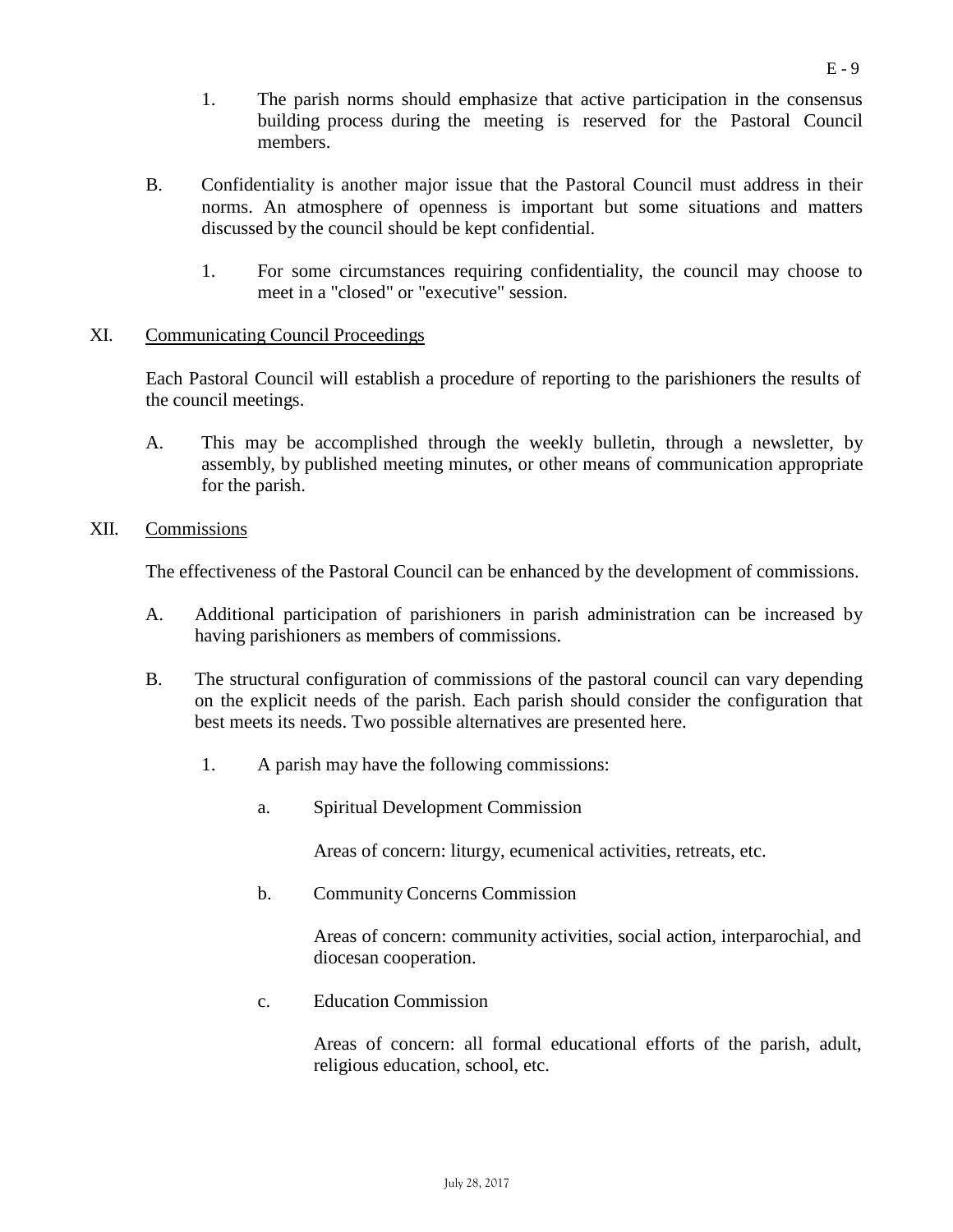Areas of concern: marriage preparation, marriage encounter, social activities of the parish, recreational programs, family counseling, etc.

e. Youth/Young Adult Commission

Areas of concern: youth programs, active involvement of youth/young adults in parish life and leadership, need for clergy, etc.

f. Administration Commission

Areas of concern: communications (bulletins, public relations), studying, recommending, undertaking financial programs as determined by the Parish Council, maintaining parish properties, programs, activities, facilities, etc.

g. Evangelization Commission

Areas of concern: spreading the Gospel, reaching out to non-Catholics and alienated Catholics, etc.

h. Stewardship Commission

Areas of concern: Giving of time, talent, and treasure in support of local parish, diocese, and universal Church.

- 2. Since Our Lord was a priest, a prophet and a king, the Pastoral Council may have as a minimum the following list of commissions:
	- a. Priest Commission

Areas of concern: all committees, organizations, and matters dealing with worship

b. Prophet Commission

Areas of concern: all matters dealing with teaching

c. King Commission

Areas of concern: all matters that deal with service

- C. It is recommended that the coordinators of each committee or organization actually participate in his or her respective commission.
	- D. The pastor is an *ex-officio* member of all commissions.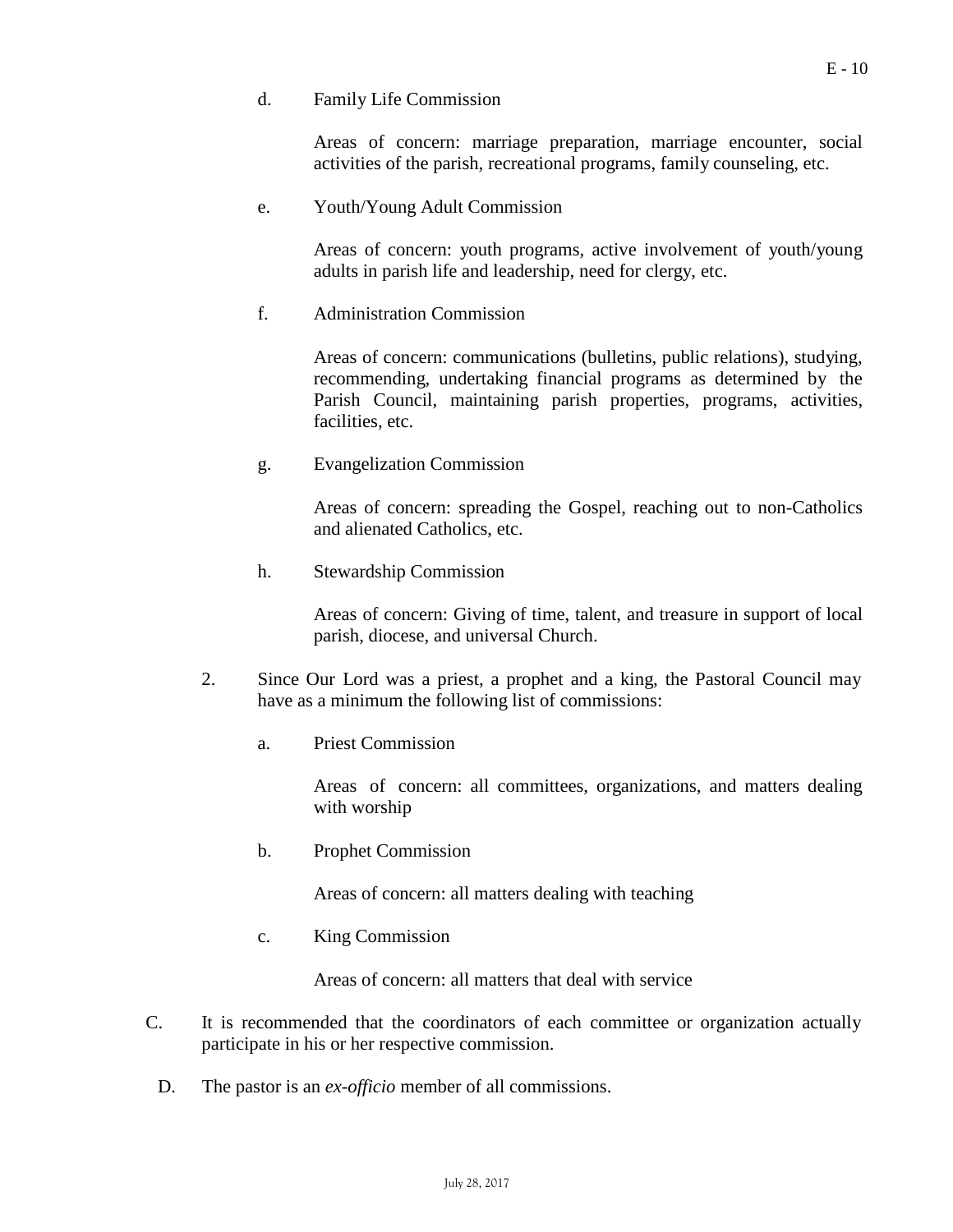- E. A Pastoral Council member may serve on one or more of the various commissions.
	- 1. Commission chairs and commission members are appointed by a process outlined in the norms for the Pastoral Council. Members of commissions, who are not Pastoral Council members, do not actively participate in the consensus building process at council meetings.
- F. The Pastoral Council and the commissions are units of service not of authority.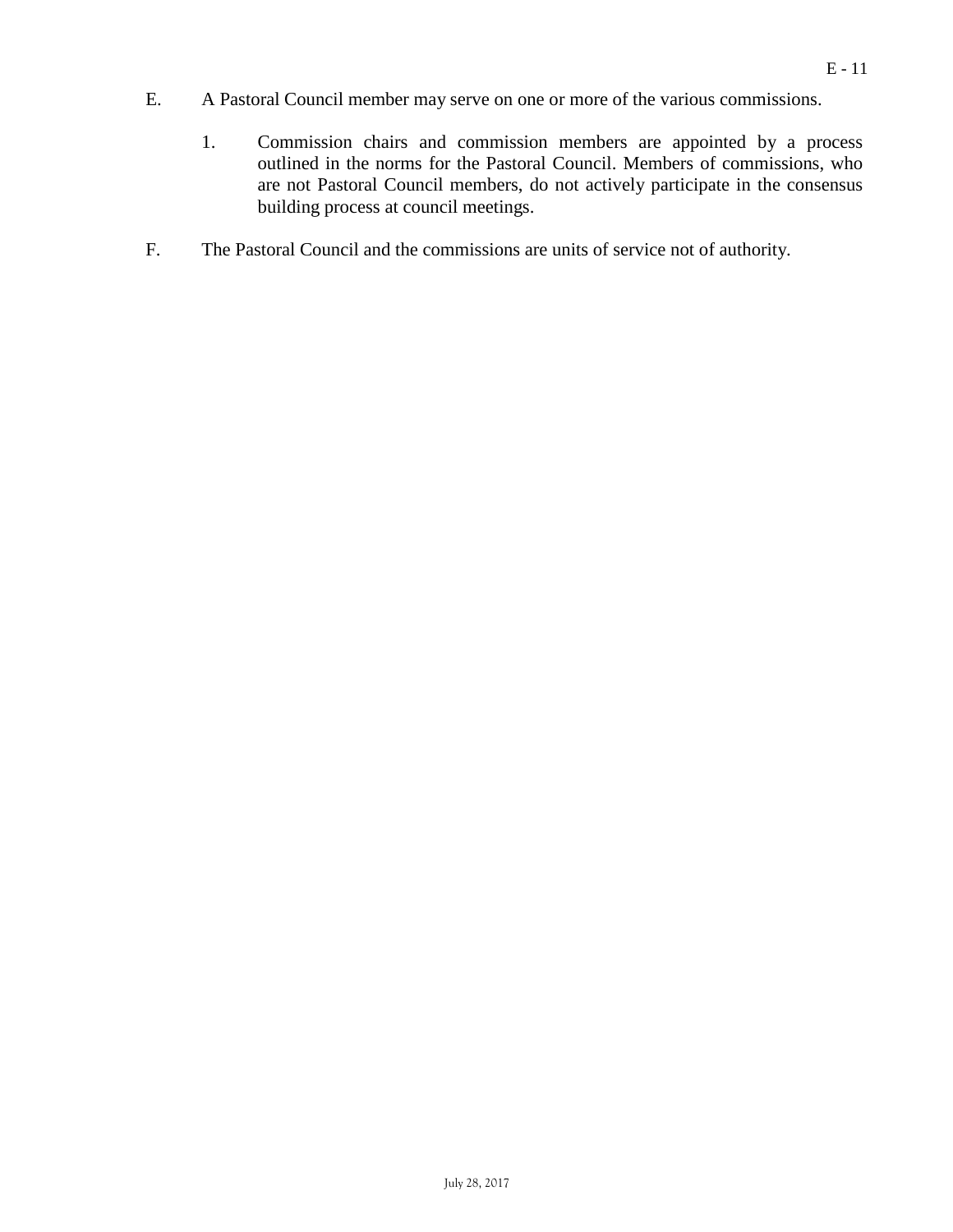

## **Policy on the Finance Council**

*Effective 2005*

In order to serve the needs of the people of God in the Diocese of Austin and to be responsible stewards of the gifts given to the diocese, the Diocese of Austin issues the following policy:

A Finance Council is to be established and is to be operative in every parish and mission in the Diocese of Austin.

#### I. Nature and Purpose

- A. The preceding document on Pastoral Councils relates to consultation in the parish.
	- 1. Consultation is at the heart of the decision-making process.
	- 2. Consultation does not pertain to the issue of who holds authority in the Church; it does pertain to the way that authority is exercised.
	- 3. Consultation recognizes that all the baptized are called to share in the governance of the Church, each in a way proper to that person.
- B. The 1983 Code of Canon Law has introduced a new and separate consultative body to parish life. "In each parish there is to be a finance council which is governed, in addition to universal law, by norms issued by the diocesan Bishop." (c. 537)
- C. The purpose of the parish Finance Council is to provide the pastor with a group of Christian faithful who will aid him in the administration of parish goods according to these norms.
	- 1. While distinct from the Pastoral Council of the parish, this Finance Council is to serve the goals and objectives set forth by the Pastoral Council, both being guided by the mission statement of the parish.

#### II. Consultation

The consultation of the Finance Council is parallel to consultation of the Pastoral Council.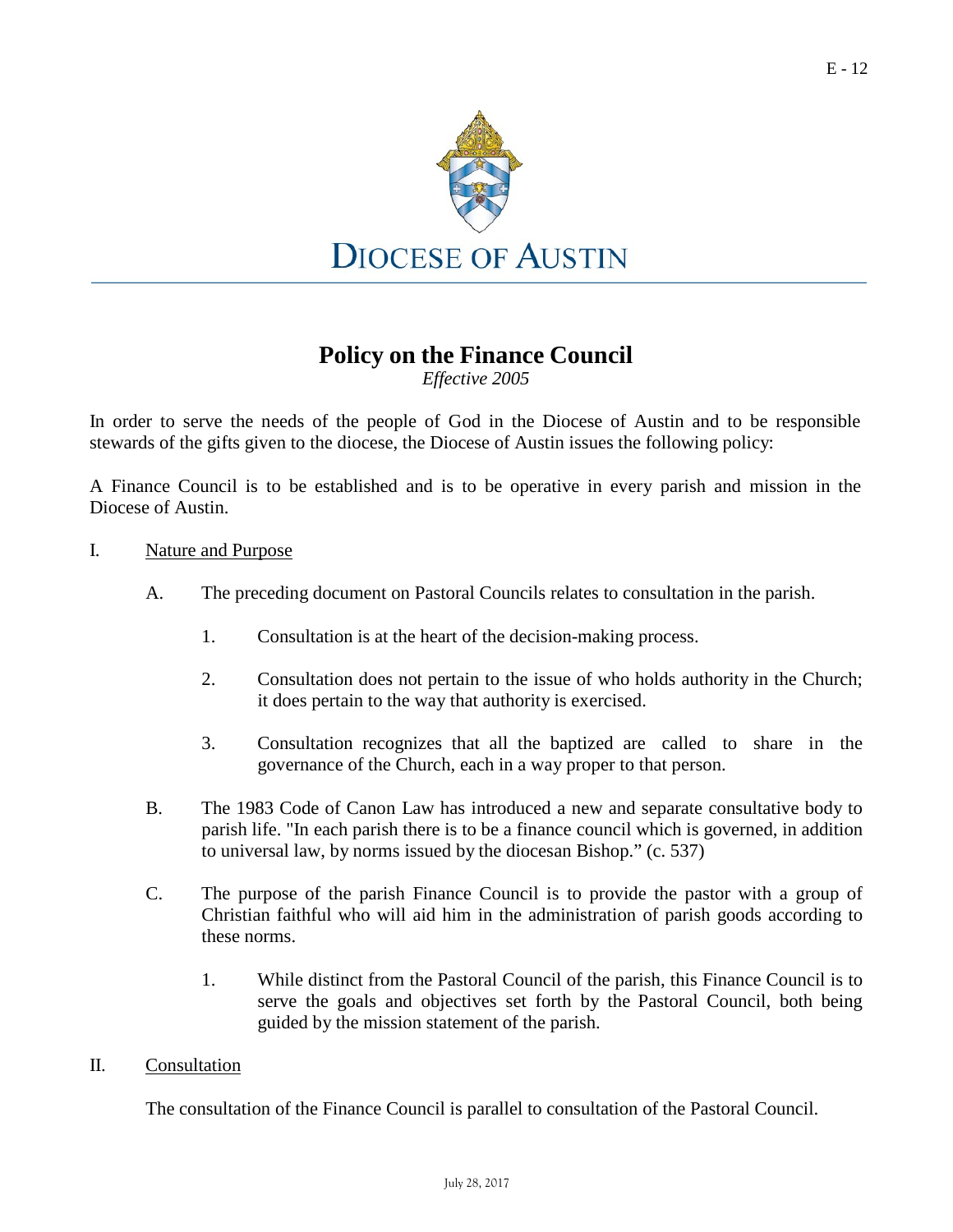#### III. The Diocese

- A. Training will be conducted at the diocesan level for pastors and laity in regard to the duties and responsibilities of Finance Councils.
	- 1. These training sessions include budgeting, accounting, financial management, and financial reporting.
- B. When Pastoral Council workshops are held, the Finance Council will also be included in those workshops.
	- 1. One of the workshop agenda items may be the interrelationship of the two councils.

#### IV. The Pastor

- A. The pastor, as the chief governing person and accountable to the Bishop, must preside at the Finance Council meetings and participate in its activities.
- B. The pastor is called to consultation by the Church. In this call, he must:
	- 1. In turn, call the Finance Council and seek advice on financial matters affecting the life of the parish
	- 2. Experience and participate in the interaction that follows
	- 3. Be open, respectful, and receptive to the voice or voices of the parishioners
	- 4. Weigh seriously and respond appropriately to the collective wisdom or consensus of the Finance Council
	- 5. Assist in the proper formation, training, and orientation of all council members
	- 6. Insure that the Finance Council's concerns reflect the whole Church (diocesan and universal) and its mission
	- 7. Facilitate Finance Council members in building their own community of faith, trust, and respect
- C. The pastor should consider carefully the recommendations of the Finance Council and provide proper explanation to the council when acting contrary to its recommendations.
	- 1. However, in matters that violate Church teachings or discipline or in matters contrary to diocesan policy, the pastor, after appropriate explanation to the council, must withhold acceptance.
	- 2. In cases of non-acceptance of counsel, for whatever reason, the pastor's position and reasons for it shall be presented to the council in writing.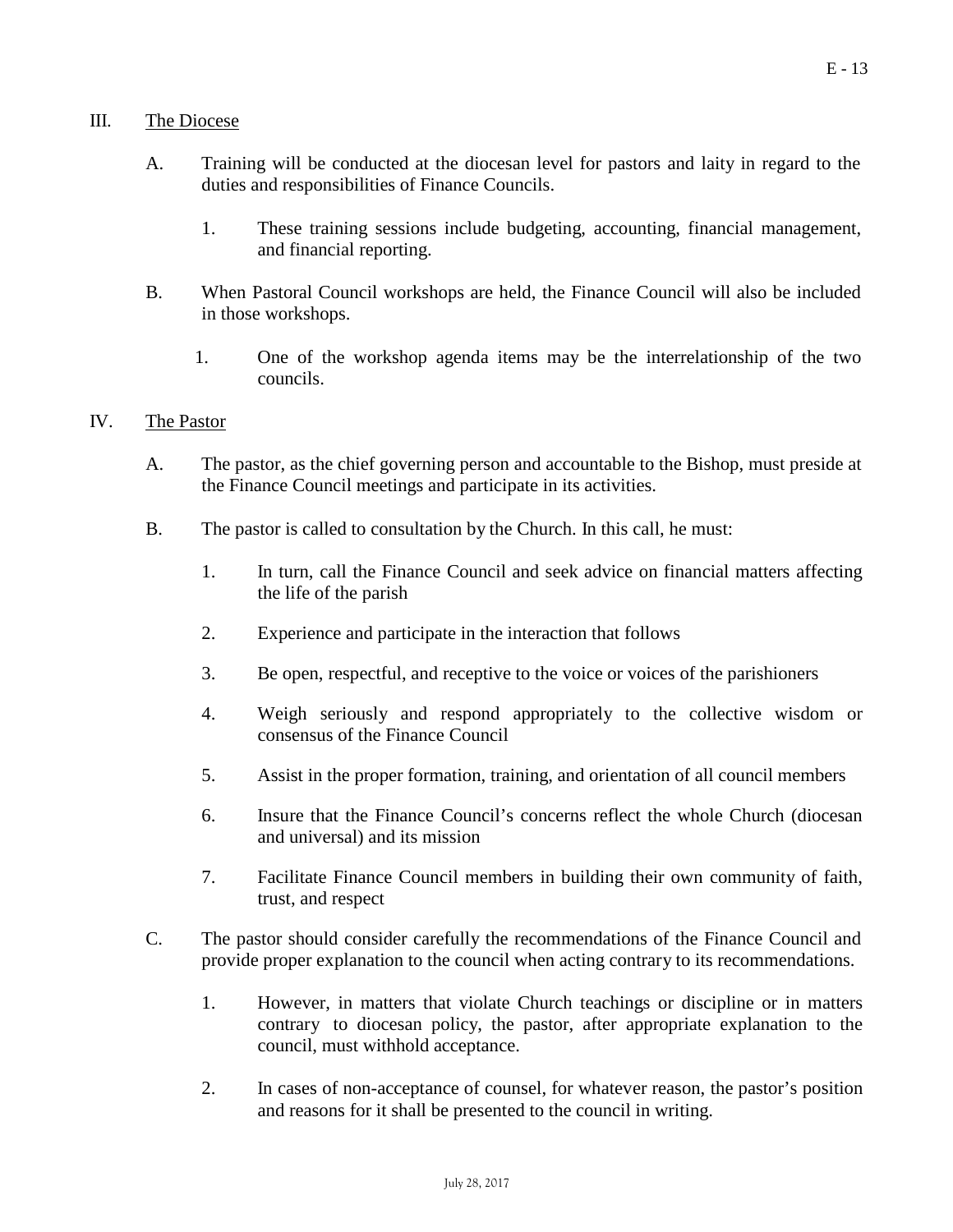- 3. Appeals may be made to the Bishop or his designee for clarification, consideration or arbitration.
	- a. The Bishop or his designee will provide a written response to the appeal.
- D. In the absence of the pastor, the Finance Council can discuss matters but cannot make final decisions.
	- 1. When a pastor leaves a parish through transfer, retirement, or death, all formal activity of the Finance Council ceases until the new pastor or assigned administrator reconvenes the council.
		- a. A new pastor should seek counsel from the existing Finance Council to become more informed about the nature of the community.
		- b. He should be reluctant to dissolve the Finance Council, even though it is his prerogative to do so.
- E. Each Finance Council is to develop in writing its own organizational and functional norms as prescribed within the limits of diocesan norms.
	- 1. These parish norms make clear the purpose, scope, and role of the council as well as address the size of the council, membership criteria, selection process, and leadership.
	- 2. Unnecessary complexity is to be avoided, and the procedure for amending the parish norms should be defined within them.
	- 3. These norms and any subsequent amendments will be reviewed by the dean or Bishop's designee.
- F. Each Finance Council member must make a special effort to understand and to implement the consultative process.
	- 1. In this process, all members are to share their wisdom regarding the issue being considered.
	- 2. Although a common conclusion among the members is not required when functioning as a consultative body, the process of seeking consensus is very helpful in providing quality consultation.
- G. Each council must take time to develop spiritually so as to be more keenly aware of the Spirit's presence and functioning within the council and within the whole parish community.
- H. Each council needs to interact closely with the parish Pastoral Council to assure the pastor and the parish membership that finances are available to support the council's goals and objectives.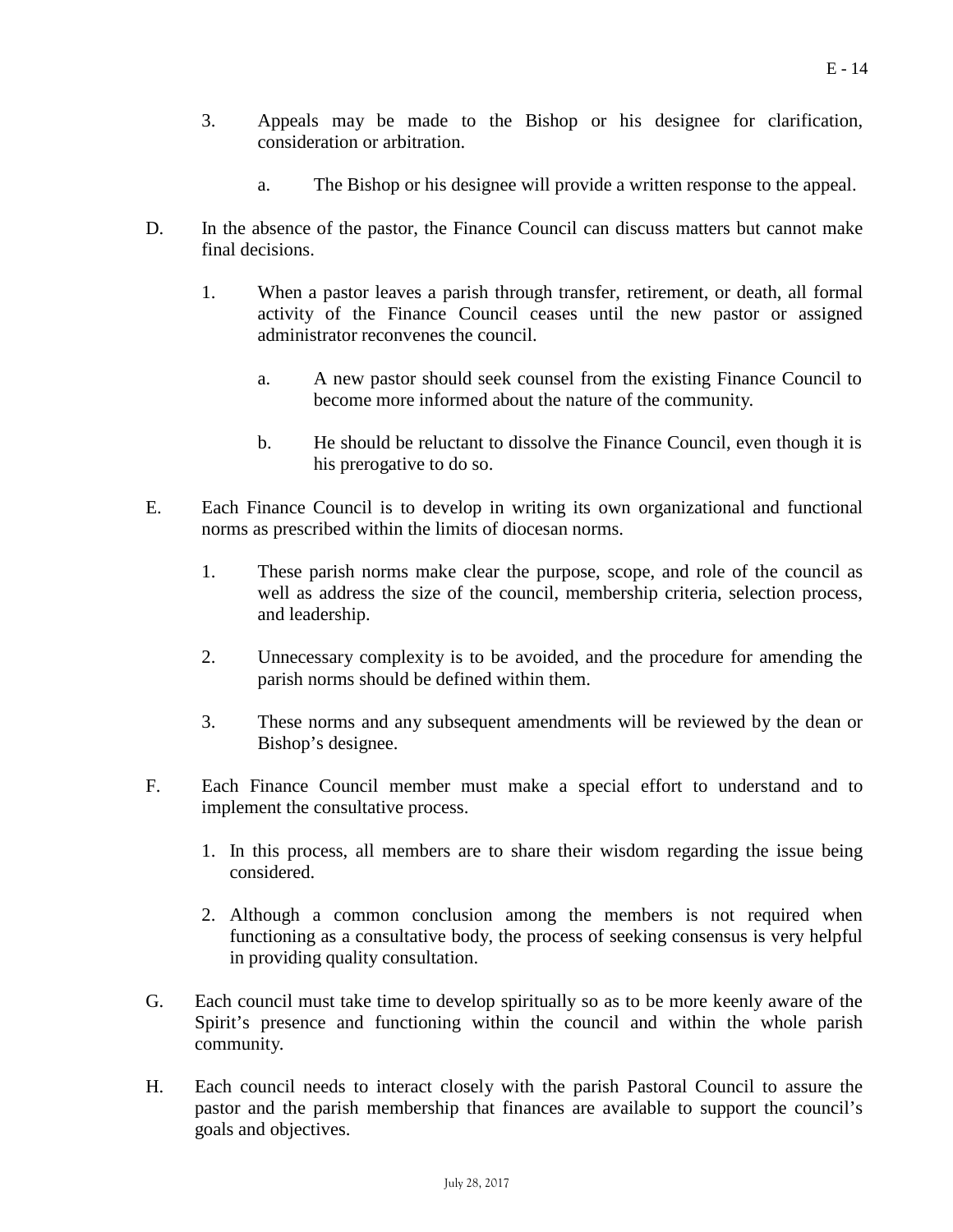- I. Each council is to ensure that social justice starts at the parish by striving for openness and ethical accountability in its business practices.
- J. Each individual member of the Finance Council must attend the necessary training that provides a full understanding of the functions of the council, its interrelationships with other parish organizations, and its responsibility to the Church as a whole.

#### V. Membership

- A. The Finance Council is to consist of not less than three (3) parishioners who are Catholic (in rare circumstances an exception can be made with approval of the pastor) and are known contributors of their time, talent, and treasure.
	- 1. If possible, they should possess experience or expertise in business, finance, or law and be committed to the work of the Church.
	- 2. They should also represent the whole parish community to the extent feasible.
- B. Members are freely appointed by the pastor for a minimum of three (3) years, with renewable terms or until there is a change of pastors.
- C. Persons who could have a conflict of interest are excluded from membership.

#### VI. Meetings

- A. The council shall have a minimum of four (4) meetings per year.
	- 1. Additional meetings are held as needed.

#### VII. Responsibilities

The Finance Council shall:

- A. Assist the pastor in the administration of parish goods in accordance with the norms of Canons 1281 through 1288
- B. Assist the pastor in the preparation of a yearly budget of income and expenditures
	- 1. The proposed budget is to be shared with the parish Pastoral Council.
- C. Assist the pastor in the preparation of an annual financial report of revenues and expenditures for dissemination to the parishioners.
	- 1. A parish may choose to provide more frequent reports.
- D. Review the parish income and expense report quarterly and make recommendations as necessary to see that the expenses are in within the limits of income received and available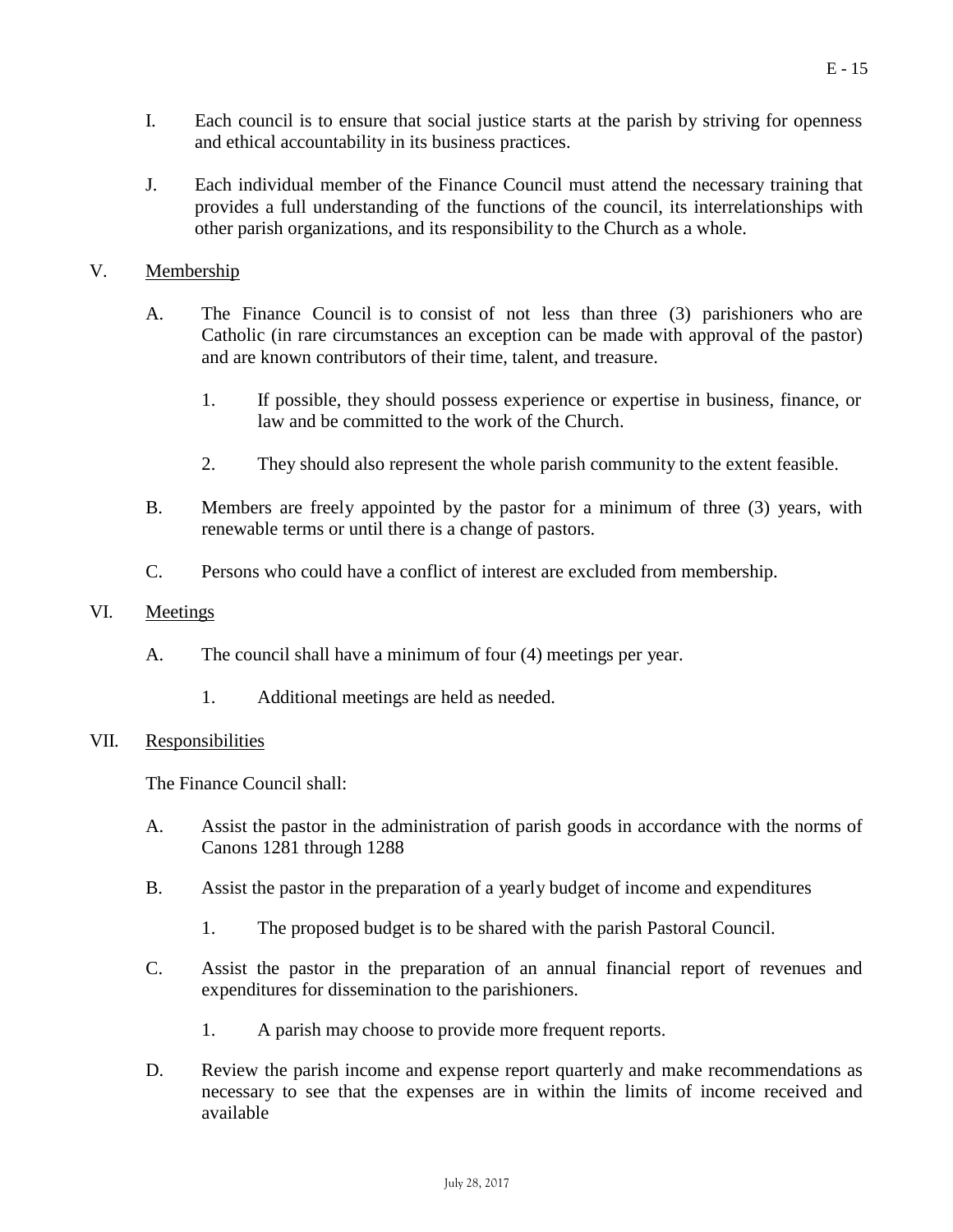- E. Assist parish commissions, boards, and organizations in preparing and submitting annual budgets
- F. Study parish revenues and make recommendations for increasing revenue to meet both parish and diocesan goals and objectives
- G. Study parish expenses and make recommendations to minimize expenditures within the parish
- H. Familiarize themselves with all diocesan fiscal policies and assist the pastor in meeting these obligations
- I. Encourage support of parish and diocesan stewardship programs
- J. Be consulted on all expenditures other than normal operating expenditures
- VIII. The Finance Council, like the Pastoral Council, is a unit of service, not authority.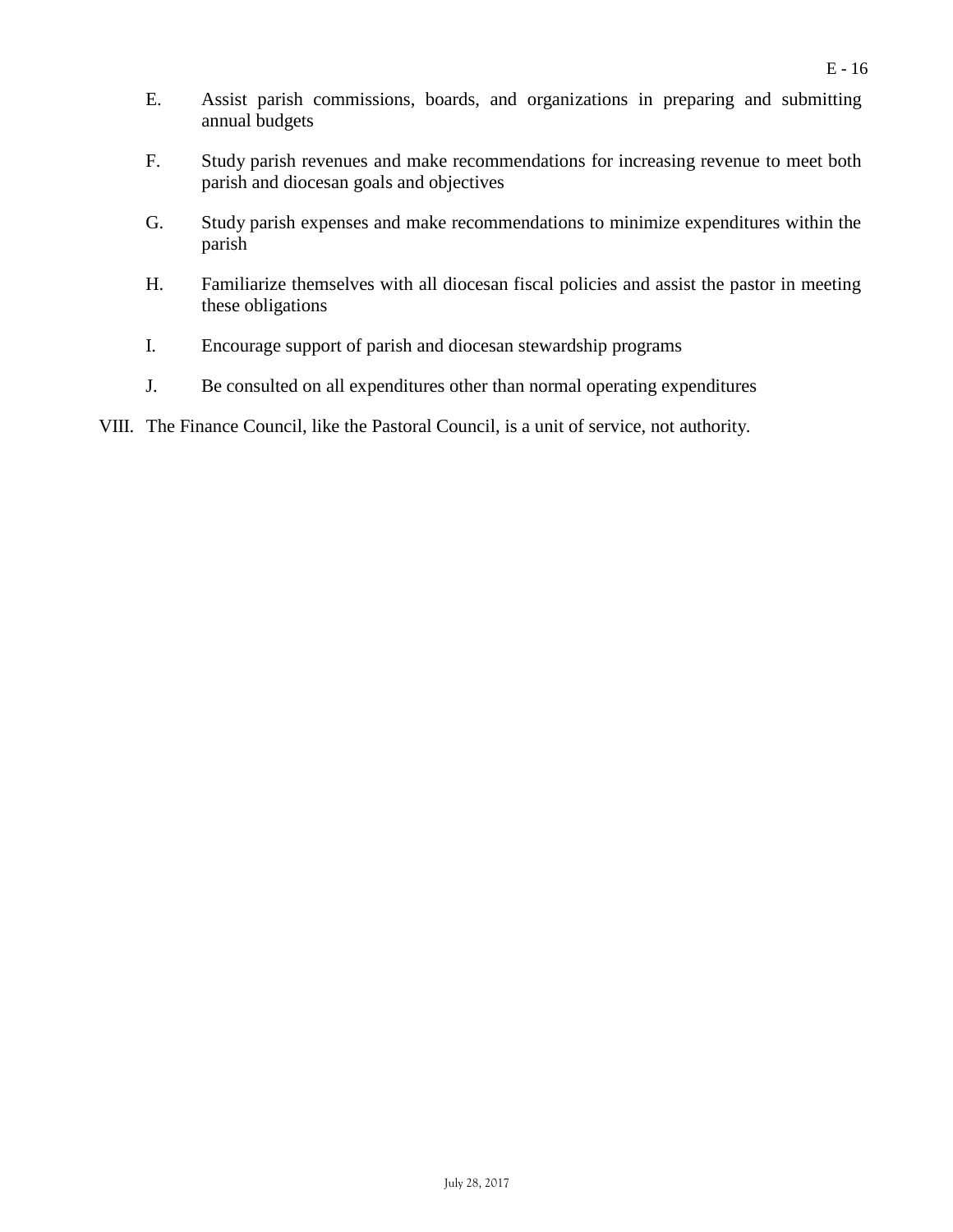

# **Parish Record Keeping Manual**

*Effective February 2002*

*This manual was originally written by Kinga Perzynska, a past archivist of the Texas Catholic Conference Archives.*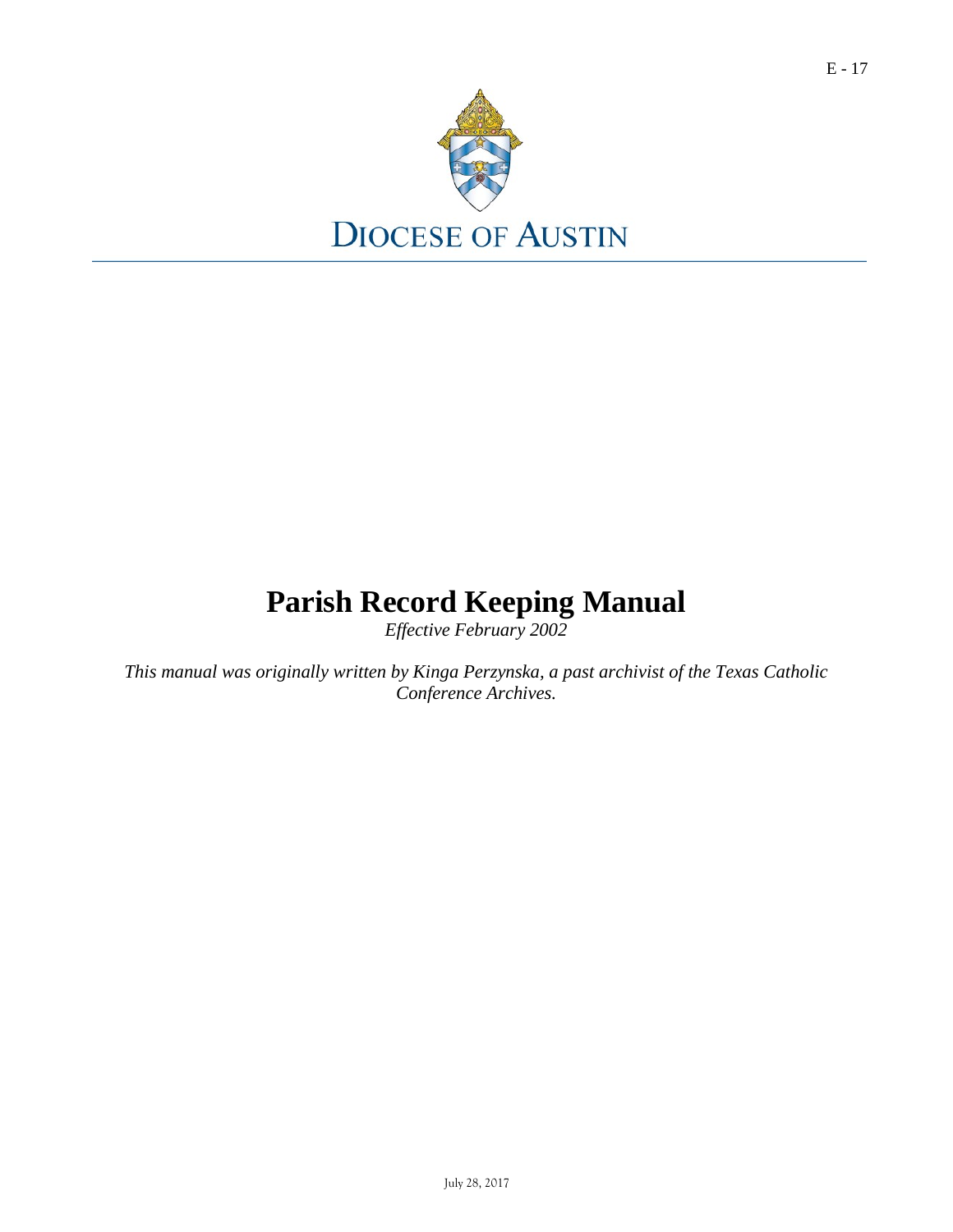#### I. Introduction

The purpose of these guidelines is to provide parishes with a practical guide to the creation, maintenance, and disposition of parish records.

- A. On Feb. 2, 1997, the Pontifical Commission for the Cultural Heritage of the Church issued the *Circular Letter on the Pastoral Function of Church Archives*. With this circular letter, the Commission underlines that, in addition to the production of cultural goods, the Church is interested in the pastoral use and the protection of what the Church produces in order to express and carry out her mission.
	- 1. In the mind of Church, archives are places of memory for the Christian community and storehouses of culture for the new evangelization.
	- 2. As places of memory, archives must systematically gather all the data making up the articulated history of the Church community so that what has been done, the results obtained, including omissions and errors, may be properly evaluated.
	- 3. In terms of specific content, archives preserve the sources describing the historical development of the Church community as well as those relating to the *liturgical, sacramental, educational, and charitable* activities which the clergy, religious, and lay members of the Church have carried out throughout the centuries up to the present day.
- B. The Association of Catholic Diocesan Archivists (ACDA) in the United States of America has been involved in the creation of basic standards for diocesan archives and guidelines for access to diocesan records since its creation in 1981. These standards can also be used and applied by the smaller Catholic communities, organizations and parishes.
	- 1. The concise manual by James O'Toole, *Basic Standards for Diocesan Archives: A Guide for Bishops, Chancellors and Archivists*, offers detailed guidance for establishing, maintaining, or evaluating diocesan archives and provides insightful information on the design and structure of a sound archival progr[am.](#page-17-0)<sup>[1](#page-17-0)</sup>
		- a. This publication addresses the basic issues concerning personnel, budget, and physical space criteria; it also provides important information on a variety of other issues from the establishment of archival policies and forms to the description of records.
		- b. This important manual also highlights possible solutions to the problems of modern information management by offering practical suggestions on the management of current records and the uses of automation.

<span id="page-17-0"></span><sup>&</sup>lt;sup>1</sup> Guidelines for Access to Diocesan Archives. Drafted by: Standard Access Policy Committee, Association of Catholic Diocesan Archivists. 1991; James M. O'Toole. Basic Standards for Diocesan Archives: A Guide for Bishops, Chancellors, and Archivists. Chicago: Association of Catholic Diocesan Archivists, 1991.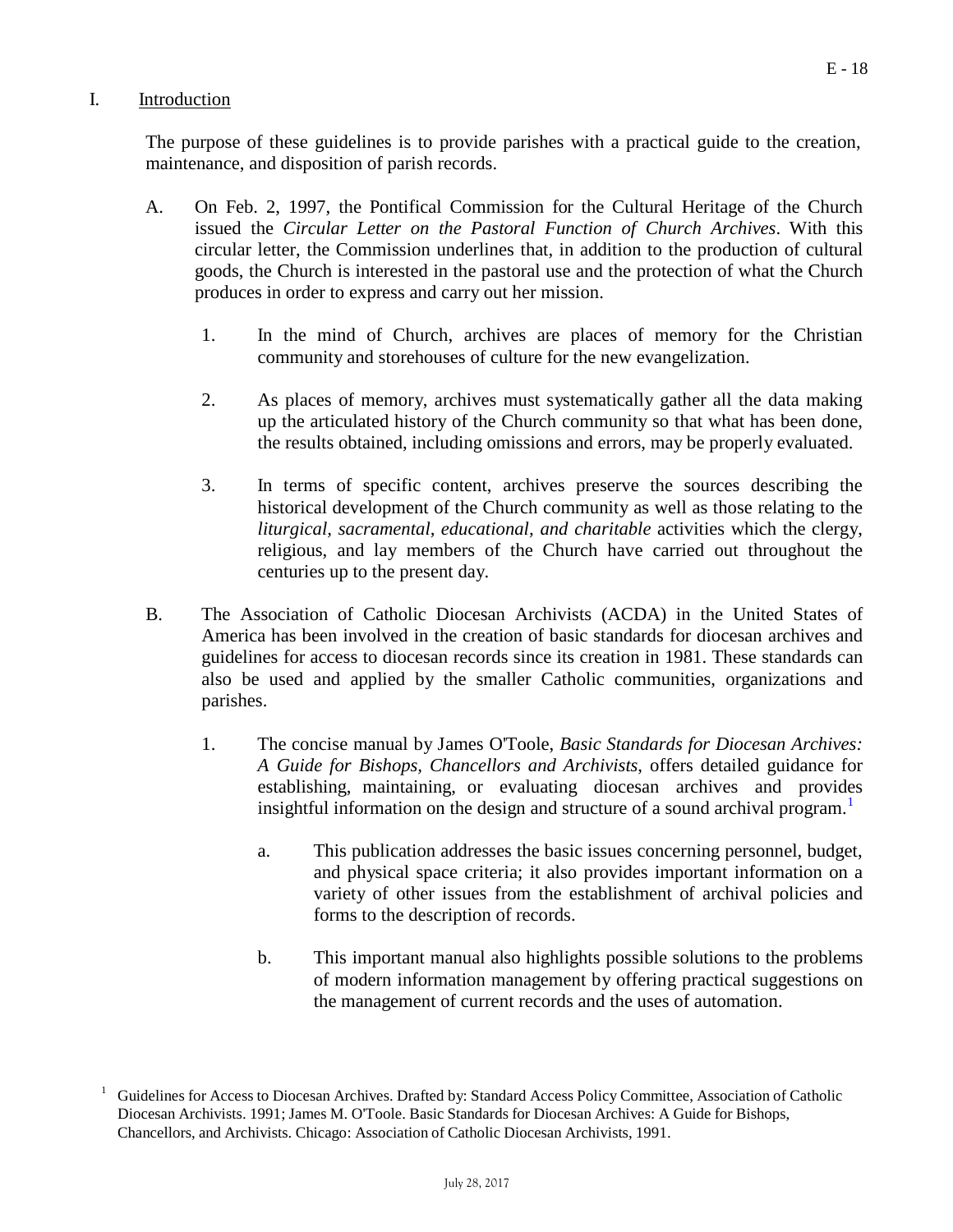#### II. Archives and Records Management Program

#### A. Archives

- 1. In accordance with Canons 491 and 535, the Bishop of a diocese is to see that the acts and documents of the archives of cathedral, collegiate, parochial, and other churches in his territory are diligently preserved.
	- a. The term "other churches" is customarily interpreted in different dioceses in the United States of America as: mission, station, chapel, or faith community.
		- i. A "mission" and a "chapel" (in a hospital or jail) is a part of the territory of a given parish with its own place of worship.
		- ii. The term "faith community" is a local response of the diocese to the concepts found in Canon 516, § 2: *When certain communities cannot be established as a parish or quasi-parish, the diocesan Bishop is to provide for their pastoral care in another manner*. [2](#page-18-0)
- 2. Inventories or catalogs are to be made in duplicate, one of which is to be kept in the church's own archives and other in the diocesan archives.<sup>[3](#page-18-1)</sup>
- 3. The term *archives* refers to the non-current records of a parish or institution preserved because of their continuing, permanent, or historical value.
	- a. Archives may also be the physical plant or building where such materials are stored.
	- b. Materials found in an archives document the growth and history of a local faith community, parish, or school.

#### B. Records Management Program

- 1. A records management program is necessary for legal, administrative, fiscal, and canonical reasons.
- 2. Records management is the administration of a program that supports the systematic creation, organization, maintenance, and disposition of the records.
- 3. The records management program allows for the appropriate transfer of records to the church or school archives or, later, to the diocesan archives.

<span id="page-18-0"></span> $2^{\circ}$  The Code of Canon Law. Ibid.

<span id="page-18-1"></span><sup>3</sup> The Code of Canon Law, A Text and Commentary. Edited by James A. Coriden, Thomas J. Green, Donald E. Heintschel. Canon Law Society of America. New York, 1985.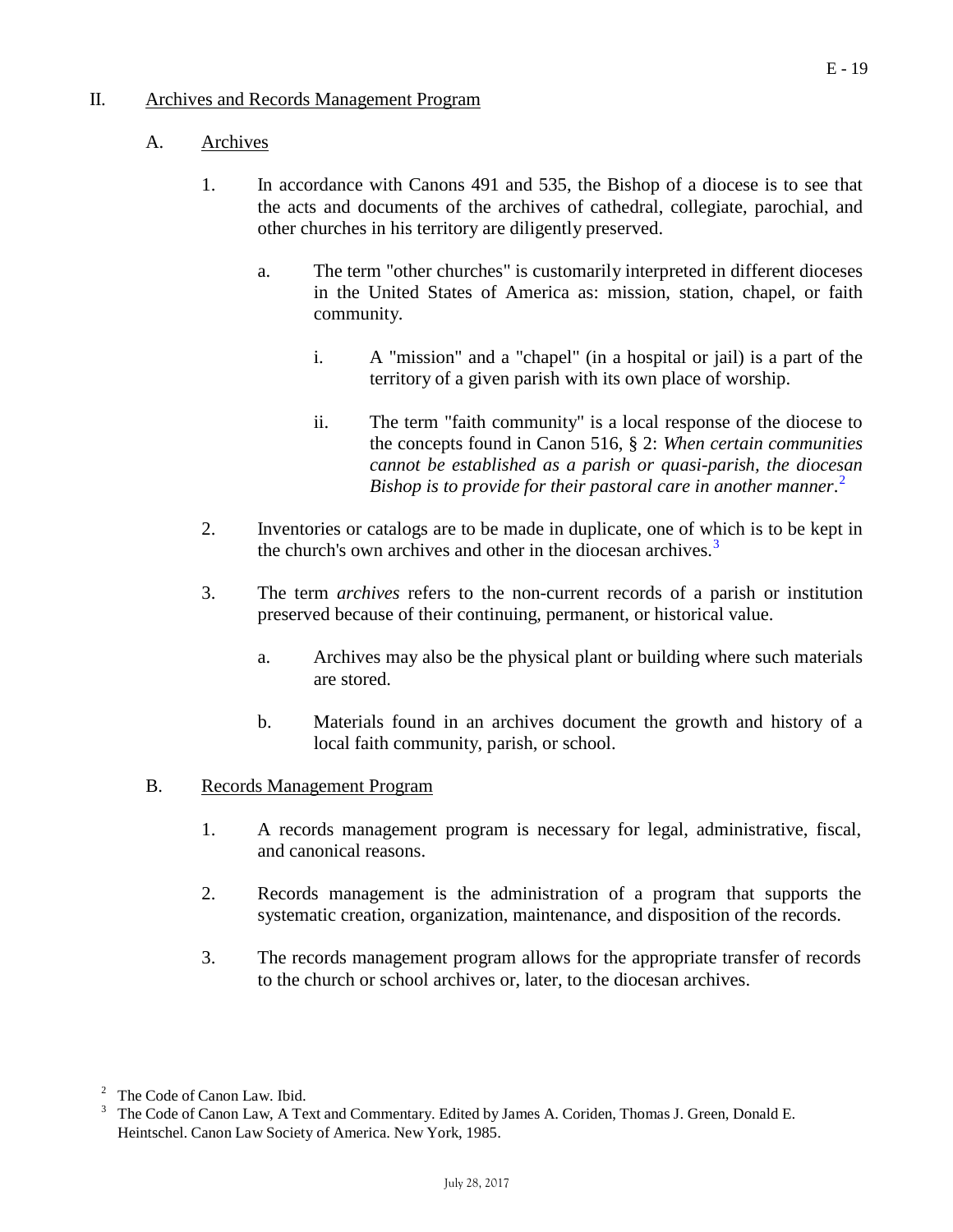- 4. The passage of time affects the value of these records.
	- a. It is important that the records management program identify records that are permanent or archival and require the transfer of those records to the parish archives. At that moment, proper description and preservation of these records can take place.
- C. Parish archives usually contain several types of records, such as sacramental registers, correspondence, meeting minutes, memoranda, parish bulletins or newsletters, and parish school records.
	- 1. In addition to the written records, parish archives may also contain artifacts (e.g. altar linens, vestments, liturgical objects), photographs, audiotapes, videotapes, and digital media that illustrate the nature and development of the community.

#### III. Sacramental Records

- A. Sacramental records are both public and private in nature.
	- 1. Baptisms, confirmations, marriages, and funerals are recorded to document sacred acts; as such they are private records.
	- 2. Sacramental records are also private because the information they contain is often confidential, and they are created with the presumption of privacy.
	- 3. Generally, the Catholic Church maintains that none of the records of Catholics are closed to the believers.
	- 4. Sacramental records are not civil records, but in some cases the records are accepted as valid evidence when another civil record is not available (e.g. birth records).
	- 5. The passage of time, however, is very important in affecting access to these records and the need for restricting their use diminishes.
- B. In the case of sacramental records creation and access, three kinds of norms need to be considered:
	- 1. Canonical
		- a. The Code of Canon Law says each parish or "other churches" are required to have and maintain baptism, confirmation, marriage, and death registers (c. 535).
		- b. This Canon also lists other registers prescribed by the Conference of Bishops or the diocesan Bishop.
			- i. The requirement to keep additional registers can be set by the ecclesiastical body or bodies within the diocese.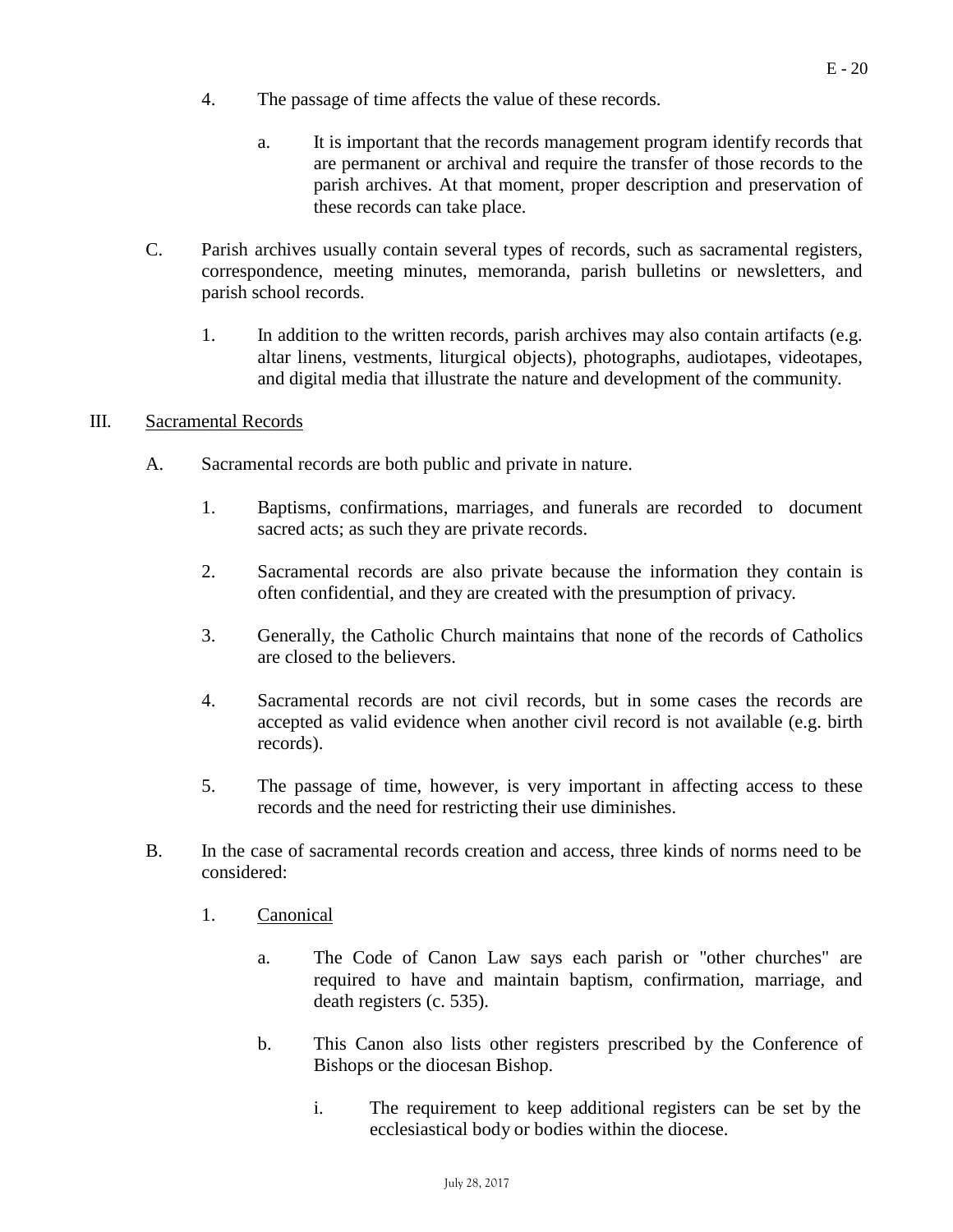- ii. Optional registers commonly kept are: First Communion registers and Sick Call registers.
- iii. Other additional and optional registers are listed in [Appendix](#page-50-0) II: *[Additional Registers](#page-50-0)* (Page E-51).
- c. Missions, chapels, or faith communities historically created their own sacramental registers and kept them on their premises. However, presently most of these worship places keep written records in the parish registers at the parish in whose jurisdiction the mission, chapel, or community is located.
	- i. This happens generally with missions, hospitals, and chancery and jail chapels.
	- ii. Faith communities in the Diocese of Austin may, with the permission of the pastor, keep their own sacramental registers provided that the parish has access to and is aware of the location of the sacramental records.

#### 2. Civil Law and Common Practice

In maintaining sacramental registers and access to them, the diocesan administration may need to respond to the civil law and common practice requirements.

- a. Privacy is by far the most pervasive consideration in restricting materials in archives.
	- i. Privacy tests involving written materials, especially unpublished ones, are a special category of privacy questions. While there is some disagreement over the application of privacy principles to documents, there are a few points on which most archivists and lawyers can agree.
		- First, medical and psychiatric files relating to an individual are usually withheld from public access by privacy considerations.
		- Second, certain materials containing information developed or imparted during a client relationship (such as with a lawyer or clergyman) are also normally assumed to have a privacy element.
		- Third, the right to privacy is a right of living individuals; there is normally no privacy right for the dead.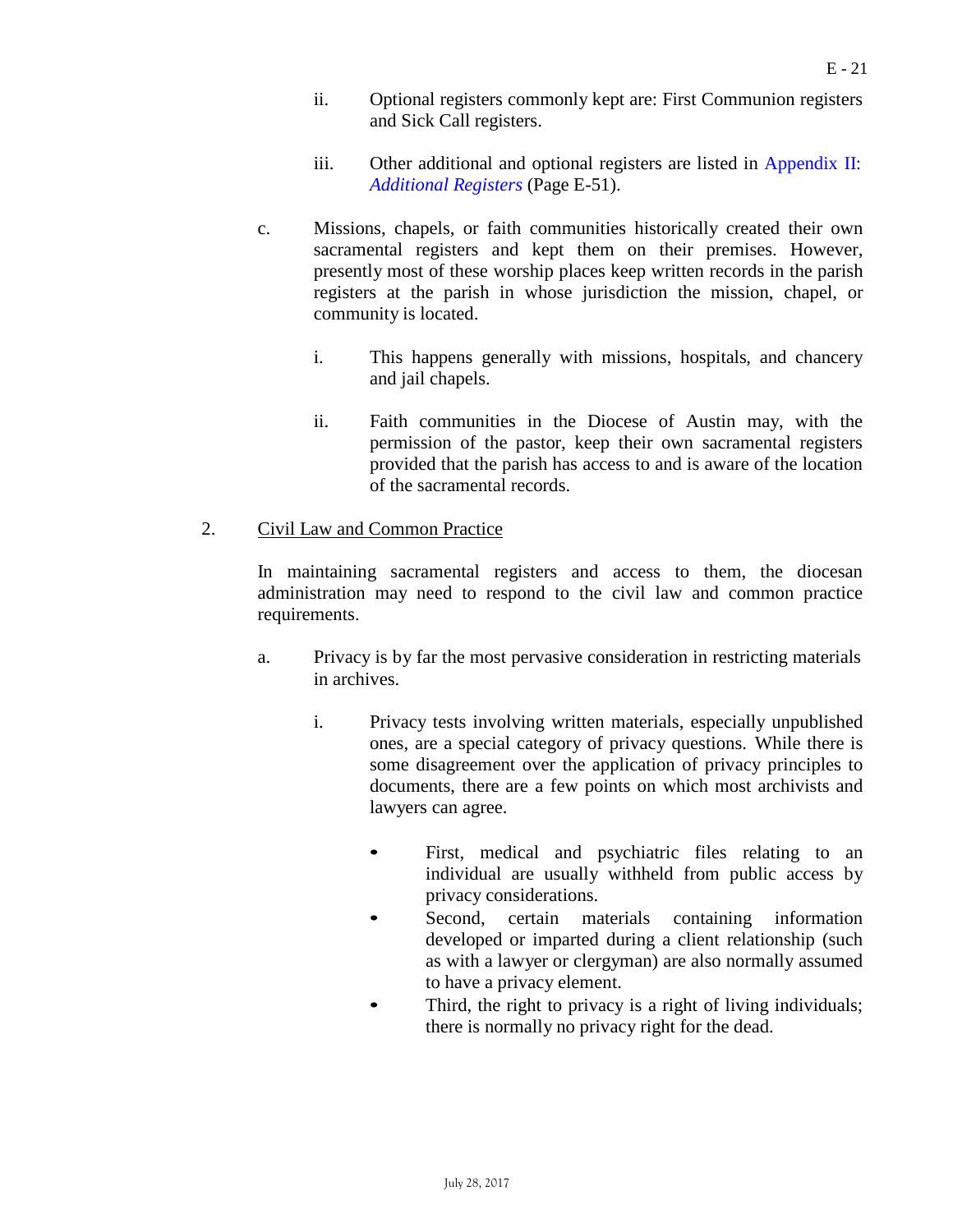- Finally, once information about an individual is in the public domain, it usually remains open to subsequent users. [4](#page-21-0) (The last point regarding "an individual in the public domain" is related to the sacramental and birth records.)
- C. Sacramental registers should be kept in a safe place with a stable environment (a temperature of 70° F or below, and 65 percent relative humidity).
- D. Access to these records is restricted.
- E. The original registers are never to be destroyed and the accuracy and authenticity of the information recorded in the registers must never be questioned.
- F. All sacramental registers more than 100 years old, or in deteriorating condition, should be removed from the parish and housed at the diocesan archives.
- G. Diocesan archives should maintain also two copies (microfilm, digital media, or photocopy on acid free paper) for future retrieval.
- H. The only persons to have access to the sacramental registers at the parish, mission, chapel, or small faith community are the pastor/administrator, parochial vicar, chaplain, or pastor's designee charged with the responsibility for inscription, retention, and release of a sacramental record.
- I. Record Retention in PDS\*
	- 1. In 2015, PDS become the official database used by the Diocese of Austin.
	- 2. Parishes were encouraged to use PDS as an auxiliary method of preserving sacramental records in the event of a disaster.
- J. See [Record Retention Schedules for](#page-47-0) Parish and School § XVI .C (Page E-48).

<span id="page-21-0"></span><sup>4</sup> Gary M. Peterson, Trudy Huskamp Peterson. Archives and Manuscripts: Law. Society of American Archivists, Chicago. 1985.

<sup>\*</sup> On July 1, 2007, Bishop Aymond issued a decree that all sacramental records were to be recorded in ChurchDB, the official database used by the Diocese of Austin, in order to preserve the records from any disaster. The records in ChurchDB were to be the official record of the sacrament. After consultation with the parishes and the Vatican, of February 17, 2009, Bishop Aymond rescinded the expectation that all sacraments be recorded in ChurchDB. It was made clear that all parishes must record all sacraments in the parish sacramental books. Parishes were to go back and assure that handwritten entries were made in sacramental registers for any sacraments recorded in ChurchDB during the period between July 1, 2007 and March 1, 2009.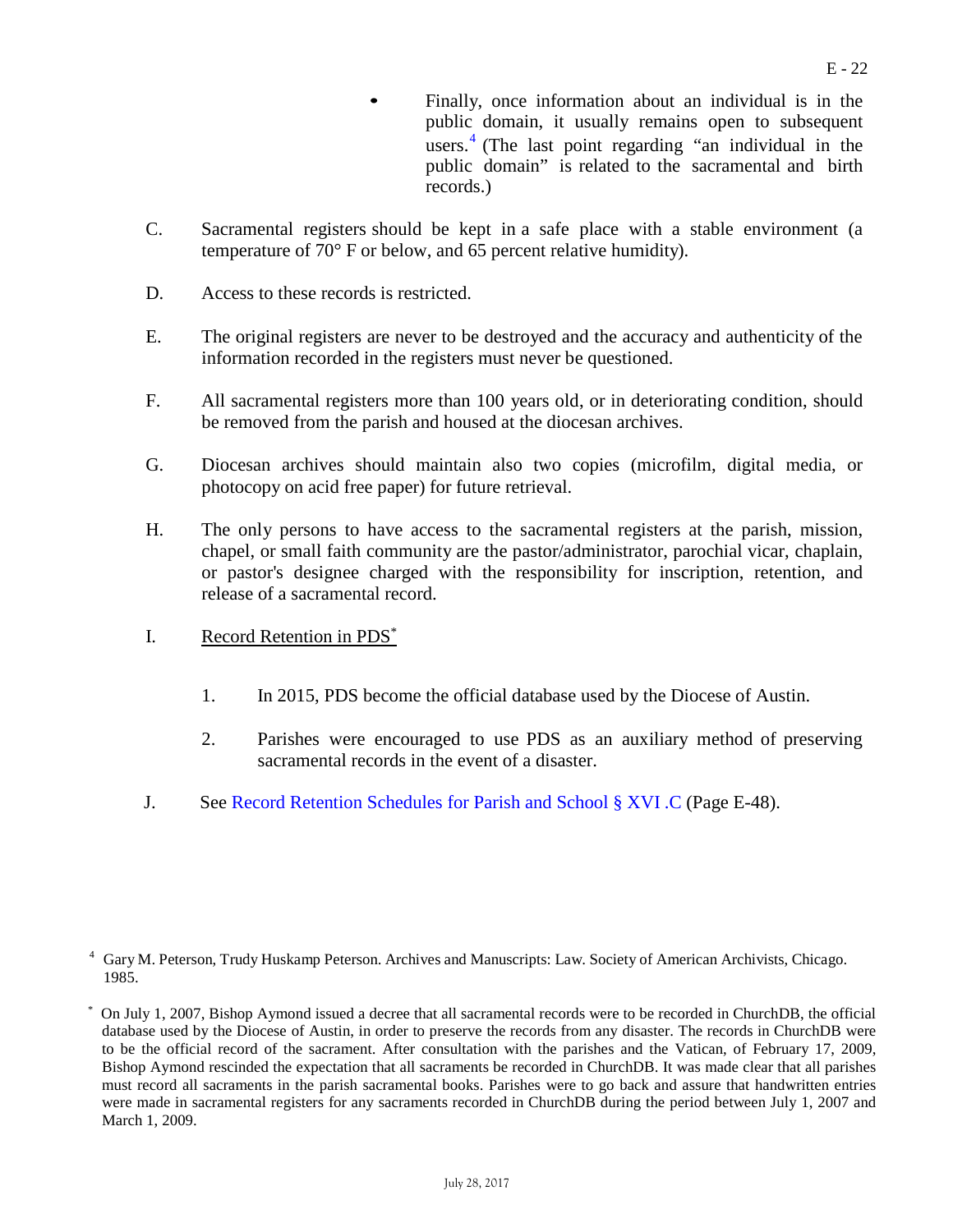#### IV. Sacraments and Registration Procedures

#### A. Baptism

The baptismal register is the primary document for recording a person's status within the Church (c. 535, § 2).

- 1. In general, the baptismal entry into the register is to include:
	- a. Full name at birth
	- b. Date and place of birth
	- c. Minister of the sacrament
	- d. Full names of the parents (including mother's maiden name)
	- e. Names of the sponsors or witnesses
	- f. Date of the conferred baptism (c. 877)
- 2. Notations to be entered in the baptism register include confirmation, marriage, and holy orders.
	- a. It does not matter at what parish these sacraments were conferred; they are to be noted in the same parish where the baptism took place.
- 3. Additional notations to the baptism record include those regarding conditional baptism, religious profession, annulments, rites supplied, laicization (departure), change of rite, and dispensations from vows.
- 4. In some cases the baptized may have multiple sponsors (godparents).
	- a. When this occurs, the original certificate issued may list all sponsors, but the register itself is to list only two of them.
	- b. The parents of the baptized are to choose the sponsors that are to be listed in the register, keeping in mind that at least one sponsor must be Catholic (c. 874, § 2).
	- c. New "godparents" cannot be added or altered to the baptism register after the fact.
		- i. They can assist with the faith development of an individual, but the entry in the register cannot be changed.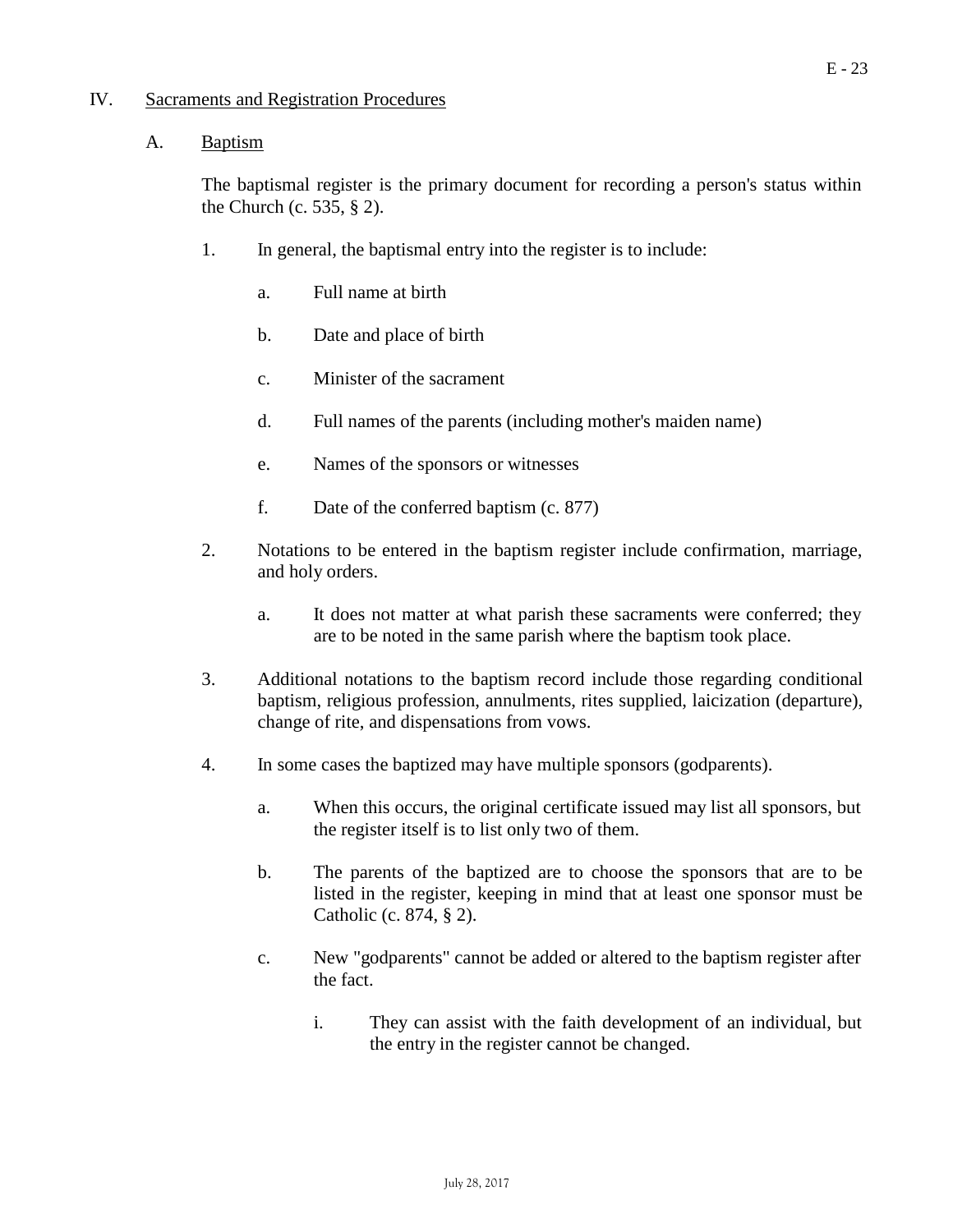- 5. For the baptism entry to the register, a state birth certificate needs to be used as a source document.
	- a. If such is impossible to obtain, a hospital record or an affidavit from a person knowledgeable about the birth and parents may verify information (See [Appendix](#page-48-0) I: *Forms* (Page E-49)).
	- b. If there is no possibility to obtain any record of birth, a note "No legal documents were presented for information on date of birth" needs to be entered in the notation space.
	- c. Entering information into the baptismal register based on verbal statements, without reference to the birth certificate or some authentic document, has proven to be problematic in some cases. This may result in the recording of inaccurate information and the creation of inauthentic records.
		- i. Proper spelling of names and places is necessary since baptism records may be the only proof of identity.
- 6. The baptismal certificate should include all information of a public nature, but may not include any confidential notations (such as reference made to adoption or legitimacy).
- 7. The baptismal certificate should be signed, dated, and sealed.
- 8. The reverse of the baptismal certificate is to be completed as the notations indicate.
	- a. If there are no notations, the reverse of the certificate should be completed with the phrase "no notations."
- 9. Adoption

The National Conference of Catholic Bishops of the United States of America, in accord with the prescription of Canon 877, § 3, issued a decree effective on Dec. 1, 2000, stating that the entry in these cases should include the following:

- a. For children baptized after their adoption is finalized, the following information entry into the register is to include
	- i. Christian name(s) of the child as designated by the adopting parent(s)
	- ii. Full names of the adopting parent(s)
	- iii. Date and place of birth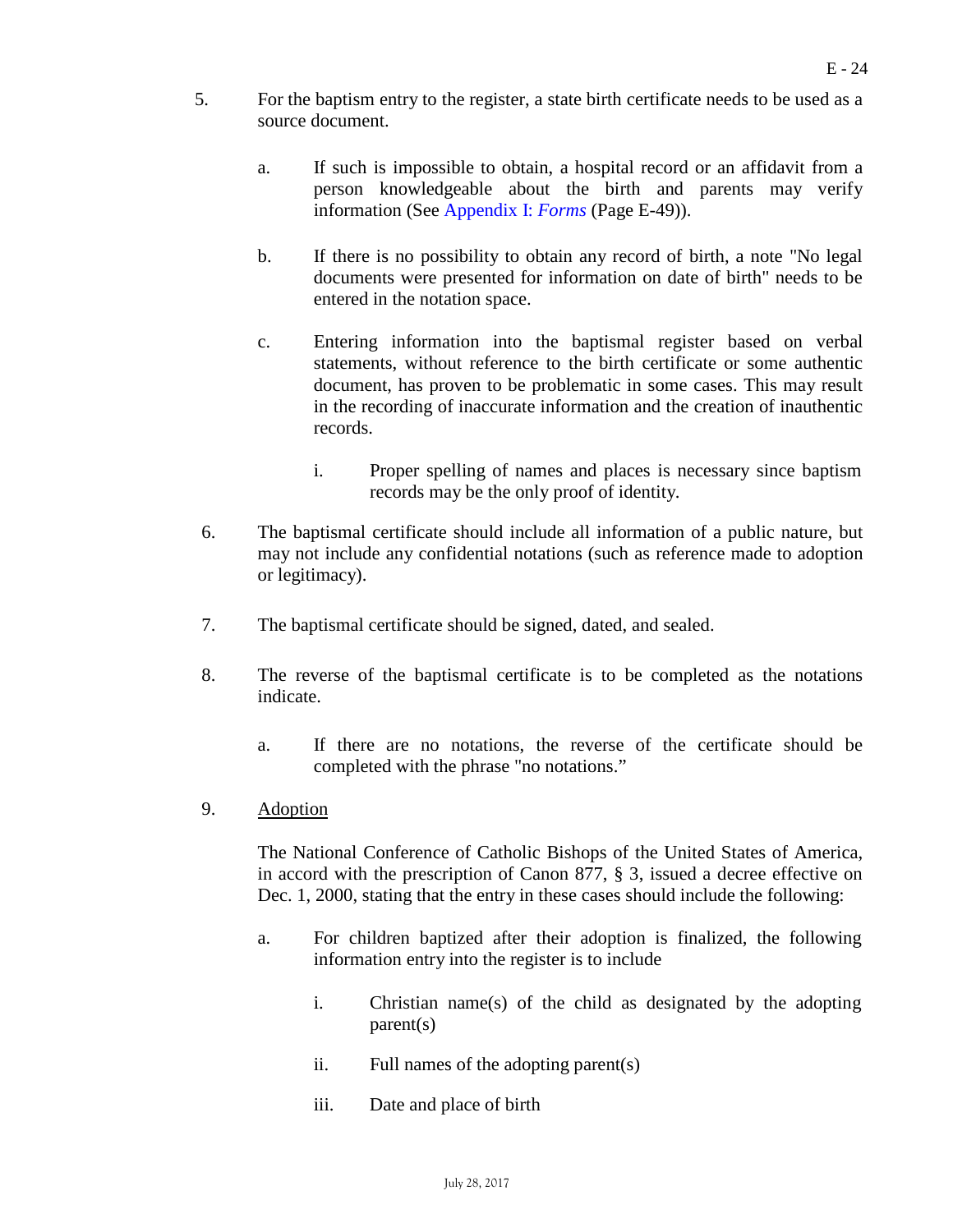- iv. Names of sponsors
- v. Place and date of baptism
- vi. Name of the minister performing the baptism
- vii. Fact of adoption but not the names of the birth parents
- b. Baptismal certificates issued by the parish for adopted children will be no different from other baptismal certificates. No mention of the fact of adoption shall be made on the baptismal certificate.
- c. In the circumstance of adoption, a revised birth certificate from the state with adoptive family's name should be issued.
- d. At least one parent of the persons who lawfully take the place of parents (adoptive parents, legal guardians) must give consent for baptism.
	- i. This person is also responsible to see that the child is raised in the Catholic faith (c. 868).
- e. Unless an emergency exists, baptism is to be delayed until the process of adoption is complete and a revised birth certificate, or other suitable document, can be presented.
- f. Once the child has been adopted, the names of the adoptive parents are recorded.
- g. Following the civil law in this area, if the names of the birth parents have not been sequestered the names of the birth parents may be recorded as well.
	- i. Once the adoption is completed, recording the names of the birth parents becomes the option of the adoptive parents.
	- ii. For this reason, it is recommended that the adoptive parents wait until the completion of the adoption process to baptize the child.
- h. For children baptized before their adoption is finalized, the following notations shall be added to the baptismal register, but only after the adoption has been finalized and with due regard for civil law of the jurisdiction:
	- i. Parentheses shall be placed around the names of the birth parents
	- ii. Name(s) of the adoptive parent(s) shall then be added
	- iii. Child's former surname shall also be parenthesized and the new surname added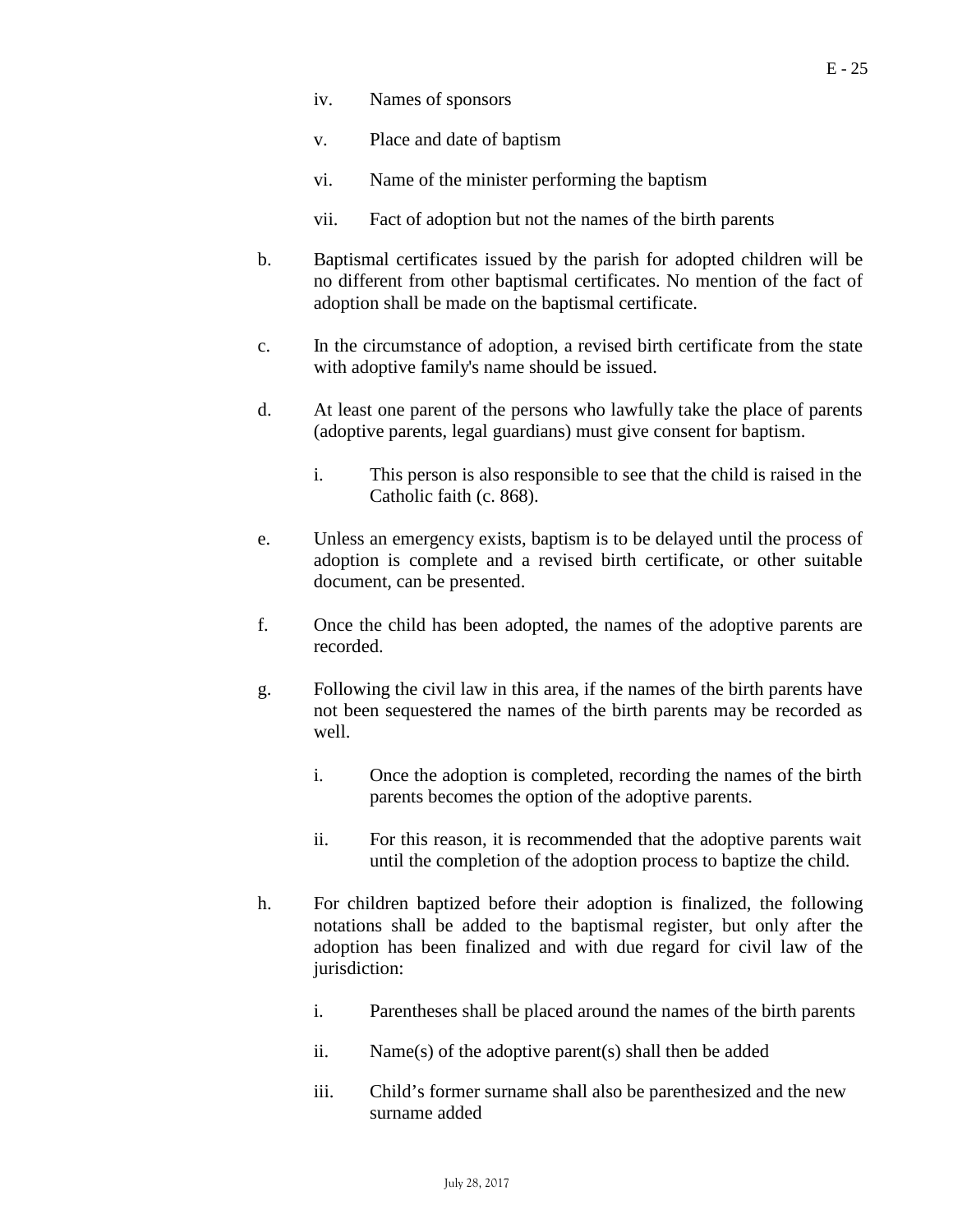- iv. Notation shall be made that the child was legally adopted
- i. Baptismal certificates issued by the parish for these individuals should give only the name(s) of the adoptive parent(s) the child's new legal surname, the date and place of baptism, and the name of the minister who conferred the sacrament.
	- i. The name(s) of the sponsor(s) should not be given, and no mention of the fact of adoption should be made on the baptismal certificate.
	- ii. For future ease in reference, and to provide what may often be the only possibility of reference after the adoption has been finalized, a baptismal entry for the adopted child can be made in the baptismal register of the adoptive parent's parish, citing the date and location of the original baptismal record and listing only the name of the adoptive parents and the date and place of birth.
		- Names of birth parents are at this point confidential and restricted information.

#### 10. Unwed Parents

- a. The name of the mother is to be entered in the baptism register if there is public proof of her maternity (e.g. birth certificate) or if she states this in writing before two witnesses (c. 877).
- b. The name of the father is to be inserted only if there is a public proof (e.g. birth certificate) or by his own sworn declaration before the pastor and two witnesses.
	- i. If no public proof is available, the name of the father and/or the mother is not recorded.
		- The phrase "father unknown" or "mother unknown" is to be used.
		- The certificate for that individual in such case needs to record the appropriate phrase. The use of the phrase "illegitimate" is not recommended.
		- The supporting documentation is to be kept in the permanent files of the parish archives.
- 11. Profession of Faith
	- a. Profession of Faith should be recorded in the Reception into Full Communion register or in a separate and clearly marked section at the back of the baptismal register.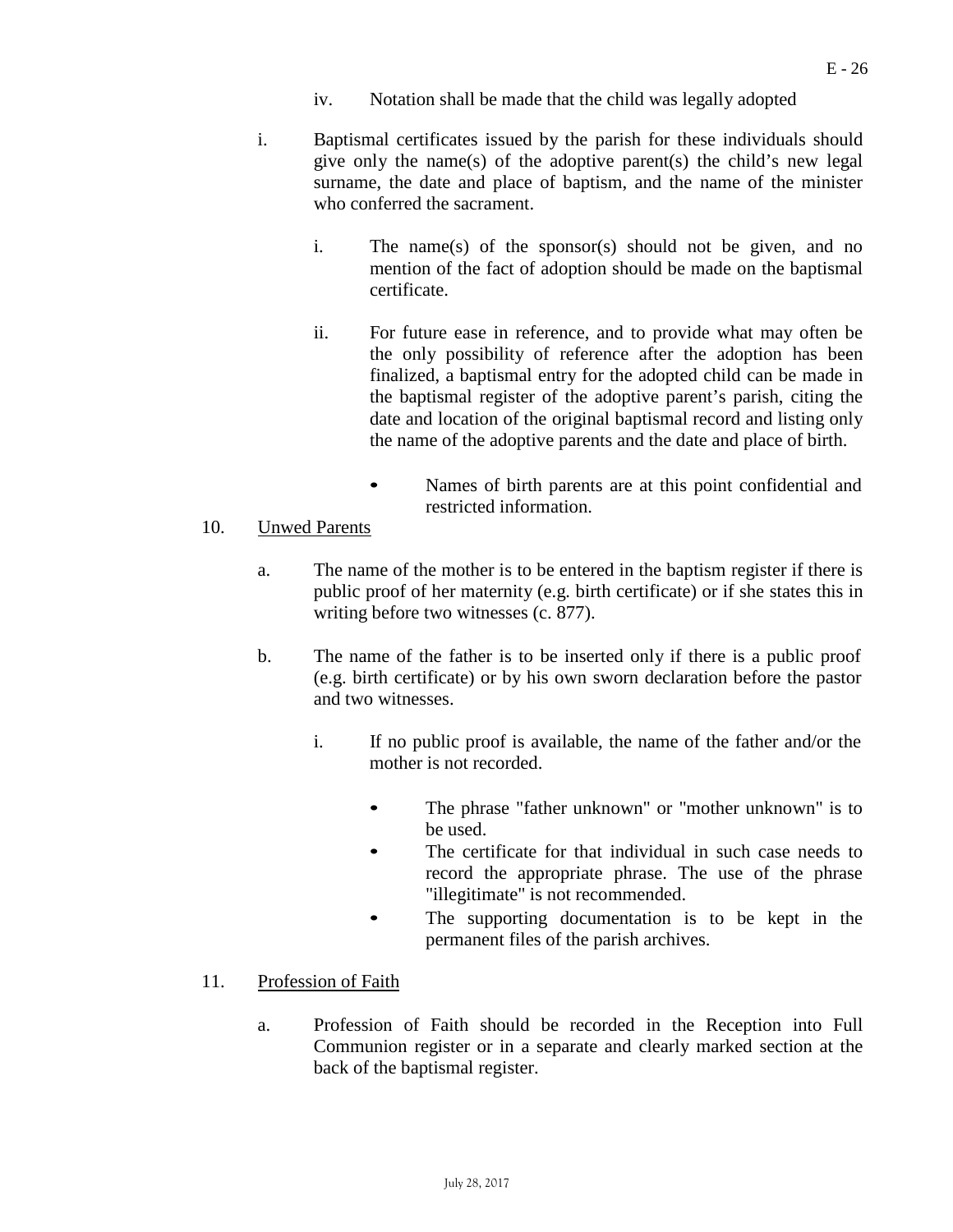- b. When confirmation has been received, the name of the person making the profession is to be recorded in the confirmation register, with a reference in the index to the page and entry number in the baptismal or Reception into Full Communion register.
- c. An optional certificate may be issued as soon as possible after the event.
- d. If already validly baptized in a non-Catholic Church, the date and denomination of baptism, along with the date of Profession of Faith and other pertinent information, is to be entered in the notation section.
- e. With the promulgation of the Rite of Christian Initiation of Adults (RCIA) in the United States, the creation and maintenance of new registers relating to catechumens has been required.
	- i. These are Registers of Catechumens, the Book of the Elect, and Reception into Full Communion (See Appendix II: *[Additional](#page-50-0) [Registers](#page-50-0)* (Page E-51)).

#### 12. Emergencies

- a. When baptism occurs in an emergency situation (e.g., at home or in a hospital) the minister of baptism, whoever it is, must inform the pastor of the parish in which it was administered of the conferral of the baptism, so that he records the baptism according to the norm of the c. 877, §1 (c. 878).
	- i. The notice should include the name of the minister, parents, sponsors, witnesses, if any, the place and date of the conferral of the baptism, and the date of and place of birth.
	- ii. The minister of the baptism or the pastor of the parish where the baptism occurred may also send notice to the parish of the parents of the baptized in cases of infant baptism, or to the parish in which the baptized resides in cases of adult baptism.

#### B. First Communion

- 1. The use of the first Communion register is optional.
- 2. Many parishes are currently maintaining these registers and are encouraged to continue.
- 3. The entry is to include:
	- a. Full name of the first communicant as found on his/her baptismal certificate
	- b. Date and place of the reception of first Communion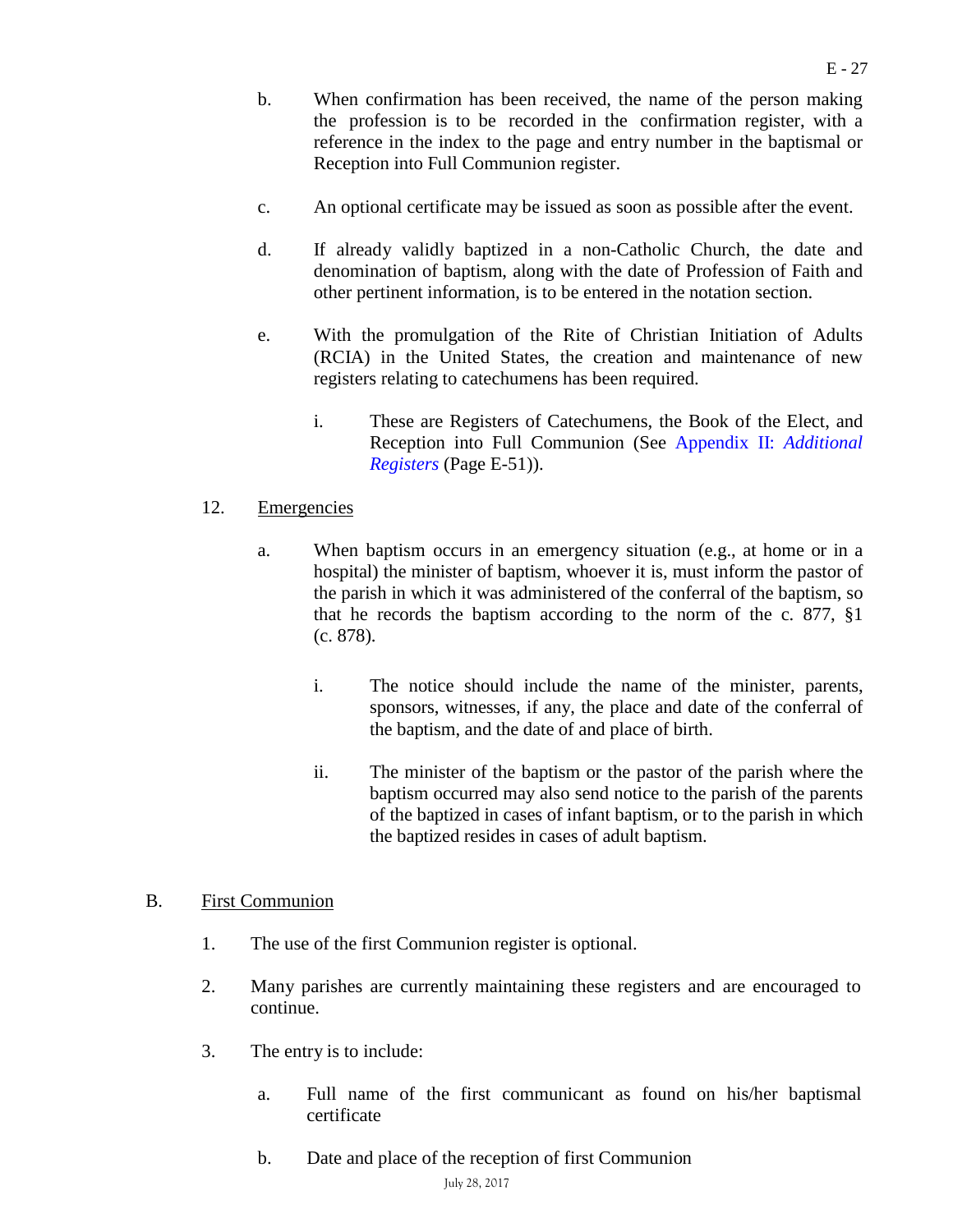- 4. A current copy of the baptismal certificate is required as supporting documentation.
	- a. A certificate is to be issued as soon as possible after the event is recorded in the register.
	- b. Notification of the reception of this sacrament is to be sent to the place of baptism.
	- c. The date and place of the reception of this sacrament is to be noted in the baptismal register, even if the sacrament took place in the same parish.

#### C. Penance

- 1. Canon law does not require or permit a record to be kept of the sacrament of penance (reconciliation), unlike first Communion.
	- a. This sacrament pertains exclusively to the internal forum and, therefore, registers are never created.

#### D. Confirmation

- 1. In general, the confirmation register is to include:
	- a. Full name of the confirmed
	- b. Confirmation name
	- c. Name of parents
	- d. Name of sponsor
	- e. Date and place of the celebration
	- f. Name of the minister (c. 895)
- 2. A notation regarding the date and place of baptism may be placed in the notation section.
- 3. A copy of the baptismal certificate is required as supporting documentation.
	- a. The certificate of confirmation should be issued as soon as possible.
	- b. In case of joint celebrations, each parish that sends candidates is responsible for the completion of its own register, which is to include the name of the parish in which celebration took place.
	- c. Notification of the reception of this sacrament is to be sent to the place of baptism.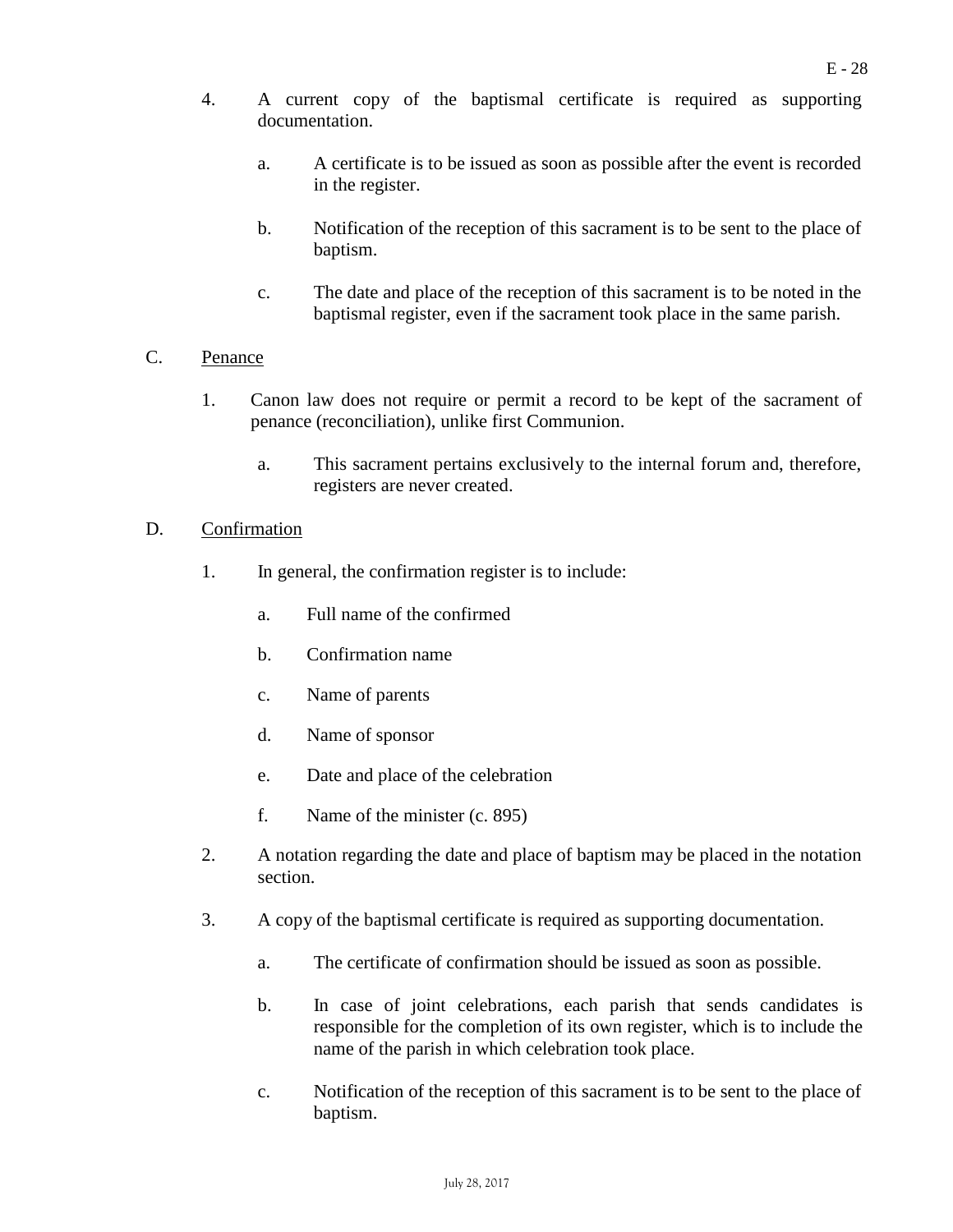#### E. Marriage

- 1. In general, the marriage register is to include:
	- a. Full names of the spouses
	- b. Full names of witnesses
	- c. Name of officiant
	- d. Date and place of the marriage celebration (c. 1121, § 1)
	- e. Date and place of baptism as it applies
- 2. Marriage registers may also include names of parents of both spouses and place of residency of parents.
- 3. The prenuptial file is to be retained permanently in the parish archives. Supporting documentation in the prenuptial file or "marriage data envelope" includes:
	- a. Current (dated less than 6 months prior to request for marriage) baptismal certificates for baptized parties
		- i. If the person was baptized in another country, an attempt to obtain the baptism certificate should be made
			- If the baptism certificate is not available after a diligent attempt to locate it, affidavits regarding the baptism by knowledgeable individuals should be obtained (See [Appendix](#page-48-0) I: *Forms* (Page E-49)), the chancellor should be consulted, and affidavits regarding freedom to marry should be obtained from two knowledgeable individuals
	- b. Completed prenuptial forms, civil marriage license, civil marriage certificate
	- c. Death certificate (when necessary)
	- d. Documentation providing necessary dispensations, permissions, or delegations, tribunal documents (when necessary)
	- e. A copy of a rescript (when necessary, c. 59)
	- f. Any additional prenuptial forms or documentation required by the parish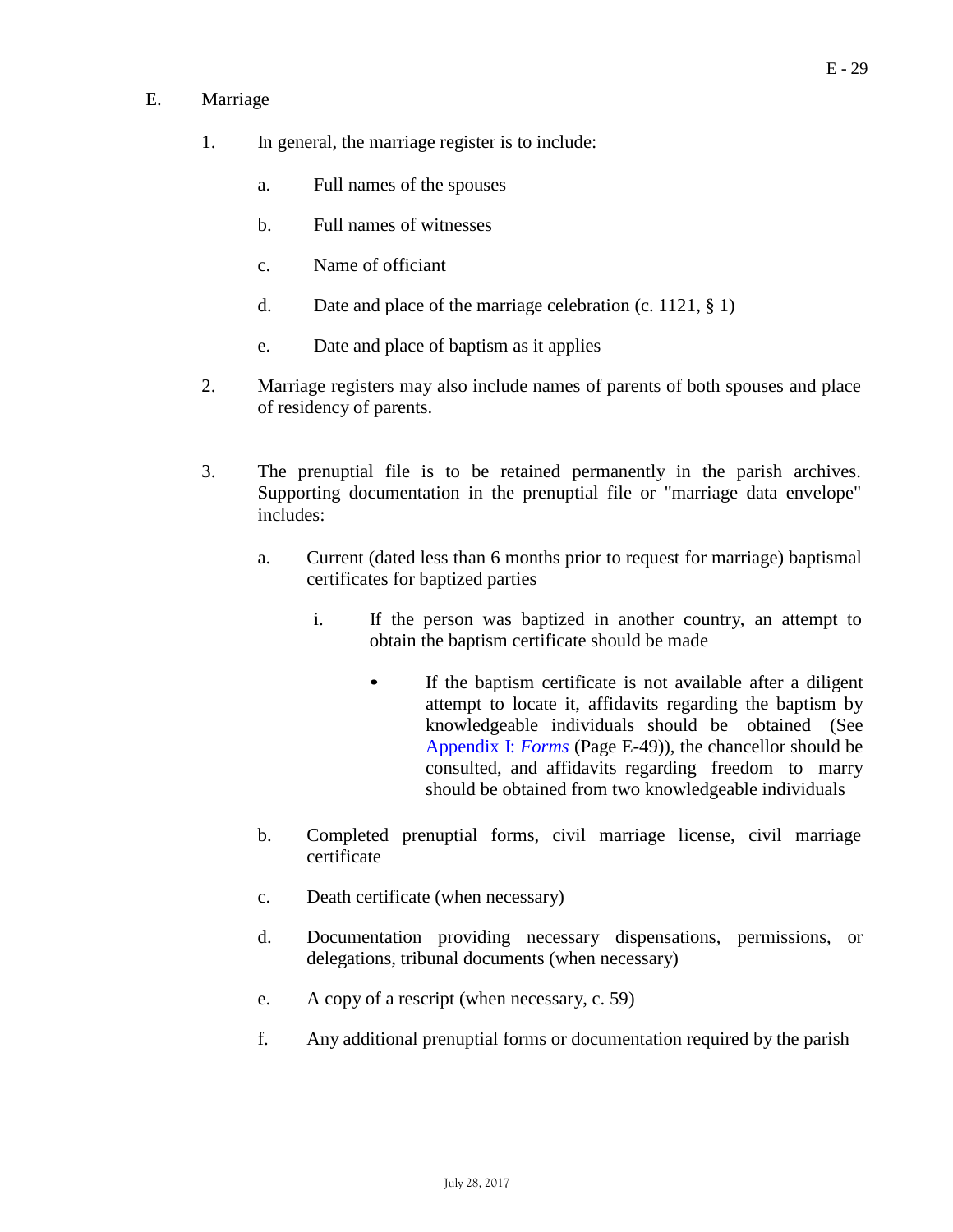- 4. It is the responsibility of the officiant to promptly file all civil documents with the appropriate county.
	- a. The sacramental certificate is to be issued as soon as possible after the marriage has been recorded and notification of the marriage sent to the place of baptism of the Catholic parties.
	- b. There are several notations that may be used for the marriage record. The most common of these include:
		- i. Dispensations from impediments
		- ii. Permissions
		- iii. Decrees of dissolution or nullity
		- iv. Convalidations
		- v. Sanations

(See [Appendix](#page-52-0) III: *Glossary* (Page E-53))

- 5. The recommended format for the notations is as follows:
	- a. Dispensation from disparity of cult granted by Father N., date
	- b. Permission for a mixed marriage granted by Father N., date
	- c. Dispensation from canonical form granted by chancery, date
	- d. Dissolution granted, date. Protocol number. Diocese of tribunal
	- e. Decree of nullity granted, date. Protocol number. Diocese of tribunal
	- f. Declaration of Freedom to Marry granted, date. Protocol number. Diocese of tribunal
	- g. Convalidation
	- h. Radical sanation issued by chancery, date
- 6. Marriages are to be recorded in the register of the parish in which the ceremony takes place.
	- a. In cases where the ceremony occurs in the chapel of a chancery, other Catholic institution, a university, or private home, the marriage is to be recorded at the parish in which the institution or home exists.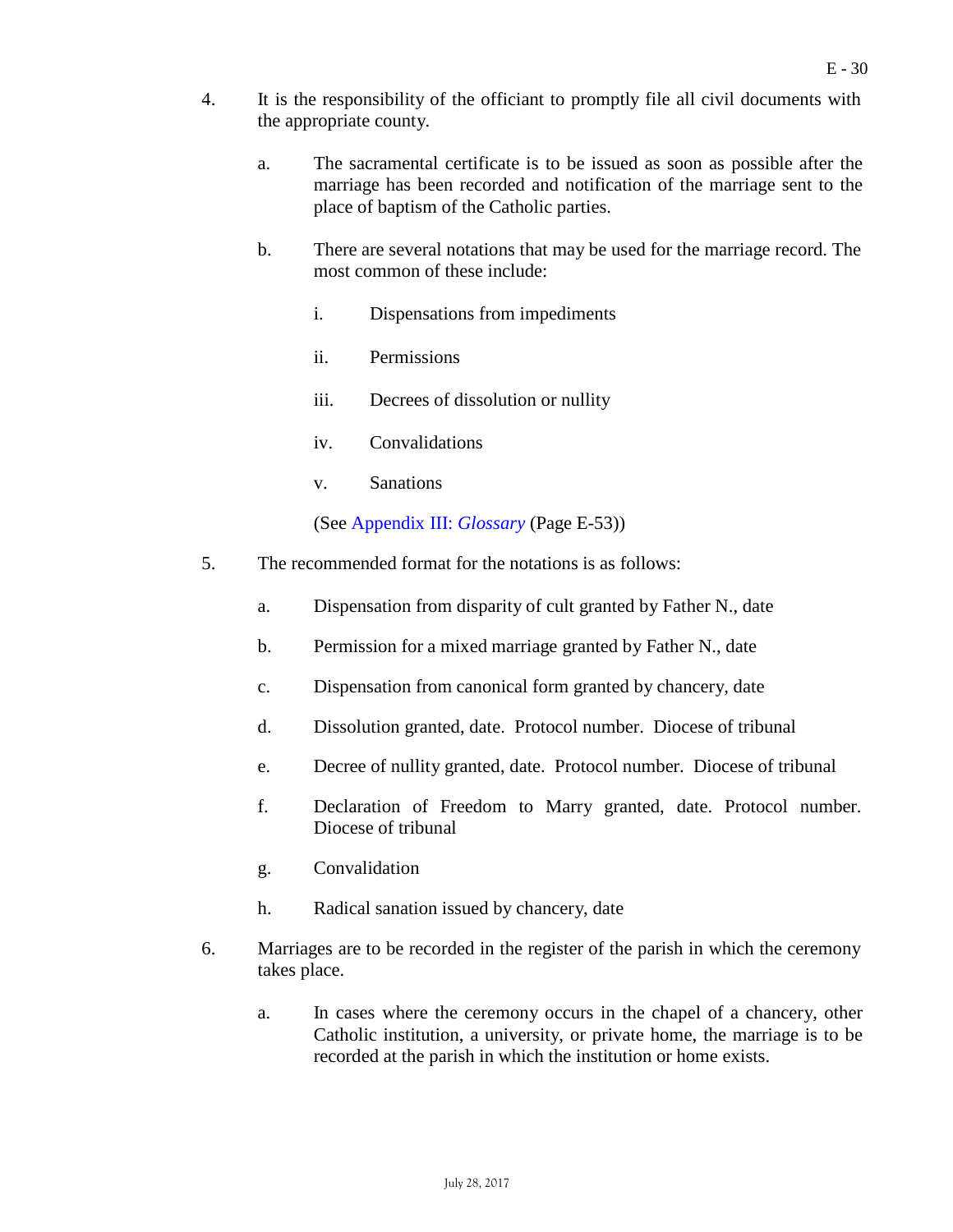- b. In cases where a wedding is celebrated with dispensation from canonical form, the record of the marriage is made at the parish in which marriage preparation takes place and at the chancery of the diocese that granted the dispensation (c. 1121,  $\S$  3).
- c. Notification of the marriage is to be sent to the place of baptism of the Catholic party by the party responsible for marriage preparation.
- d. The index of the marriage register is to be arranged alphabetically by the last names of both spouses.
	- i. The format is "male surname/female surname."
- e. The name to be used for the bride's surname is that which is found on her baptismal certificate or, if not baptized, her legal name.
- f. In Texas, if the wedding ceremony does not take place before the  $31<sup>st</sup>$ day after the date that the license is issued, the license expires.
	- i. With a few exceptions, the wedding ceremony must not take place during the 72 hours immediately following the issuance of a license. Parishes may contact the chancellor to determine if exceptions apply.
	- ii. Governing law in Texas is found in Chapter 2 of the Texas Family Code.
- NOTE: A pastor/administrator of the parish who receives notification that a person baptized in the parish has been married must enter the fact of marriage in the baptismal register.
	- i. If such a pastor/administrator, at the time of inscription sees that the party was already lawfully married to another party who is still living, and no tribunal action is noted, the pastor/administrator must notify the parish that sent notification.
	- ii. A pastor/administrator who receives a notification that any type of annulment has been granted for a person who was baptized and/or married in that parish must inscribe the fact in the baptism/marriage register(s).
	- iii. The same procedure is to be followed when a priest/deacon is dispensed from the obligations of ordination and the vows.
- F. Death
	- 1. In general, the death register is to include:
		- a. Full name of the deceased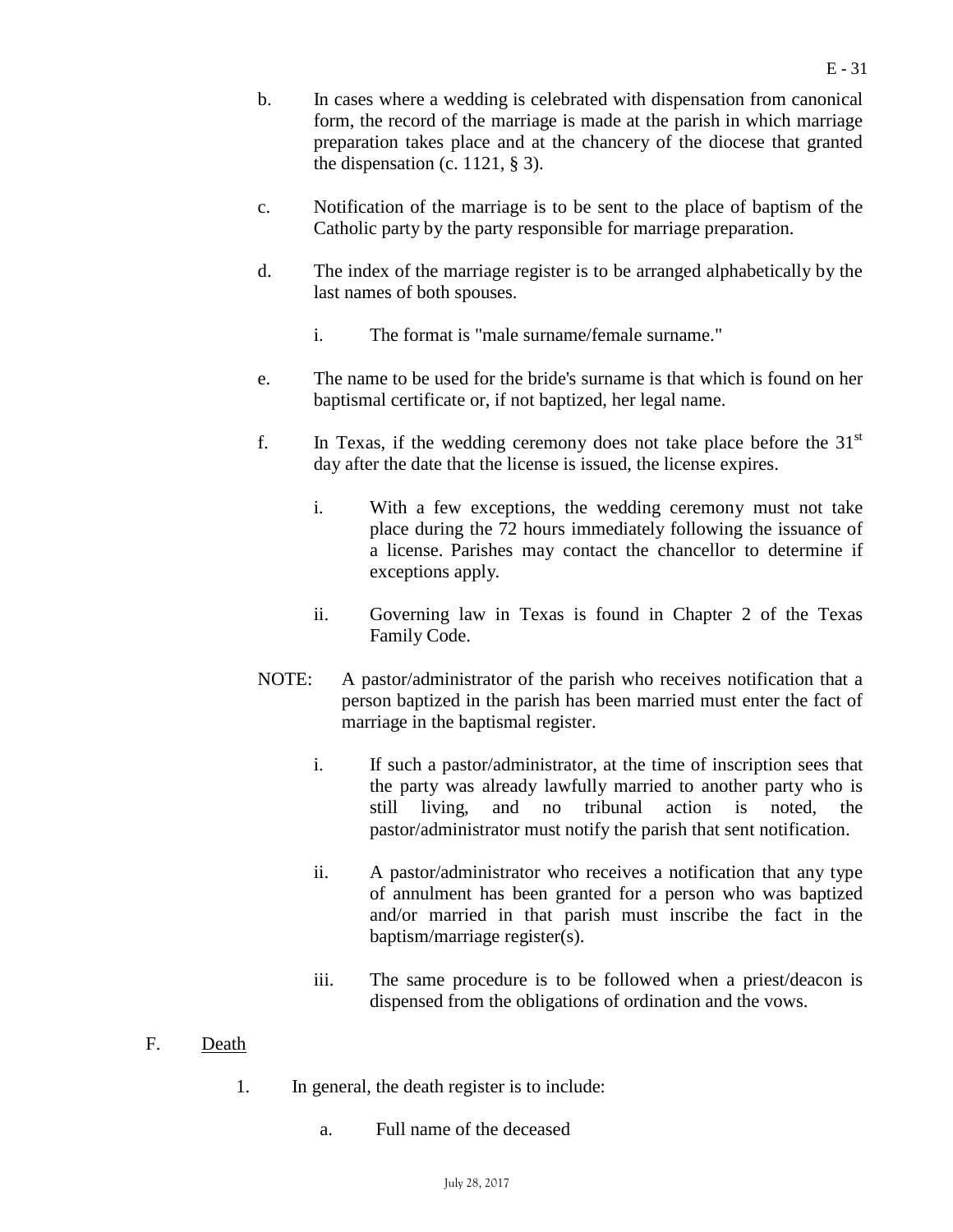- b. Date of death
- c. Name of the presider
- d. Date and place of burial
- 2. Notations may include additional information such as next of kin, cause of death, or the name of the funeral home and plot number at a burial place.
- 3. In cases when a priest presides at the burial of a non-Catholic, an entry may be made in the parish's death register and include notations relating to the religion of the deceased and the services provided.
- 4. In cases where the funeral rites are celebrated in another parish, it is suggested that notification be sent to the pastor of the deceased.
- G. Inscription and Changes Procedures
	- 1. Once a sacrament has been celebrated, the record of sacramental reception is to be entered into the appropriate register.
		- 2. The following elements should be a part of the inscription process:
			- a. Use of black ink only (archival pen recommended)
			- b. Use of block (print) lettering
			- c. Name of the minister is to be printed clearly
				- i. The signature is no longer required
			- d. Last names or surnames are to be entered first, followed by given name(s)
			- e. Name of the month is to be spelled
			- f. Abbreviations in all forms are to be avoided
			- g. Mistakes made in the inscription process are to be crossed out by a single or double line drawn through the entire inscription.
				- i. A new record on an entirely new line in the register is to be inscribed
			- h. "White out," erasure, or other deletion methods may never be used in sacramental registers
				- i. A computer is not to be used instead of sacramental book registers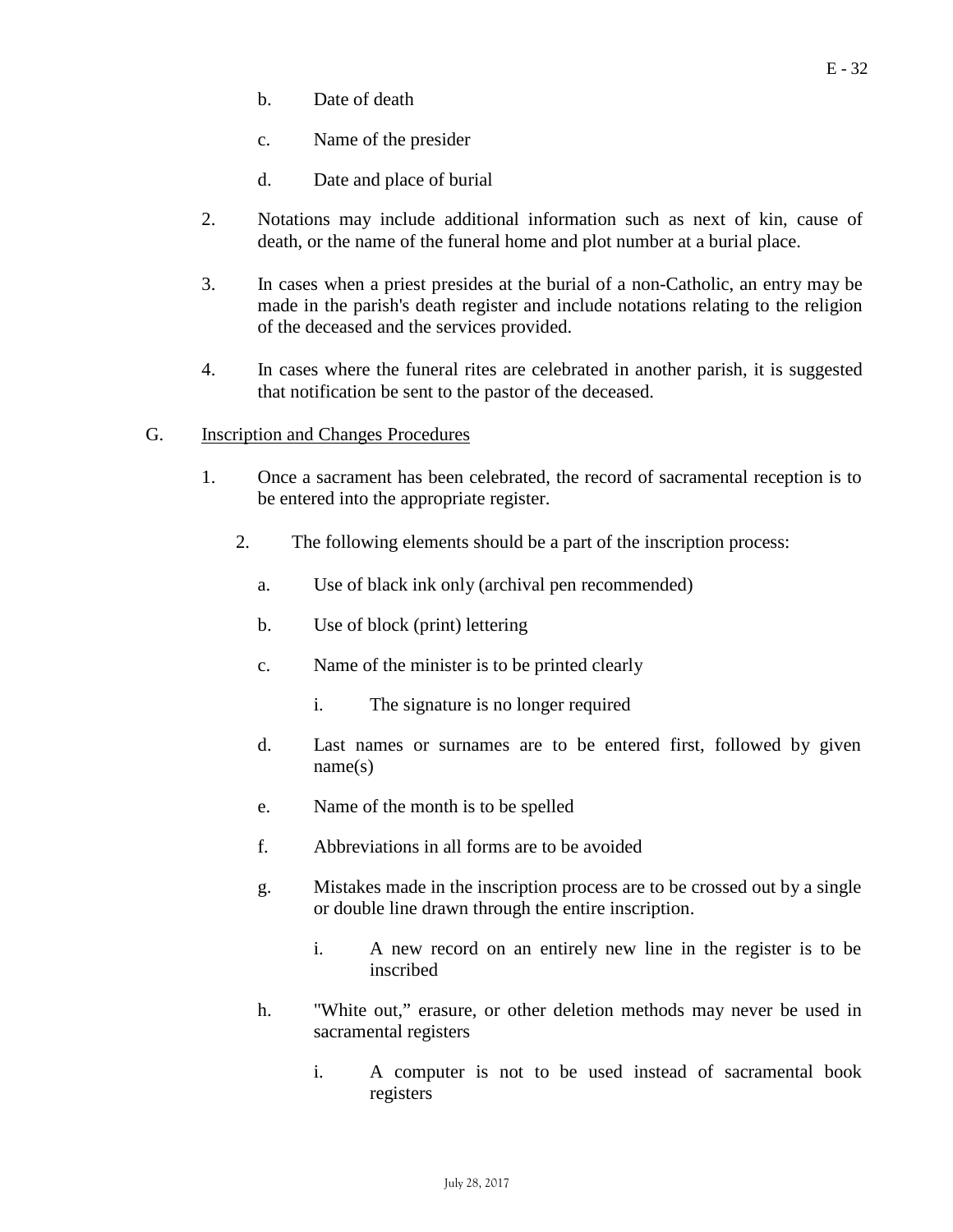- i. Computers may only be used for improving access to the sacramental records, not as a primary register
- 3. Changes of a substantial nature are to be made only with authenticating evidence a. g. civil records).
	- b. Notations are to be made along with the date and signature of the person authorizing the emendation.
	- c. Copies of the documents giving evidence to the change are to be kept in the permanent files of the parish archives.

#### H. Missions and Stations

It is recommended that, if a parish is responsible for a mission or station, separate registers be kept for each mission or station.

- 1. These registers are to be clearly marked.
- 2. It is also recommended that the registers be kept at the parish church office and not at the other communities.
- 3. In cases where mission or station sacramental records are incorporated into the parish register, the mission's or station's name is to be clearly noted and the register is to indicate the inclusion of such records.

#### I. Eastern Churches

Special attention should be paid to situations involving members of Eastern Catholic Churches since they are subject to the *Code of Canons of the Eastern Churches*.

- 1. Whenever Roman Catholic ministers lawfully celebrate the sacraments for them, these sacraments are entered in the appropriate registers of the Roman Catholic parish as outlined above.
- 2. The name of the particular Eastern rite (e.g. Maronite, Byzantine) is to be noted in the remarks column.

#### J. School Records

Some Catholic parishes provide elementary and secondary level schools.

- 1. Records of schools should be stored at the parish school office.
- 2. Some of the school records are kept permanently.
- 3. A records management program for school records should be provided and, in the case of a school closing, permanent school records should be transferred to the diocesan archives for permanent storage.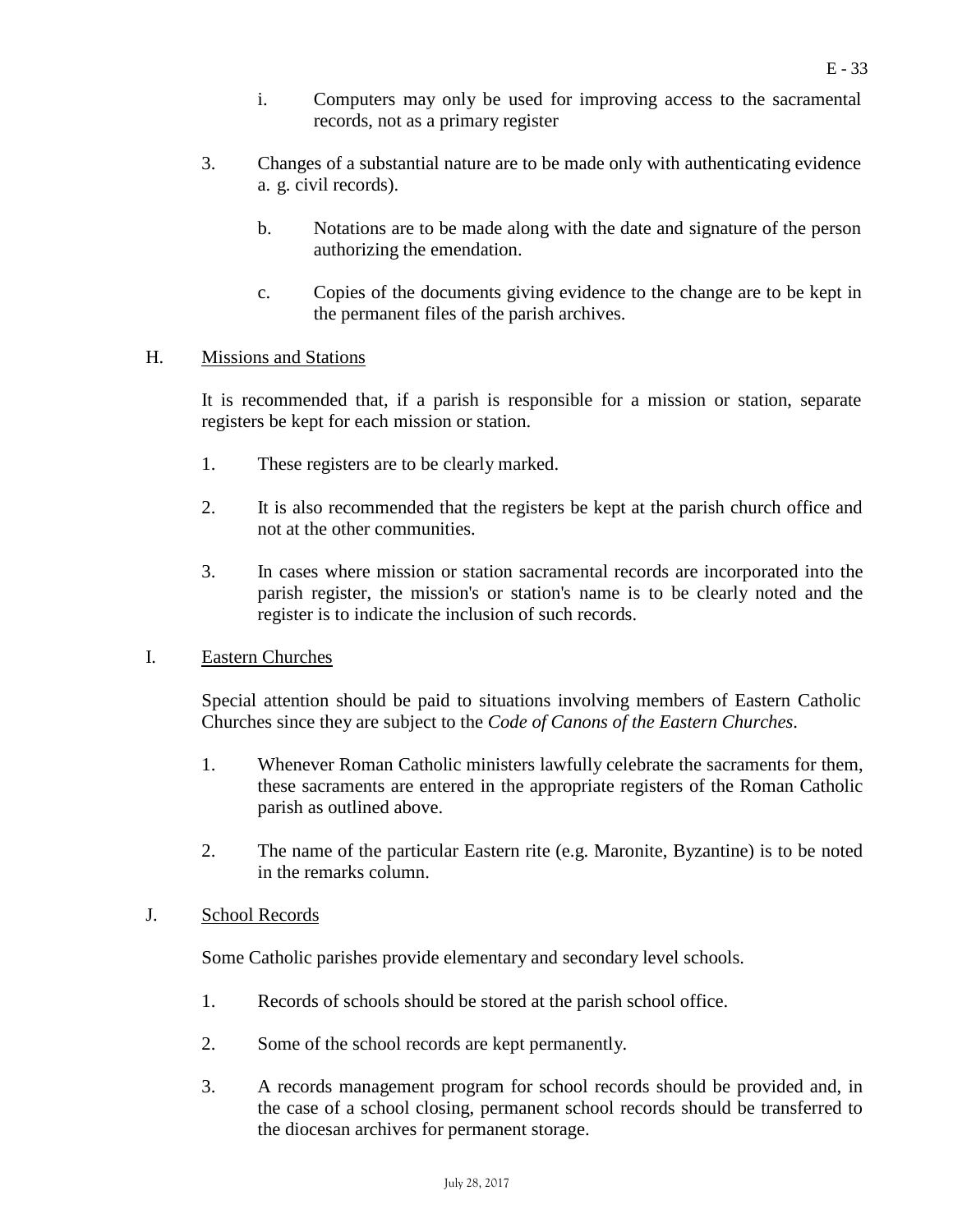- 4. Student transcripts can be microfilmed or saved on digital media for future access.
- V. Access and Release of Information Procedures of Sacramental and School Records
	- A. All individuals have a right to obtain an official certificate of their own sacramental records or school transcripts.
		- 1. Information that is public in nature and deals with a person's status in the Church (c. 54, § 2) is to be transcribed from the register to the appropriate certificate.
		- 2. Official certificates are issued only to individuals requesting their own records or to a person who has a legitimate reason for requesting a family record (e.g. the parent of a minor child).
		- 3. Sacramental records are not to be released to persons other than those about whom they were made (this includes parents of adult children).
	- B. The certificate must duplicate the information as it appears in the register.
		- 1. If the register is in Latin or another language and the certificate is issued in English, it is recommended that a notation be added attesting to the translation.
			- a. If the record is incomplete, the certificate should indicate such by using the words "not given" rather than by leaving the space blank.
		- 2. Some diocesan archives and state Catholic archives may issue an abstract of the information included in the register, instead of the certificate, in the cases when they keep photocopies of registers.
		- 3. The certificate is to be legible and authenticated; that is, it is to be issued in the vernacular, signed by the pastor or his delegate and stamped with the parish seal (c. 535, § 3).
	- C. It is required that identification be presented in order to release a record.
	- D. The request for a record needs to be made in writing and signed by the individual requesting the record.
	- E. Authorized recipients of a sacramental record include the party or parties named in the record as having received the sacrament; a Roman Catholic clergyman or his delegate involved in canonical procedures, the parents of the subject, if the subject is a minor, and government agencies (such as the Social Security Administration) who present a signed release from the person whose record is requested.
	- F. In the case of sacramental records handled by the diocesan archives, an authorization form for release of information needs to be signed by the party or parties named in the record or their family (mother, father, present spouse, or next of kin).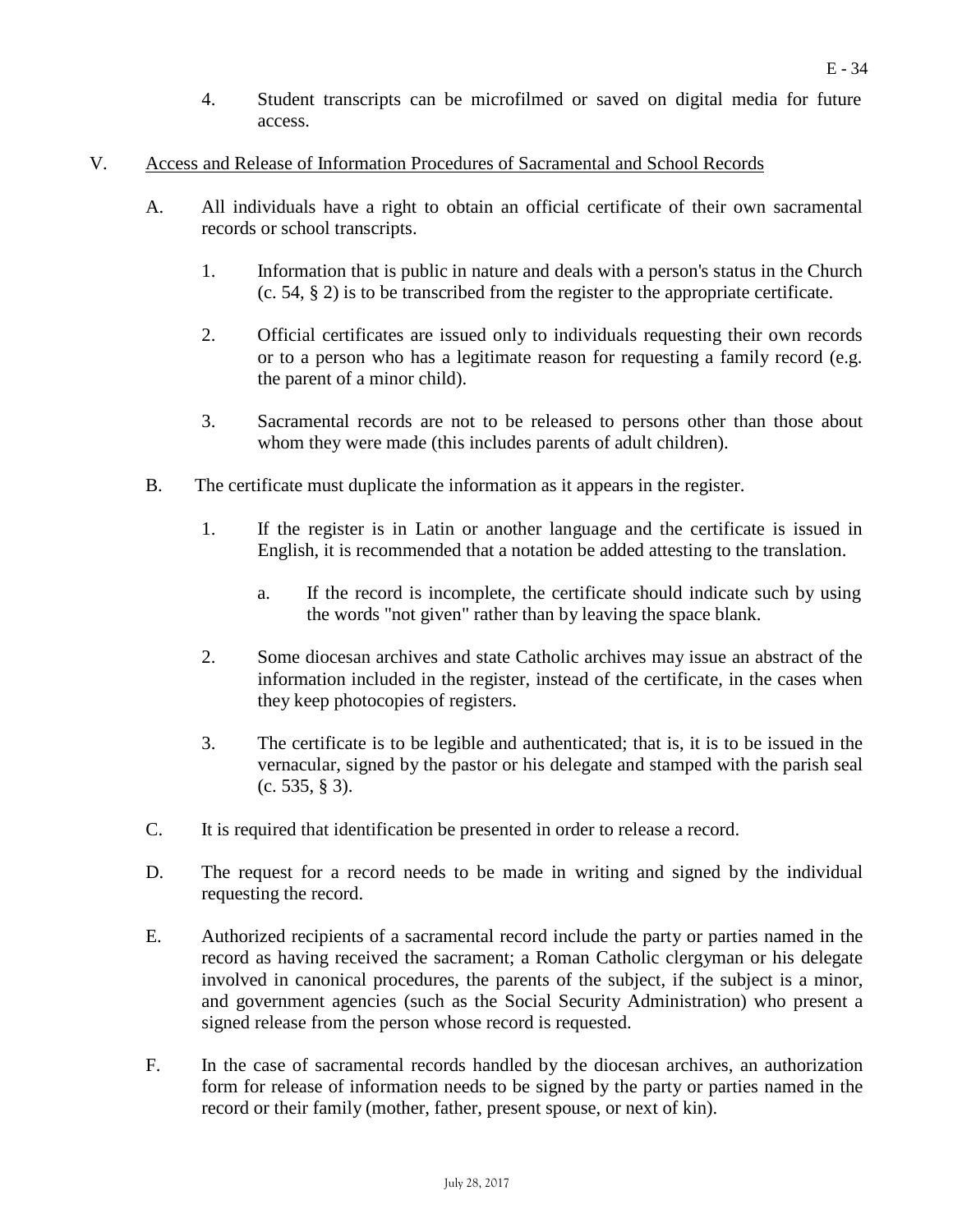- 1. An *[Authorization](#page-49-0) for Release of Information* form may be found in on Page E-50.
- G. The routine request of records between parishes and other diocese and from chancery offices (e.g. the tribunal) for canonical purposes presents no conflict and can be conducted without a release form.
	- 1. The bottom of the certificate should reflect that it is for informational or canonical purposes only and not include a parish seal.
- H. If the person seeking information from the sacramental register represents a civil authority (law enforcement, court official, lawyer, etc.), who is requesting the information for civil or legal purposes, the pastor/administrator should immediately contact the diocesan attorney who will handle the request for information through more formal procedures.
	- 1. In general, without the express consent of the subject in writing, these kinds of requests may be validly declined for sacramental and legal purposes.
	- 2. It is important to note that the incorrect release of sacramental or school records may put the parish in legal or financial jeopardy.
- I. It is recommended that requests for genealogical research be synchronized with the last U.S. Census release (at least 80 years ago) and handled in writing in compliance with the procedures in place at the individual parish or diocese.
	- 1. When microfilm copies of these records are stored at the diocesan archives, personal genealogical research and copies can be provided.
	- 2. A parish may respond to these requests by transcribing the information into letter format rather than issuing individual certificates or photocopying pages from registers.
	- 3. It is appropriate to charge a fee for this service.
	- 4. The registers themselves are not open to examination by outside parties.
	- 5. Similar procedures should be followed regarding parish school records (See the *[School Records Retention Schedule](#page-45-0)* on Page E-46).
- J. Records created by and for a parish, mission, chapel, faith community, or school belong to that institution and not to the individual.
	- 1. The majority of the records created during the course of conducting business are not considered confidential but, at the same time, are not open to general research for 25 years after the creation of the record.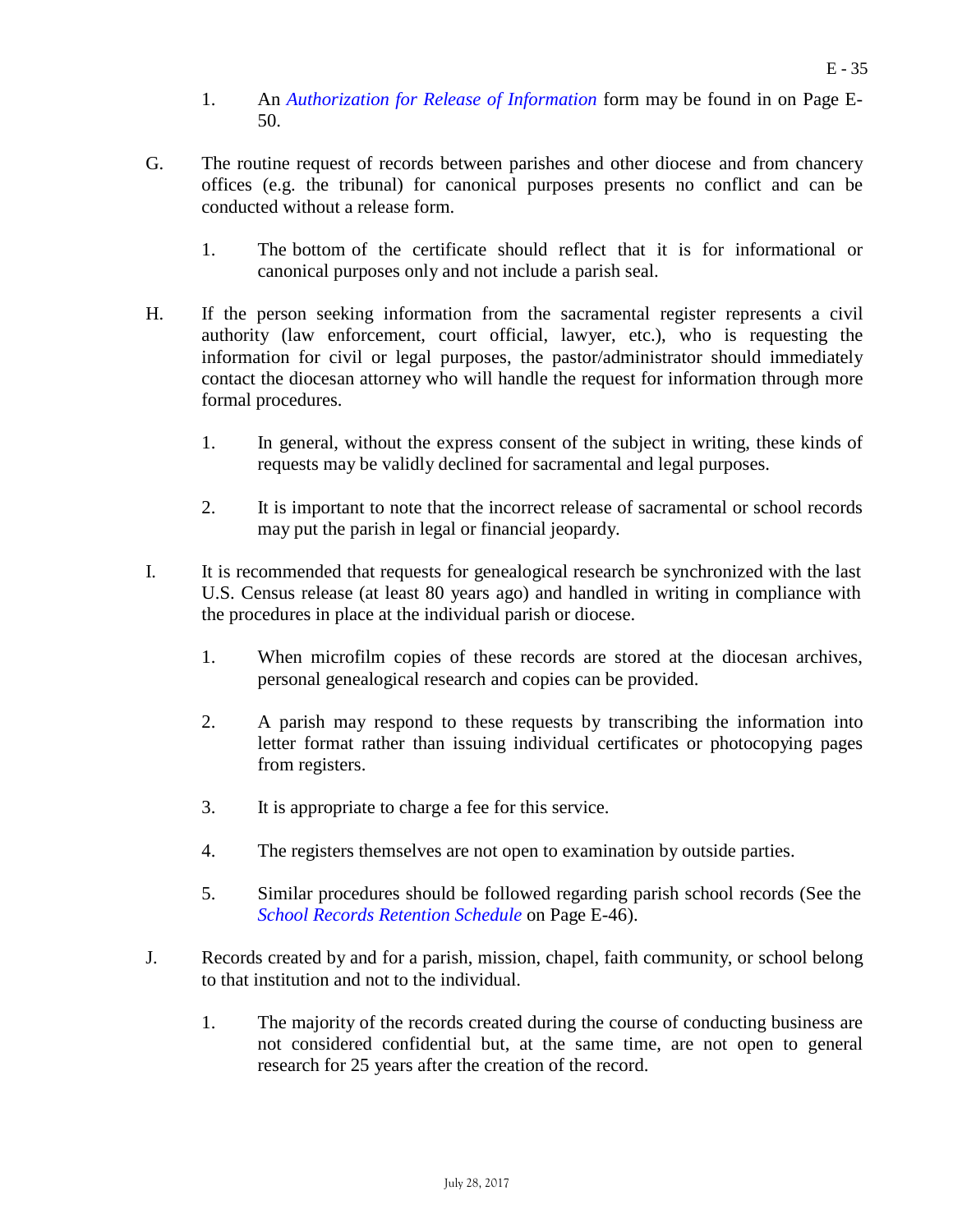- 2. However, there are many records of a parish, mission, faith community, or school that are confidential in nature. These records already described include:
	- a. Sacramental Registers
	- b. Transcripts
	- c. Marriage records
	- d. Donor files
	- e. Counseling and medical records
- 3. Access to these records is legally and canonically restricted and the privacy of the Christian faithful and the confidentiality of the records must be protected.

#### VI. Historical File

To facilitate research on a parish history, the parish should maintain a historical reference file.

- A. While preparing inventories, separating records for permanent and temporary storage, or doing preservation work, parish secretaries or administrators may find historically significant documents.
- B. A photocopy may be made for the historical file with a note indicating where the original document can be found.
- C. Even if the preparation of a parish or school history is not done for several years, hours of research will be saved for the future parish historian to publish an anniversary book.
- D. For the purpose of presenting such a history, black and white photographs of parish or faith community activities, architecture, or clergy should be preserved.

#### VII. Security and Preservation

- A. The archives of a parish, faith community, or school may be located in many places, such as a vault in the parish office or a fireproof filing cabinet in the school library.
- B. The archives may not be located in the home of an individual or staff member or in any space separate from the physical location of a parish or school.
- C. The most important factor in the preservation of records is the environment in which they are stored.
	- 1. Sacramental records and records reflecting the history of the parish should be stored in a building with climate controls.
	- 2. Out-buildings, including garages, do not protect papers from heat, cold, insects, or high humidity.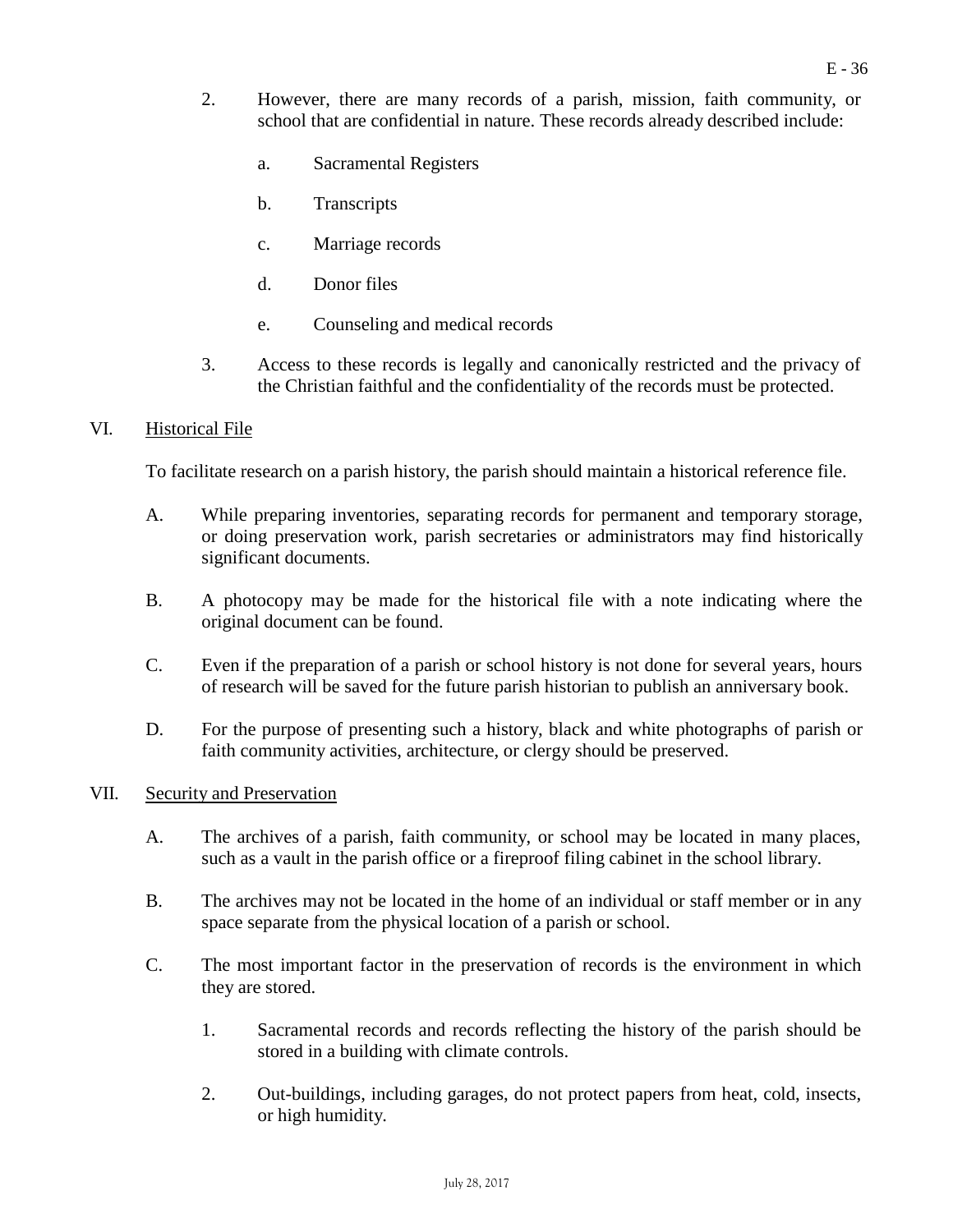- 3. Papers stored under these conditions are far more likely to become yellowed and brittle; attract silverfish, roaches, and other pests; or become mildewed.
	- i. Records should be periodically inspected for contamination by insects, especially before moving them from other locations to a parish vault or school office. If there is an insect problem, records need to be fumigated by an exterminator.
- D. Other than the environment, the most frequently encountered problem is the deterioration of unstable or highly acidic materials.
	- 1. Newsprint and other low quality papers will deteriorate much more quickly than cotton rag paper.
	- 2. Newsprint clippings, old brown quick copies, slick quick copies, and fading dittos should be photocopied on acid free paper.
	- 3. In most cases, the original does not need to be saved, with the exception of items having legal and/or intrinsic value.
		- i. In such cases, the document should be placed in a plastic archival sleeve.
	- 4. Newsprint should not be stored with other less acidic paper.
- E. It is recommended that black and white copies of color photographs be made and stored in separate archival plastic or paper sleeves in adequate size acid free boxes.
	- 1. Many photo albums are not recommended for permanent storage of photographs because they contain poly-vinyl-chloride pages or sleeves. PVC's cause photographs to deteriorate.
	- 2. Albums with sticky or glued surfaces also damage photographs and should not be used.
	- 3. Color photographs are not recommended for archival purposes. They fade after approximately 20 years, as do color negatives.
- E. Permanent records or material should be stored in acid free boxes, folders, and sleeves.
- F. While building a new church or parish hall, it is recommended to prepare a "time capsule" with several items designated by the parish and faith community, important for its history.
	- 1. Time capsules may contain: copies of photographs of the first church and pastor; erection and deed document (archival copy); roster of first parishioners; and other significant parish items.
	- 2. Time capsules and other archival quality supplies can be purchased from several vendors listed in Appendix VI: *[Resources for Archival Products](#page-58-0)* (Page E-59).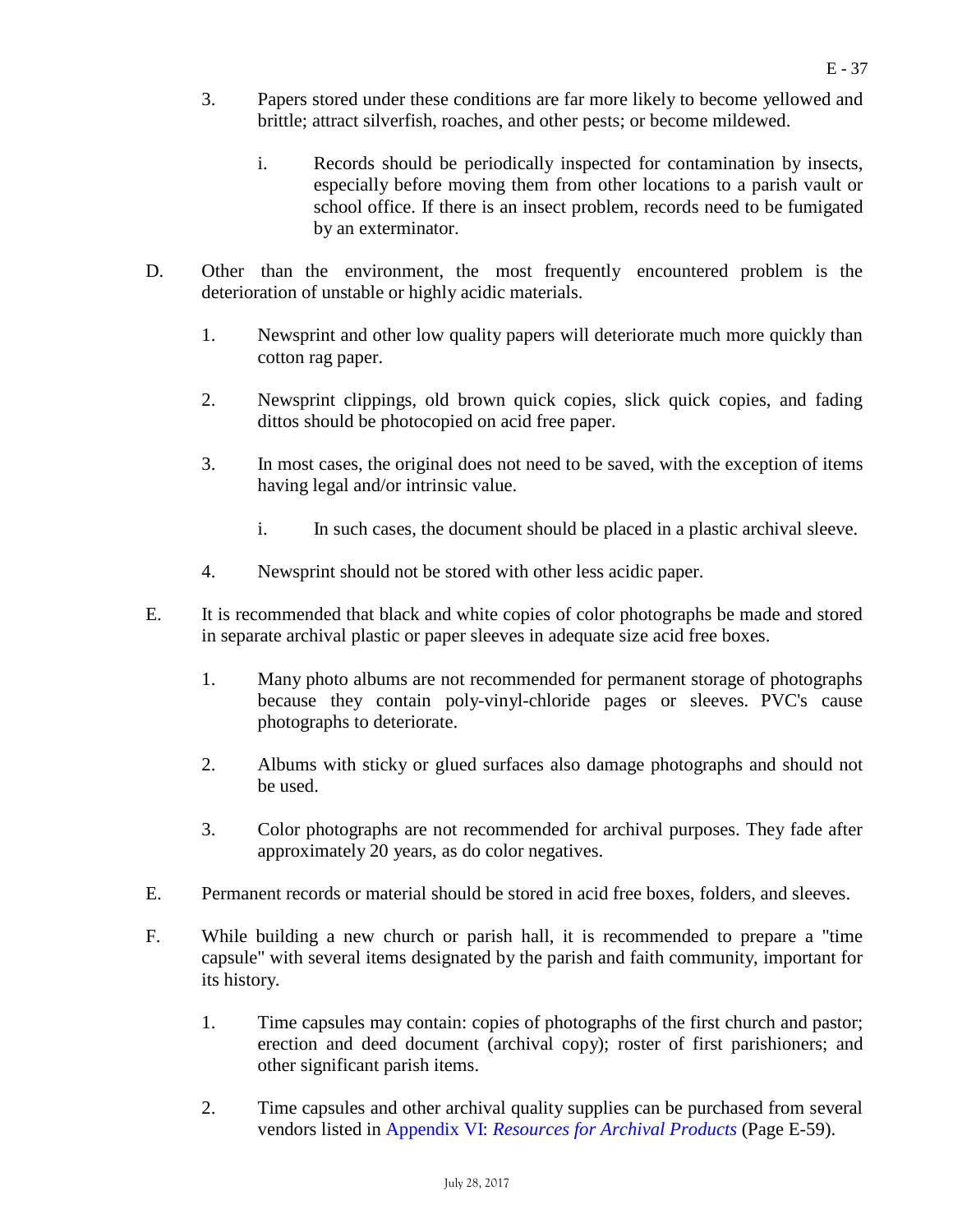- G. It is vital that the process used to preserve and protect archival materials does not harm them and that "what is done can always be undone." In summary the following basic steps are recommended to preserve these materials:
	- 1. Food and beverages are not allowed in the processing space or in the archives
	- 2. Pencils are to be used for notations and labels
	- 3. White cotton gloves are to be worn when handling textiles and photographs
	- 4. Acid free folders and acid free boxes are to be used to contain archival materials
	- 5. Acid free tissue is to be used to support and cover textiles (vestments, objects)
	- 6. Acid free paper is to be used to interleave photographs.

#### VIII. Records Management and Archival Program

- A. A record management program and archival program in a parish or school must have adequate support and resources to succeed.
- B. Establishing and maintaining a program requires organization and planning, as well as staff, monetary commitment, and support from the administration.
- C. It is recommended that the local parish finance council be involved in this process.
- D. It is also recommended that the program be clearly outlined and that the records management and archival programs be coordinated.
- E. The following is a sample policy statement that may be adopted at a particular parish:

"The purpose of the archives of [Name of Institution] is to collect, organize, preserve, and make available for research, the official records of [Name of Institution]. The purpose of the records management program is to assure that the active and inactive records of [Name of Institution] are managed in a manner in keeping with the standards of the records management profession, and to assure the transfer of the appropriate records to the archives. The records management program is established in accordance with Canon 535, § 4 which states that *"In each parish there is to be a storage area, or archive, in which the parochial registers are protected along with the letters of Bishops and other documents which are to be preserved for reasons of necessity or advantage*." "Other documents" may be defined as any recorded information (including artifacts and photographs) regardless of format (printed or electronic) that are made, received, or maintained by the community as a result of conducting business pursuing legal obligations, and have been determined to be permanent or historically significant by the records retention schedule or basic appraisal criteria. The pastor is canonically responsible for the records of a parish, faith community, or parish school. This responsibility has been delegated to [Name of Individual] in order to assure the appropriate administration of the program."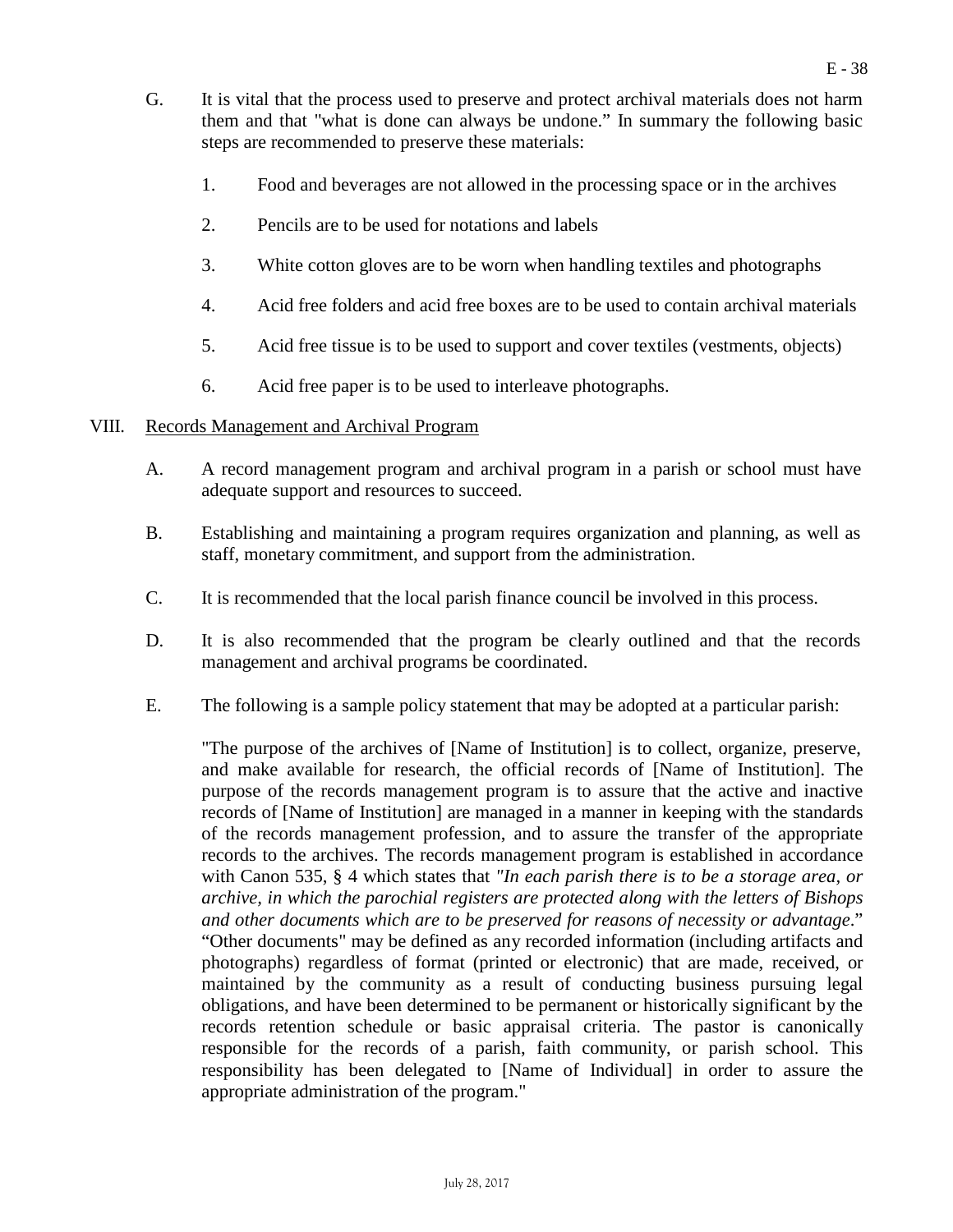#### IX. Archival Arrangement and Description

Once records are placed in the archives, proper provenance procedures are needed to preserve their original order.

A. The purpose of the arrangement of archival records of the parish, faith community, or school, is to reflect the functional organization of the institution.

For example: St. Mary's Parish Administration Office, Correspondence, 1980-1985

B. If there is no arrangement to the records originally collected for the archives, they are to be arranged according to function, type, and date:

For example: St. Mary's Parish Altar Guild, Minutes, 1935-1940.

C. It may be necessary to identify or describe certain records further if the parish has a school or if the faith community has aspects that require additional description.

For example: St. Mary's School Development Office Fund-raising Campaign, Financial records, 1996.

1. The addition of "St. Mary's School" adds another level of identification to the file or records that specifically originate from the school rather than the church, even though a development office may exist in both areas.

#### X. Records Management and Archives Program Outline

- A. It is recommended that the archives and records management policy be reviewed and coordinated by the diocesan archivist and records manager and then approved by the local pastor or administrator, school principal, or superintendent of schools.
- B. After the approval of archival policies and records management program, it is recommended that the records management program for a parish or school be conducted in the following steps:
	- 1. Locate and survey all records, from sacramental registers to canceled checks.
	- 2. Create an inventory or list of the records.
		- a. The inventory will include the name of the department, the name of the file or record, the date range of materials in the file, and the location of the file or record.
	- NOTE: The surveys and inventories of records provide a basis for future decisions, such as revising the current filing system, creating retention schedules, and appraising the records.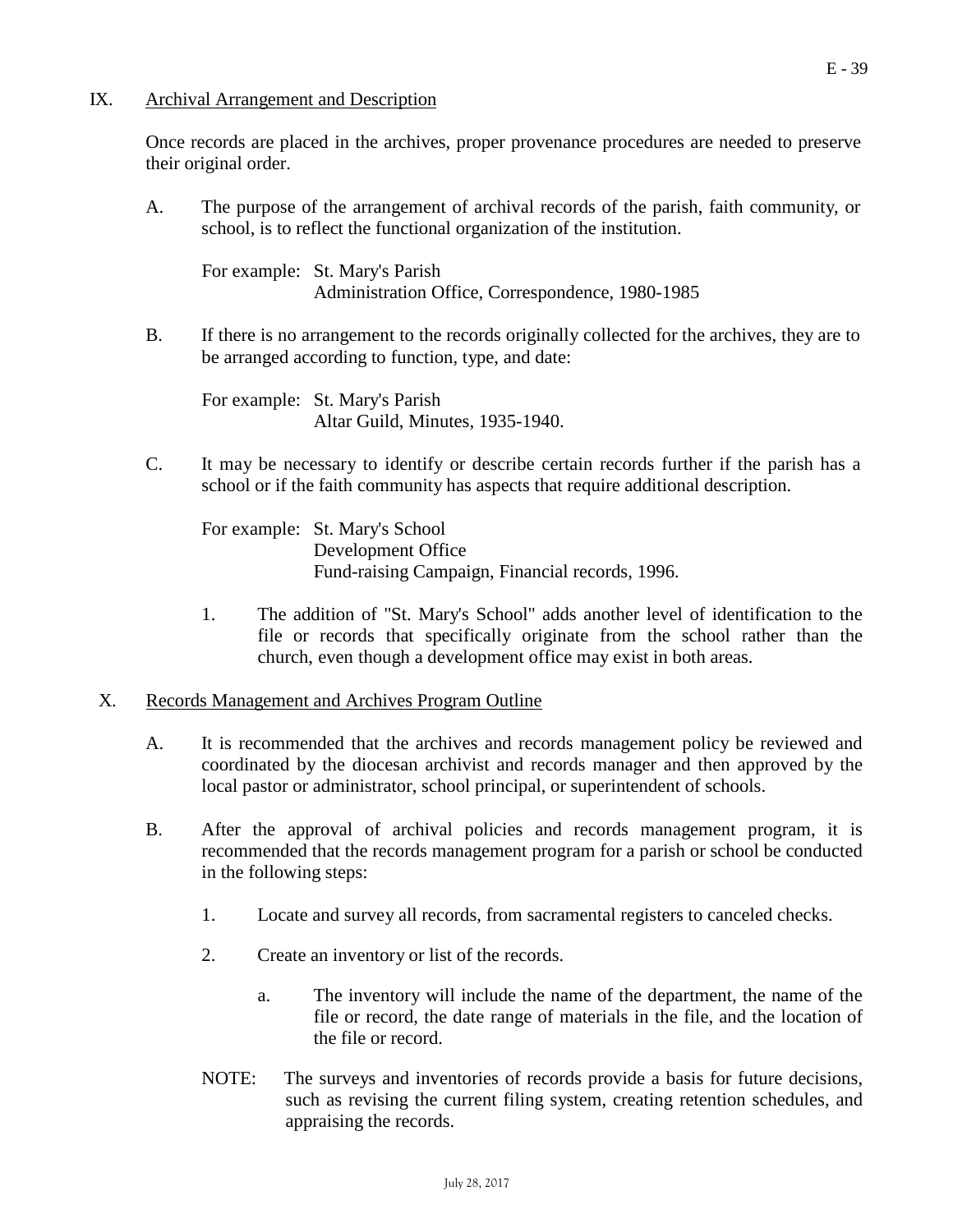- 3. The following criteria for appraisal (or determination of records' value) are to be considered when making decisions about the disposition of records.
	- a. Administrative value
		- i. Records that document the establishment of policy and operations have administrative value.
		- ii. Policy records are generally retained permanently.
		- iii. Operations records are usually considered short-term.

#### b. Legal value

- i. Records that document legal or property rights of individuals or of the entity that created or maintained the records (e.g. deeds, leases, architectural drawings) may have legal value.
- ii. All documents that have legal value must be retained.

#### c. Fiscal value

- i. Records that usually relate to financial transactions and usually have a short-term retention (checks) may have short-term fiscal value.
- ii. Records documenting fiscal policy may have permanent fiscal value (e.g., ledgers).

#### d. Historical value

Records that are retained permanently to provide documentation on the origins, organization, development, functions, policies, and events of the originating entity (parish) and/or provide information on associate individuals, subjects, and events (e.g. deeds, erection acts, minutes) have historical value.

#### e. Intrinsic value

Records having value that is inherent in the document itself because of "some unique factor, such as age, content, usage, or circumstances surrounding its creation, signature, or attached seals" (e.g. pastor's appointment letter on parchment) have intrinsic value.

#### f. Canonical or sacramental value

Records that document the administration of sacraments are always retained permanently (e.g. sacramental registers).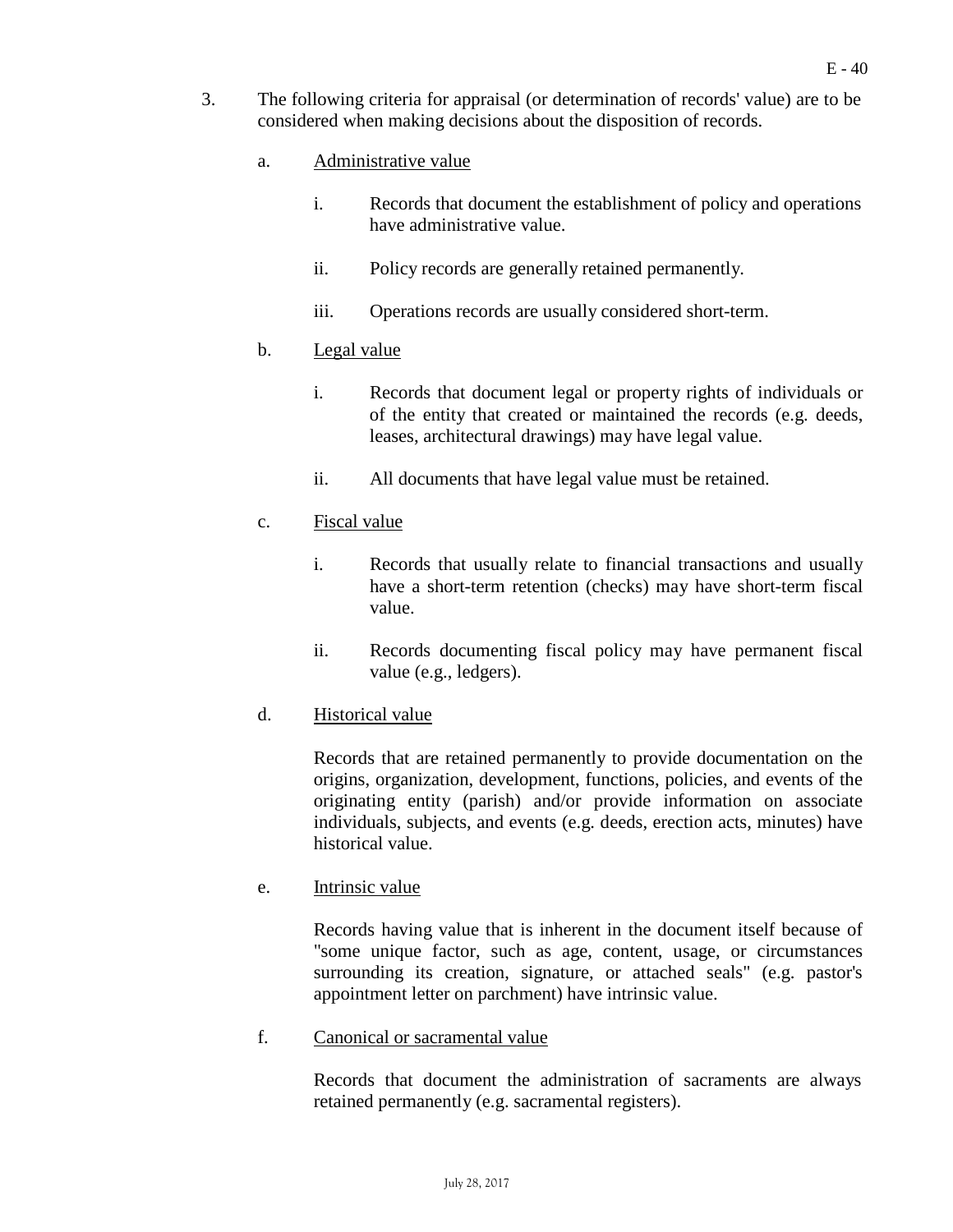- NOTE: Some records have more than one of the above values and some of these values indicate short-term records retention over permanent retention or placement in the archives. Appraise records based on criteria above.
- 4. Determine which records are active, inactive, or archival.
	- a. Active records are records necessary for current business or those referenced on a daily basis.
	- b. Inactive records are referenced fewer than ten (10) times per year or those records that are required to be kept for a short period of time (such as many financial records).
	- c. Archival records are those records determined to be permanent or historically significant.
- C. After all records identified in the inventory have been appraised, a retention period is established and assigned to each records series.
- D. Information concerning each records series and its retention is then detailed in the records retention schedule.
	- 1. The retention of records is based on various legal, administrative, and canonical requirements.
	- 2. The modified Records [Retention](#page-41-0) Schedule (Page E-42) may be used to form the basis of a records management program in a parish or faith community, or parish school.
		- a. This schedule addresses the disposition of common parish records.
	- 3. There may be reasons to keep records longer than legally required, such as historical or reference purposes.
	- 4. For retention requirements established by Federal laws and regulations, see the current Guide to Record Retention: Requirements<sup>[5](#page-40-0)</sup> annually published in the Federal Register.

<span id="page-40-0"></span><sup>5</sup> Guide to Record Retention: Requirements. Annually published in the Federal Register which can be obtained at nominal cost from the Superintendent of Documents, U.S. Government Printing Office, Washington, D.C. 20402.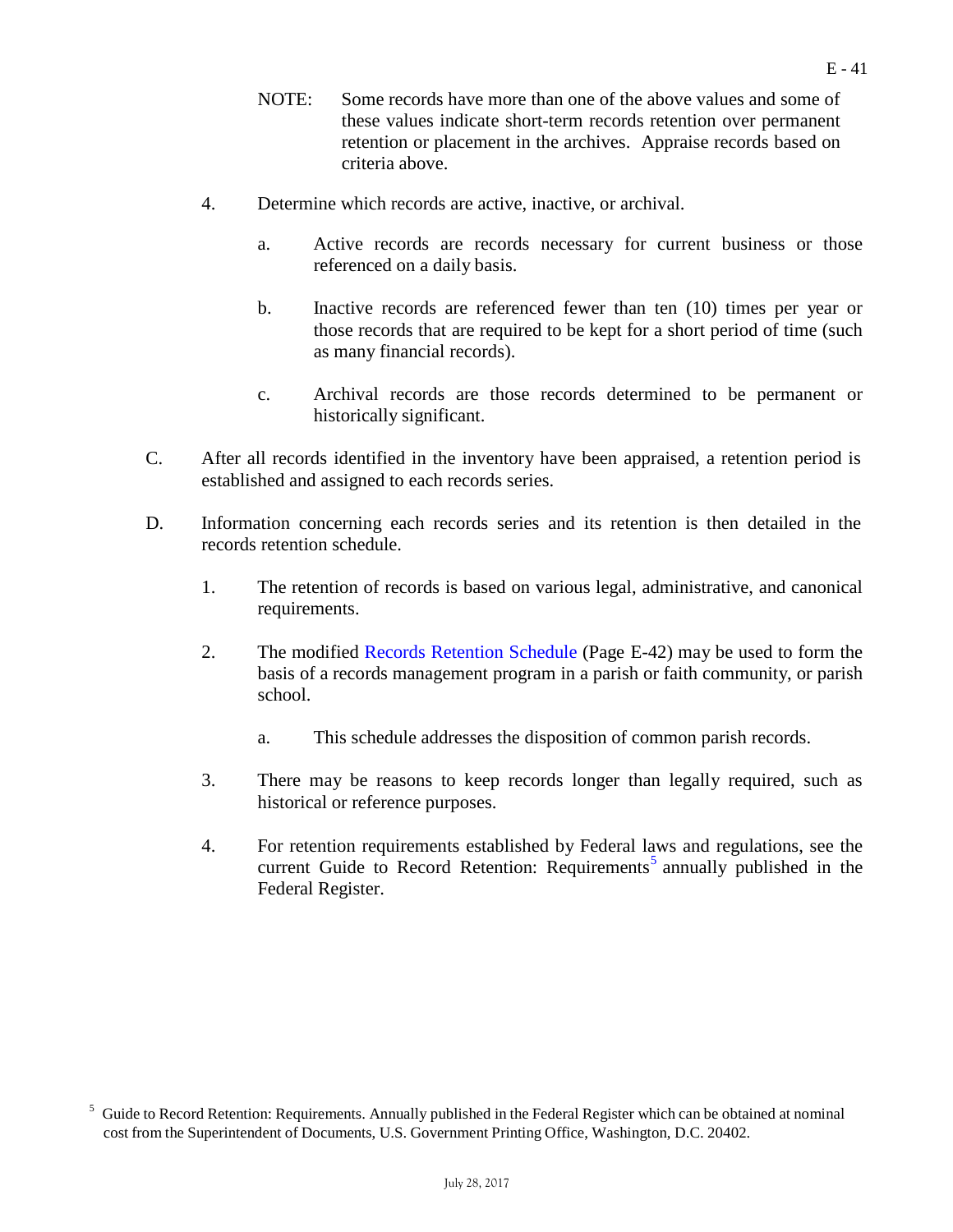

## **Records Retention Schedules for Parish and School**

- <span id="page-41-6"></span><span id="page-41-5"></span><span id="page-41-4"></span><span id="page-41-3"></span><span id="page-41-2"></span><span id="page-41-1"></span><span id="page-41-0"></span>Key: SUP: Retain until superseded
	- P: Permanent
	- FY: Fiscal year
	- CY: Current year<br>AR: Annual revie
	- Annual review
	- ACT: Active, as long as an issue is current or individual is employed
	- ST: State legal requirements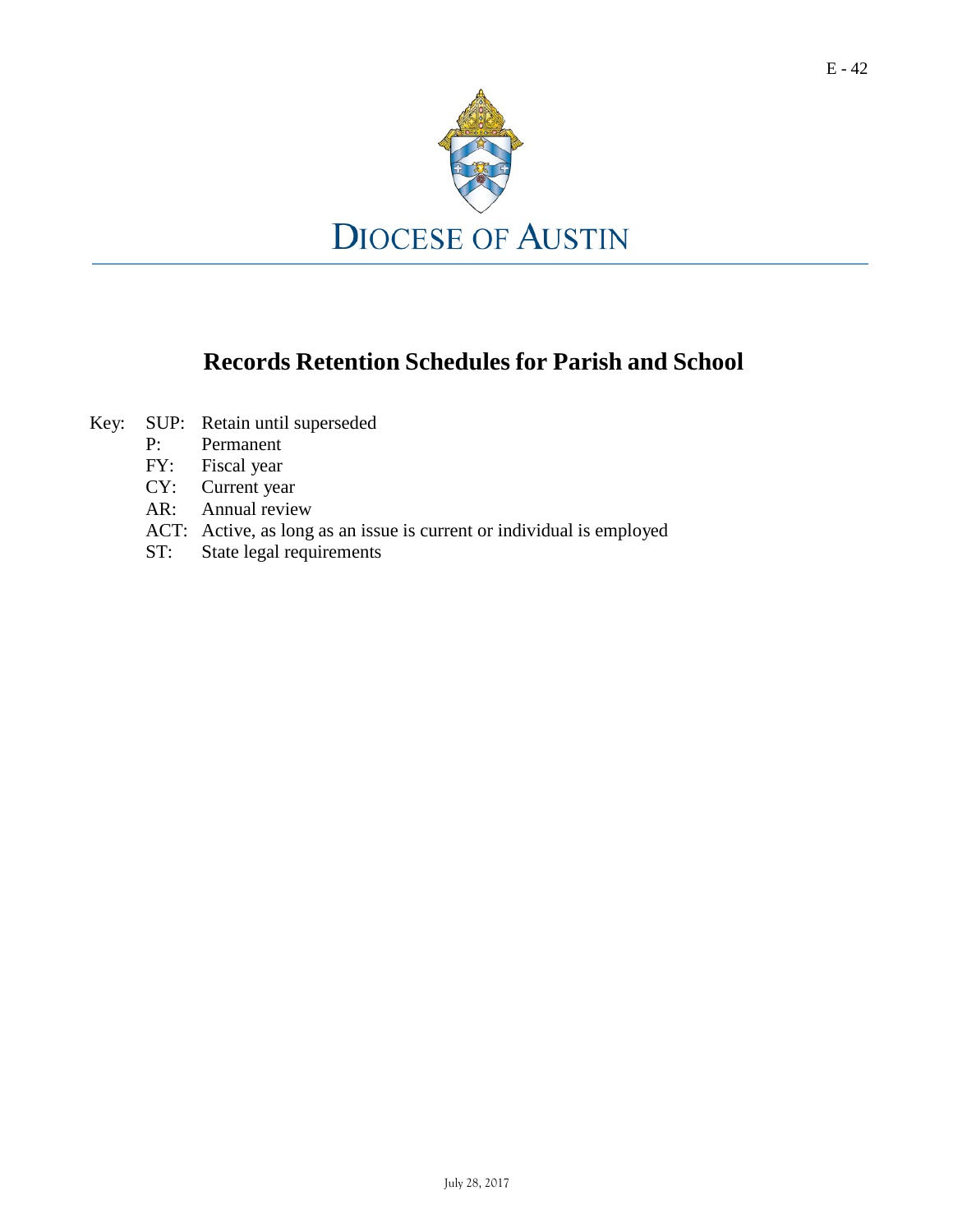### **Parish Records Retention Schedule**

### I. Sacramental Records

I

| Marriage files (transfer to diocesan archives after 99 years)  |        |
|----------------------------------------------------------------|--------|
| Sacramental registers (may be transferred to diocesan archives |        |
| after 80 years)                                                |        |
| Sacramental registers, supporting documents (marriages)        |        |
| Supporting documents (correspondence, sacramental and legal    |        |
| documents, affidavits, notes, evaluations)                     | $FY+6$ |
| Etc.                                                           |        |

### II. Administrative Records

| Announcement book (daily or weekly)                           | P          |
|---------------------------------------------------------------|------------|
| Annual Reports (parish and diocesan)                          | P          |
| Appointments, canonical                                       | P          |
| Articles of incorporation                                     |            |
| Census records (including registration cards, parish list, or | P          |
| directory)                                                    |            |
| Communications from the Bishop ( <i>Folia Cleri</i> )         | P          |
| Correspondence, routine                                       | P          |
| Correspondence, non-routine                                   | AR         |
| Inventories, filing system                                    | P          |
| Inventories, property                                         | P          |
| Inventories, filing system                                    | <b>SUP</b> |
| Inventories, property                                         | <b>SUP</b> |
| Personal papers: pastors, parochial vicars (may include       | P          |
| correspondence, homilies, notes, diaries)                     |            |
| Volunteer files                                               | ACT        |
| Etc                                                           |            |

### III. Boards, Commissions, Committees Records

| Constitutions and by-laws (for all parish organizations) |  |
|----------------------------------------------------------|--|
| Finance Council minutes/agendas                          |  |
| Pastoral Council minutes/agendas                         |  |
| Religious education reports                              |  |
| Altar Guild minutes/agenda                               |  |
| Scrapbooks                                               |  |
| Etc.                                                     |  |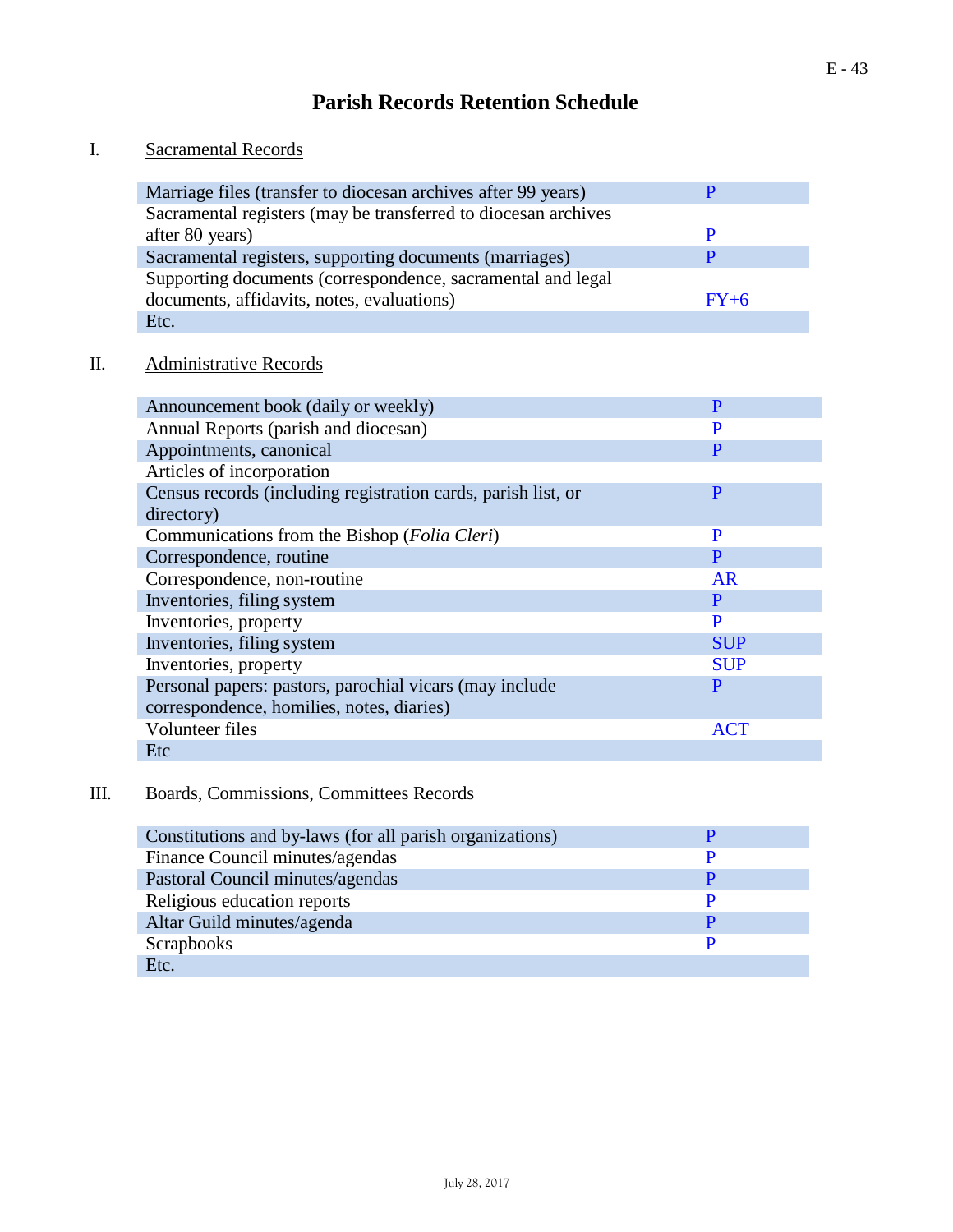| Account cards (lot ownership and payments) |  |
|--------------------------------------------|--|
| Annual report                              |  |
| Burial cards                               |  |
| Lot cards                                  |  |
| Lot maps                                   |  |
| Etc.                                       |  |

### V. Financial Records

| Audit reports                                                      | P      |
|--------------------------------------------------------------------|--------|
| Accounts payable                                                   | $FY+6$ |
| Accounts receivable                                                | $FY+6$ |
| Bank deposits/registers                                            | $FY+6$ |
| Cash book (daily records or receipts)                              | $FY+6$ |
| Charitable gaming records                                          | $FY+6$ |
| Check registers                                                    | $FY+6$ |
| Check copies/stubs                                                 | $FY+6$ |
| Contributions and donations (these records need to be kept)        |        |
| permanently if other records identifying parishioners, such as     |        |
| census records, are not available or do not exist)                 | P      |
| General ledgers                                                    | P      |
| Journal entries                                                    | $FY+6$ |
| Loan files (mortgages, payment schedules)                          | $FY+6$ |
| Payroll journal                                                    | P      |
| Pew rent record book (these records need to be kept permanently    |        |
| if other records identifying parishioners, such as census records, |        |
| are not available or do not exist)                                 | P      |
| Tax exemption (parish)                                             | P      |
| Tax forms (e.g. $1099 W$ )                                         | $FY+6$ |
| Trust fund / estate contribution                                   | P      |
| Etc.                                                               |        |

### VI. Property Records

| Architectural drawings and specifications |          |
|-------------------------------------------|----------|
| <b>Construction files</b>                 |          |
| Deeds                                     |          |
| Leases                                    | $ACT+10$ |
| Property appraisals                       |          |
| Etc.                                      |          |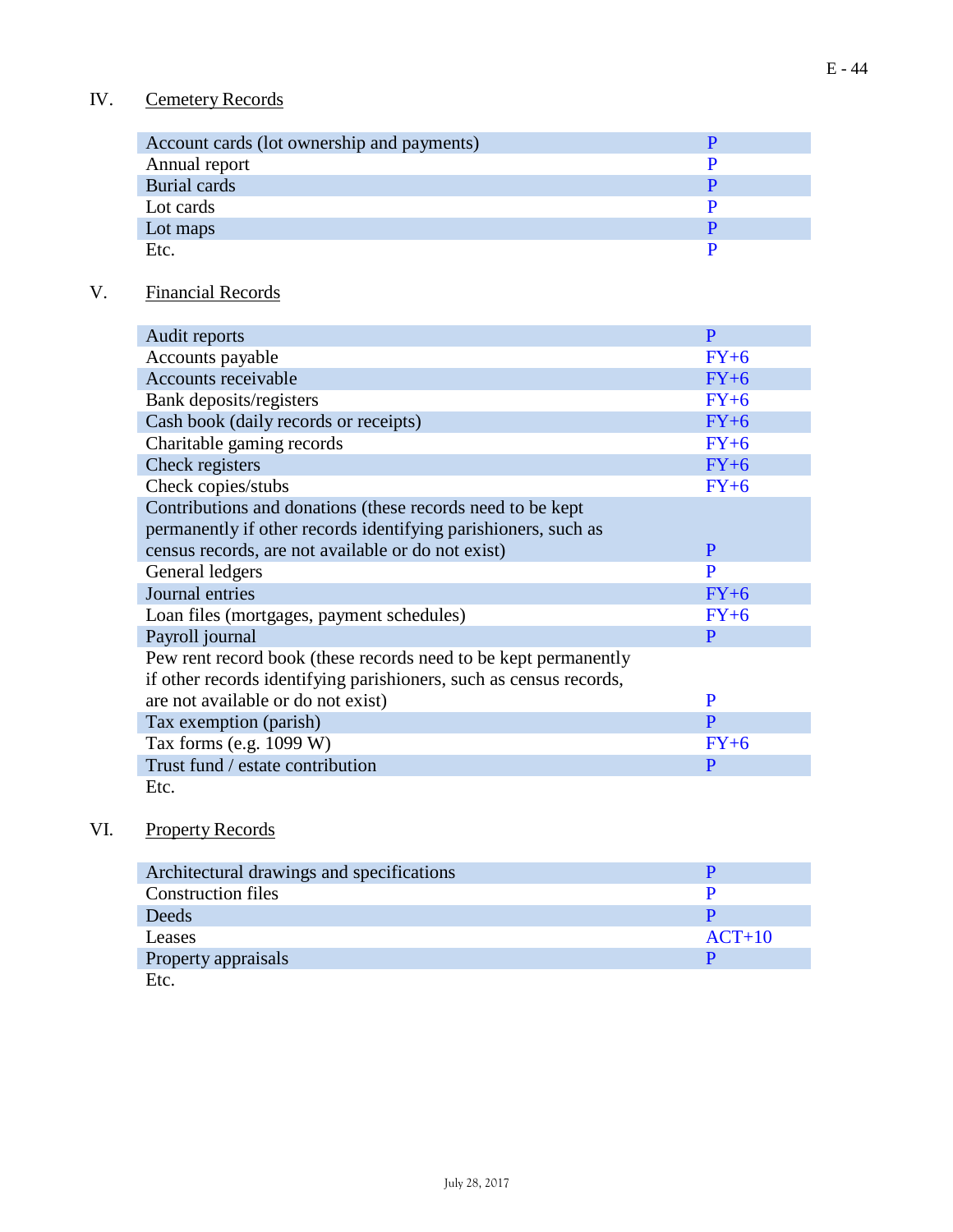#### VII. Personnel Records

| <b>Employee files</b>                    | $ACT+6$ |
|------------------------------------------|---------|
| Immigration and Naturalization I-9 Form  | $ACT+1$ |
| <b>Performance Evaluations</b>           | $CY+3$  |
| <b>Short Term Disability</b>             | P       |
| Time Cards                               | $FY+6$  |
| Worker's Compensation Insurance Payments | $FY+6$  |
| W4                                       | $FY+6$  |
| Etc.                                     |         |

NOTE: Some of the information in these files has historical and/or legal value. Before destruction, a list of personnel and positions for each year is to be placed in the archives. If legal problems occur, a summary of the issue is to be written, and a separate file kept for at least six years after the individual has left employment or the issue was resolved).

#### VIII. Photographs

| Activities        |  |
|-------------------|--|
| Parish structures |  |
| Personnel         |  |
| Etc.              |  |

NOTE: Photographs need to be identified and dated.

#### IX. Publications

| Bulletins (may be microfilmed or saved on digital media) |  |
|----------------------------------------------------------|--|
| Parish directory                                         |  |
| Parish history, anniversary books                        |  |
| Promotional or information packets                       |  |
| Etc.                                                     |  |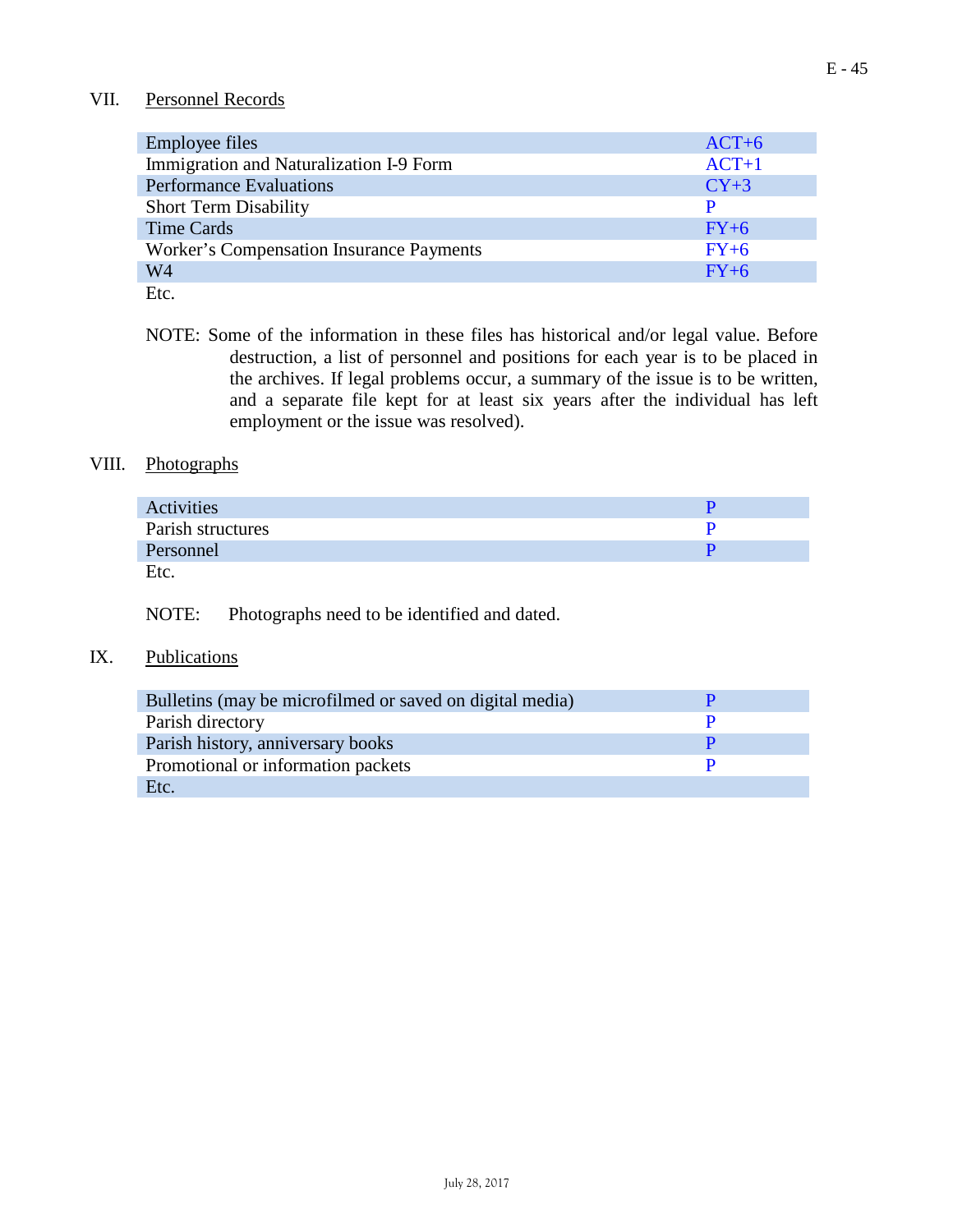### **School Records Retention Schedule**

<span id="page-45-0"></span>Records retention schedules for schools can be complicated by a number of factors including the definition of the "permanent file." Also, some local regulations regarding private and public schools on the level of state can influence retention schedules of these records (e.g., accreditation files).

#### X. Administrative Records

| Absentee notes                                  | CY         |
|-------------------------------------------------|------------|
| <b>Accreditation files</b>                      | P          |
| Annual reports                                  | P          |
| Attendance records, student                     |            |
| (needs to be consulted with diocesan archivist) | $ACT+6$    |
| <b>Class lists</b>                              | P          |
| Class schedules                                 | <b>SUP</b> |
| <b>Construction files</b>                       | P          |
| Correspondence, routine                         | AR         |
| Correspondence, non-routine                     | P          |
| History file                                    | P          |
| Inventories, filing system                      | <b>SUP</b> |
| Inventories, property                           | <b>SUP</b> |
| Inventories, textbooks                          | <b>SUP</b> |
| <b>Lesson Plans</b>                             | <b>SUP</b> |
| Minutes: boards, commissions, committees        | P          |
| Newsletters, alumni                             | P          |
| Newsletters, weekly                             | P          |
| Statistics: enrollment, grades, etc.            | P          |
| Transcripts (cumulative card)                   | P          |
| School directory                                | P          |
| Student file (no transcripts)                   | $ACT+6$    |
| Etc.                                            |            |

#### XI. Memorabilia

| <b>Annuals</b>           |  |
|--------------------------|--|
| Handbooks                |  |
| Programs, athletics      |  |
| Programs, seasonal       |  |
| Commemorate publications |  |
| Etc.                     |  |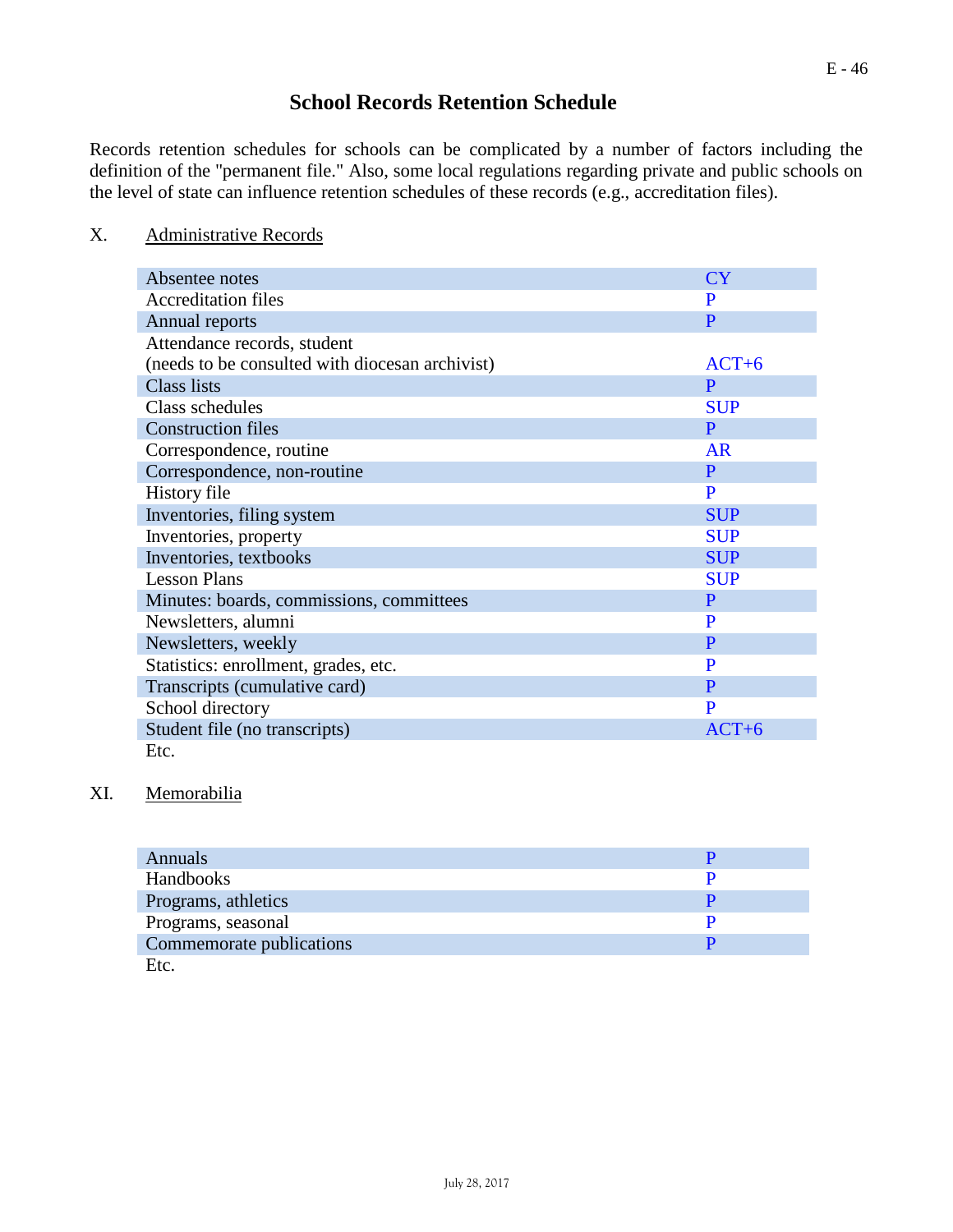#### XII. Financial Records

| Audit reports                                                         | P      |
|-----------------------------------------------------------------------|--------|
| Accounts payable                                                      | $FY+6$ |
| Accounts receivable                                                   | $FY+6$ |
| Bank deposits/registers                                               | $FY+6$ |
| Check registers                                                       | $FY+6$ |
| Check copies/stubs                                                    | $FY+6$ |
| General ledger                                                        | P      |
| Grants received                                                       | $FY+6$ |
| Journal entries                                                       | $FY+6$ |
| Payroll journal                                                       | P      |
| Tax exemption (school)                                                | P      |
| Tax forms (e.g. 1099, W-4)                                            | $FY+6$ |
| Tuition payments (This information has historical and                 |        |
| administrative value. Before destruction, it is suggested that a list |        |
| of annual tuition rates be created and placed in the "history file.") | $FY+6$ |

#### XIII. Personnel Records

| Contracts                                | $ACT+6$ |
|------------------------------------------|---------|
| <b>Employee files</b>                    | $ACT+6$ |
| Performance evaluations                  | $CY+3$  |
| Immigration and Naturalization I-9 form  | $ACT+1$ |
| Short term disability                    | P       |
| Time cards                               | $FY+6$  |
| Volunteer files                          | $ACT+6$ |
| Worker's Compensation Insurance payments | $FY+6$  |
| W <sub>4</sub>                           | $FY+6$  |
| Etc.                                     |         |

NOTE: Some of the information in these files has historical and/or legal value. Before destruction, a list of personnel and positions for each year is to be placed in the archives. If legal problems occur, a summary of the issue is to be written, and a separate file kept for at least six years after the individual has left employment or the issue was resolved).

#### XIV. Photographs

| Activities |  |
|------------|--|
| School     |  |
| Staff      |  |
| Student    |  |
| Teachers   |  |
| Etc.       |  |

NOTE: Photographs need to be identified and dated.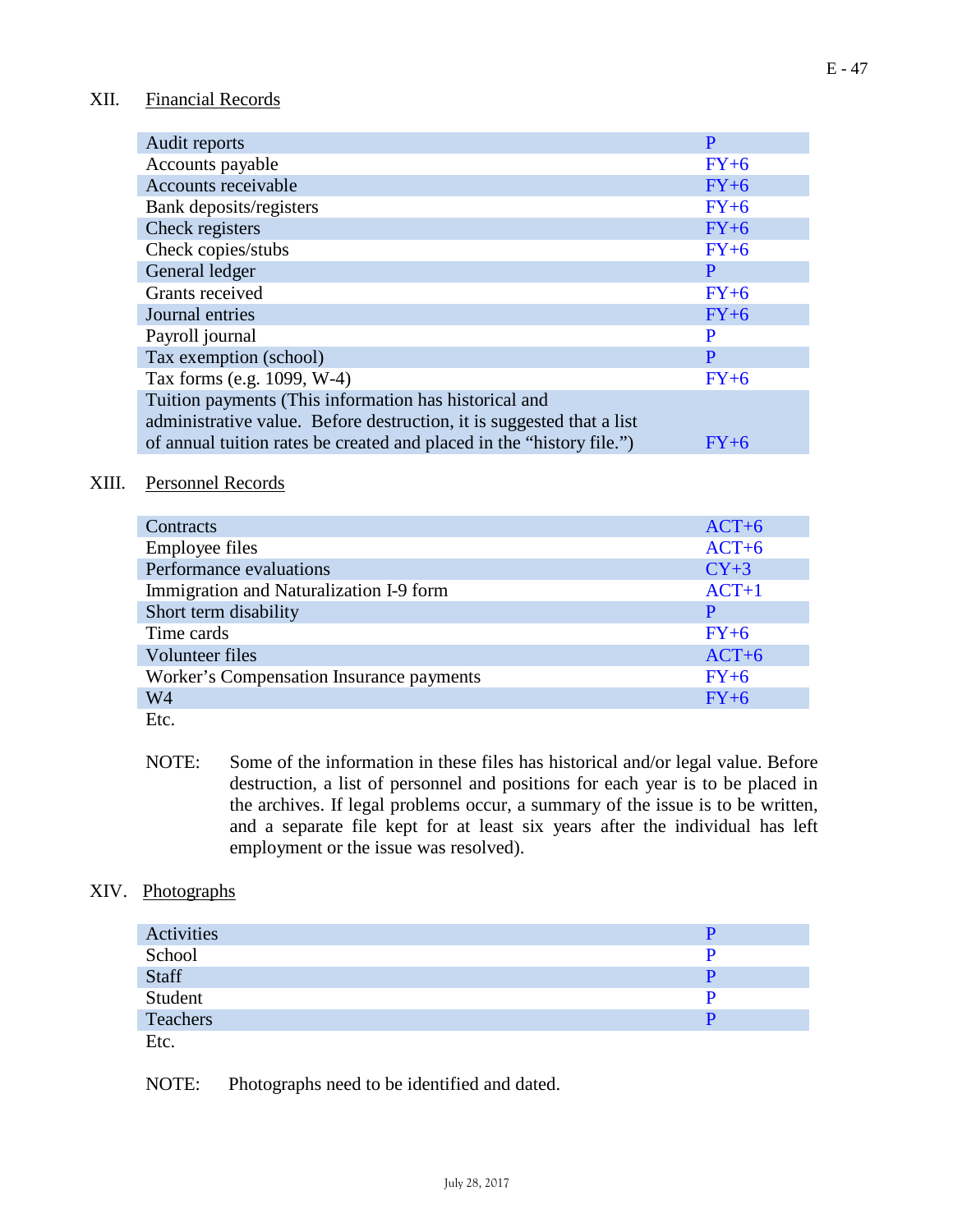- XV. Some of the above records are kept in parishes, faith communities, and schools in the form of electronic records (diskettes, tapes, CDs) and are not considered archival or permanent.
	- A. However, some records created or stored on electronic media may be archival.
		- 1. Any electronic records determined to be archival are to be printed out and kept in paper format in the parish or school archives (e.g. general ledgers, membership lists, some correspondence).
	- B. Electronic databases can be utilized to store and manipulate demographic data, membership lists, and information from the sacramental registers.
	- C. Electronic records must not replace the register books.

#### <span id="page-47-0"></span>XVI. Parish and School Closure

- A. It is recommended that, when a parish or school closes or merges with another, the sacramental registers or school records of the subsumed community be closed on the date the "new" parish or school begins.
	- 1. The closed registers of the parish are to contain a narrative at the appropriate space in the volume outlining what has occurred and at what parish or school the subsequent records can be found.
	- 2. The closed parish registers, school transcripts, and other permanent records are to be turned over to the diocesan archives rather than the newly formed parish or school.
	- 3. Registers and student transcripts can be then microfilmed and further services will be provided by the diocesan archivist.
- B. It is recommended that pastors and school administrators and anybody who is designated to record keeping should be in close contact with the chancellor, archivist, or records manager to seek any advice regarding records retention and preservation.
- C. The advice of the diocesan lawyer and tribunal should be sought in problematic cases of access and release of parish and school records.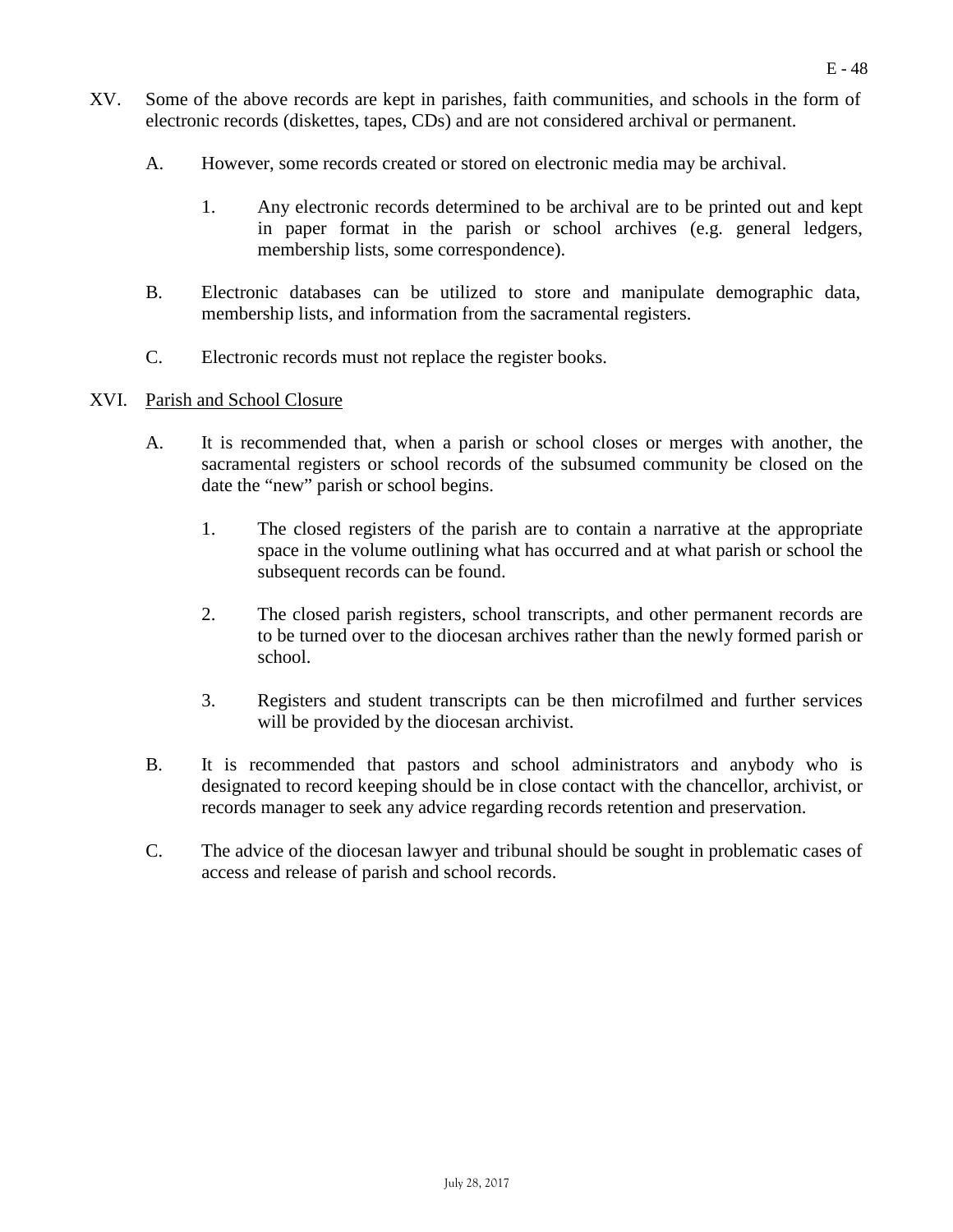# **Affidavit for the Person Baptized as an Adult**

<span id="page-48-0"></span>

|                      | I, was baptized into the Roman Catholic Church                                                                                                                                                                                 |  |                               |                             |  |
|----------------------|--------------------------------------------------------------------------------------------------------------------------------------------------------------------------------------------------------------------------------|--|-------------------------------|-----------------------------|--|
|                      |                                                                                                                                                                                                                                |  |                               |                             |  |
|                      |                                                                                                                                                                                                                                |  |                               |                             |  |
|                      | as witness. The minister of baptism was                                                                                                                                                                                        |  |                               |                             |  |
|                      |                                                                                                                                                                                                                                |  |                               | <b>Sworn and Subscribed</b> |  |
|                      |                                                                                                                                                                                                                                |  |                               | (Signature and date)        |  |
|                      |                                                                                                                                                                                                                                |  | $\overline{\text{(Witness)}}$ |                             |  |
|                      | Affidavit for the parent or godparent of a baptized child or a witness to the baptism:<br>I, was attest that was was<br>baptized into the Roman Catholic Church on the ______ day of ___________ in the year__at the           |  |                               |                             |  |
|                      | Church of with with with the contract of with with with with with with the contract of the contract of the contract of the contract of the contract of the contract of the contract of the contract of the contract of the con |  |                               |                             |  |
|                      | and as a series are a series of the series of the series and series are series as a series of the series of the series of the series of the series of the series of the series of the series of the series of the series of th |  |                               |                             |  |
|                      | witnesses. The minister of baptism was Theory of the U.S. I know                                                                                                                                                               |  |                               |                             |  |
|                      | this because I am: _____ a parent ______ a godparent _____ a person a minister of baptism                                                                                                                                      |  |                               |                             |  |
| present at ceremony. |                                                                                                                                                                                                                                |  |                               | <b>Sworn and Subscribed</b> |  |
|                      |                                                                                                                                                                                                                                |  | (Signature and date)          |                             |  |

(Witness)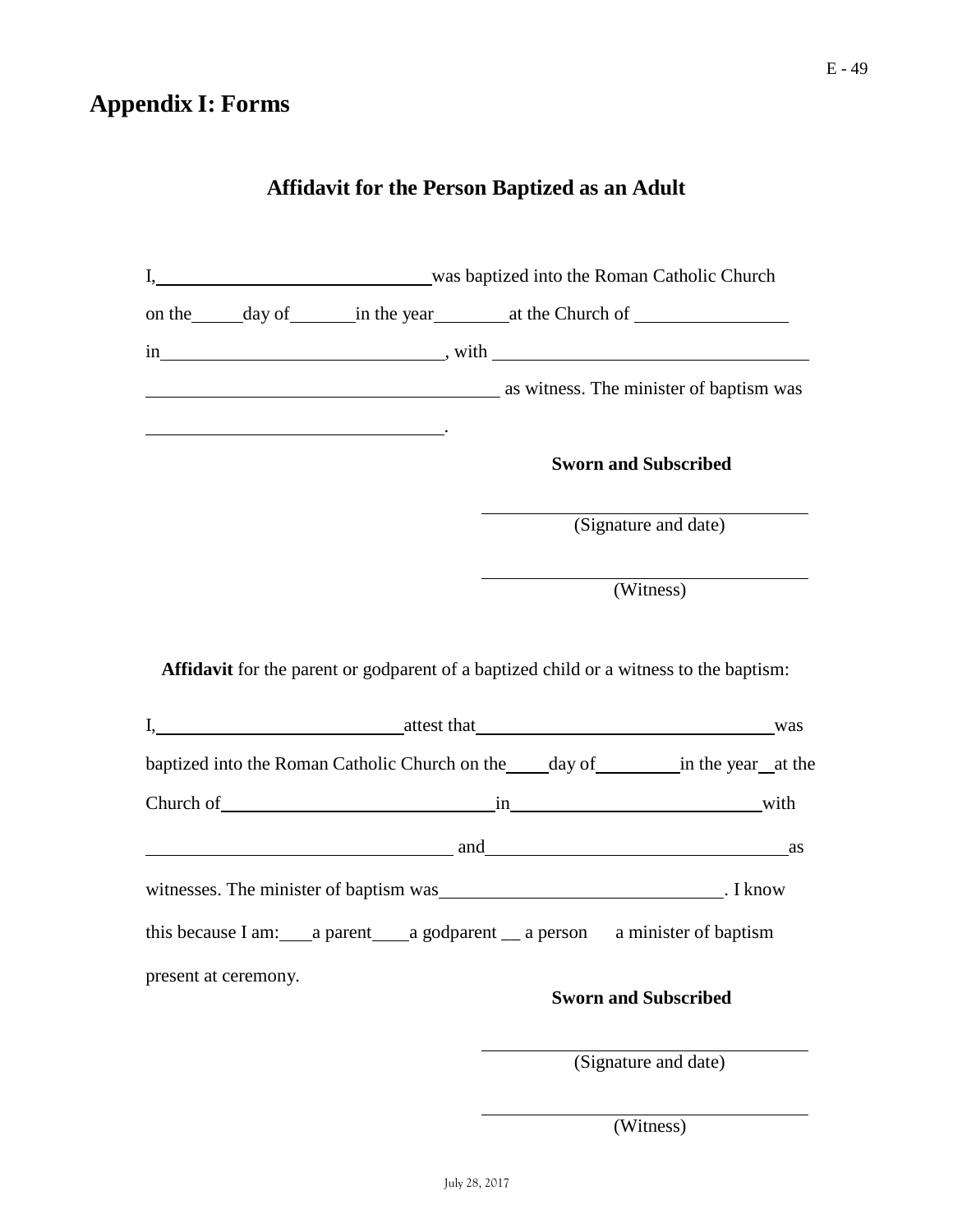# **Authorization for Release of Information**

<span id="page-49-0"></span>

|                                                                                                                                                                                                                                                      |     | (Name)                                               |                                                                                                       |
|------------------------------------------------------------------------------------------------------------------------------------------------------------------------------------------------------------------------------------------------------|-----|------------------------------------------------------|-------------------------------------------------------------------------------------------------------|
| authorize the <b>Exercise 2018</b>                                                                                                                                                                                                                   |     |                                                      |                                                                                                       |
|                                                                                                                                                                                                                                                      |     | (Parish)                                             |                                                                                                       |
| located in                                                                                                                                                                                                                                           |     |                                                      |                                                                                                       |
| (City)                                                                                                                                                                                                                                               |     | (State)                                              |                                                                                                       |
|                                                                                                                                                                                                                                                      |     | $\overline{\phantom{a}}$ of $\overline{\phantom{a}}$ |                                                                                                       |
| (type of record)                                                                                                                                                                                                                                     |     |                                                      | (name on certificate)                                                                                 |
| to $\overline{\phantom{a}}$<br>(self or name of other person/institution)                                                                                                                                                                            |     |                                                      |                                                                                                       |
|                                                                                                                                                                                                                                                      |     |                                                      |                                                                                                       |
| I agree to indemnify and hold harmless the Catholic Archives of                                                                                                                                                                                      |     |                                                      | the Roman Catholic Church, its dioceses, Bishops and their successors in office, the aforesaid parish |
| and all other persons connected with them from any liability for releasing this information pursuant to                                                                                                                                              |     |                                                      |                                                                                                       |
| my request.                                                                                                                                                                                                                                          |     |                                                      |                                                                                                       |
|                                                                                                                                                                                                                                                      |     |                                                      | Driver's License #                                                                                    |
| Authorization signature                                                                                                                                                                                                                              |     |                                                      |                                                                                                       |
|                                                                                                                                                                                                                                                      |     |                                                      |                                                                                                       |
|                                                                                                                                                                                                                                                      |     |                                                      |                                                                                                       |
|                                                                                                                                                                                                                                                      |     |                                                      |                                                                                                       |
|                                                                                                                                                                                                                                                      |     |                                                      |                                                                                                       |
| Note: The person authorizing release must be the <b>person named</b> in the certificate, or the <b>parent</b> if<br>the named person is a minor child; the spouse or adult child if the named person is deceased.<br>Address<br><b>State</b><br>City | ZIP | Telephone                                            |                                                                                                       |
|                                                                                                                                                                                                                                                      |     |                                                      |                                                                                                       |
|                                                                                                                                                                                                                                                      |     |                                                      |                                                                                                       |
|                                                                                                                                                                                                                                                      |     |                                                      |                                                                                                       |
|                                                                                                                                                                                                                                                      |     |                                                      |                                                                                                       |
| State of<br>County of $\qquad \qquad$                                                                                                                                                                                                                |     |                                                      |                                                                                                       |
|                                                                                                                                                                                                                                                      |     |                                                      |                                                                                                       |
|                                                                                                                                                                                                                                                      |     |                                                      |                                                                                                       |
|                                                                                                                                                                                                                                                      |     |                                                      |                                                                                                       |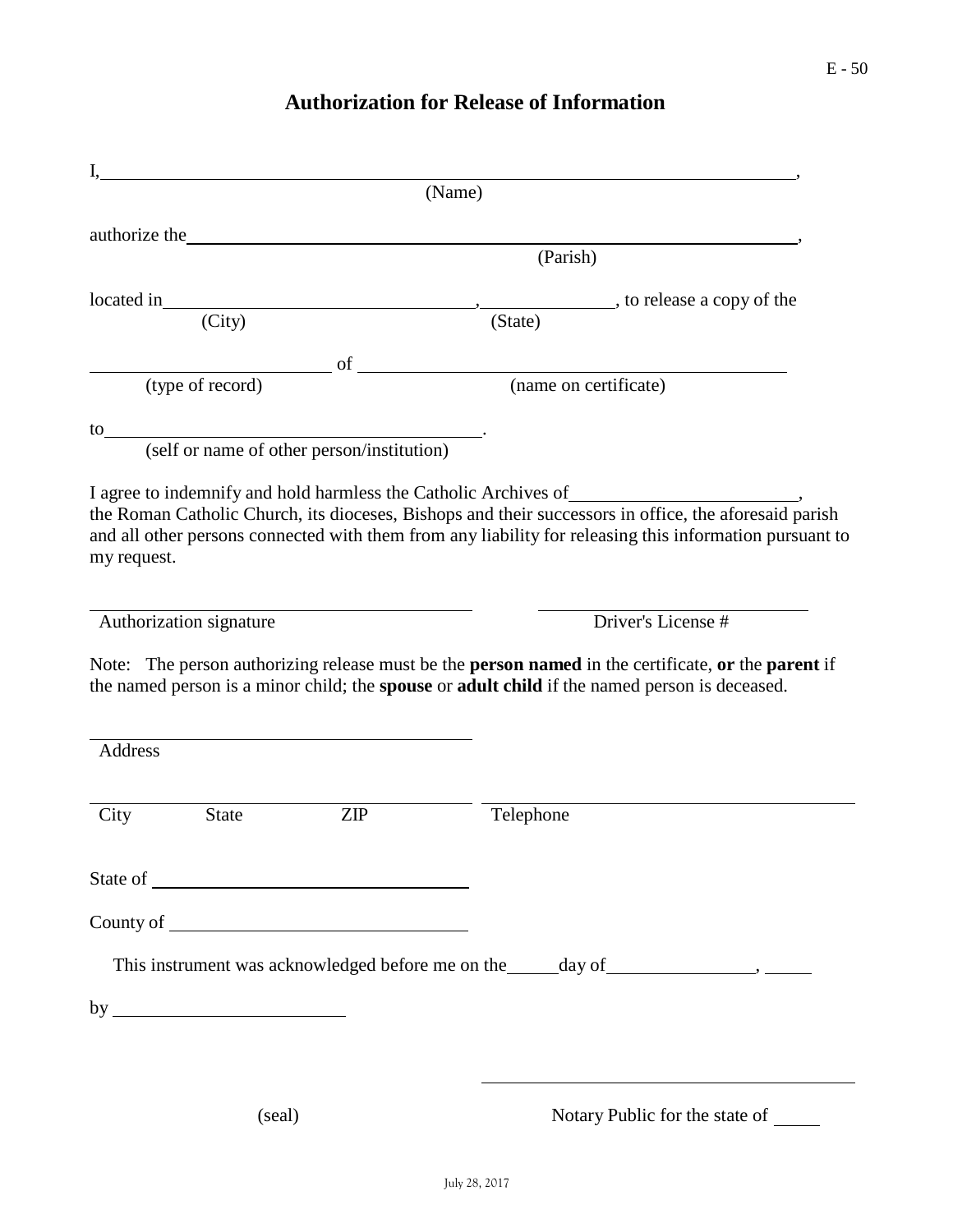### <span id="page-50-0"></span>**Appendix II: Additional Registers**

#### I. Register of the Catechumens

- A. This register is provided for those individuals who have gone through the Rite of Acceptance.
- B. In general, the Register of Catechumens is to include:
	- 1. Full name of the individual
	- 2. Name of the sponsor(s)
	- 3. Name of the minister of the rite
	- 4. Date and place of the rite

#### II. Book of the Elect

- A. This register lists the names of the catechumens who have gone through the Rite of Election.
- B. The Book of Elect is signed by the catechumens during the Rite of Election.
	- 1. This is considered the official register.
- C. In general, the Book of the Elect is to include:
	- 1. Full name of the individual
	- 2. Name of the sponsor(s)
	- 3. Name of the minister of the rite
	- 4. Date and place of the rite

#### III. Reception into Full Communion

- A. This register lists the names of those individuals who have been received into full Communion in the Catholic Church.
- B. This register is to replace profession of faith entries in the baptism and/or confirmation registers.
- C. The record is to include:
	- 1. Full name of the individual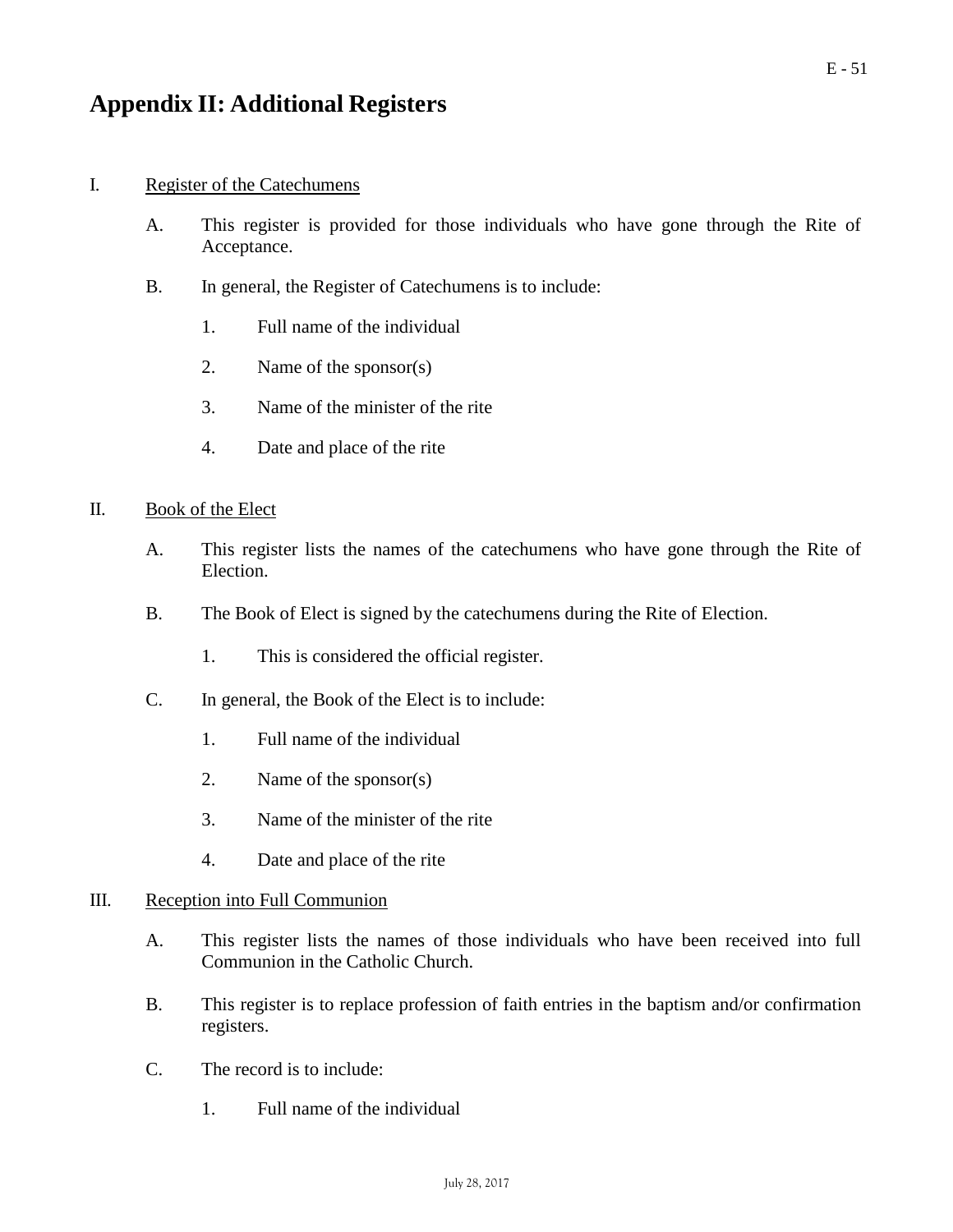- 2. Date and place of the profession
- 3. Name of the sponsor(s)
- 4. Name of the minister
- 5. Date, place, and minister of baptism
- D. Supporting documentation may include a copy of the individual's baptismal certificate.
	- 1. An optional certificate may be issued as soon as possible after the event.
- NOTE: All above registers are considered to be permanent records.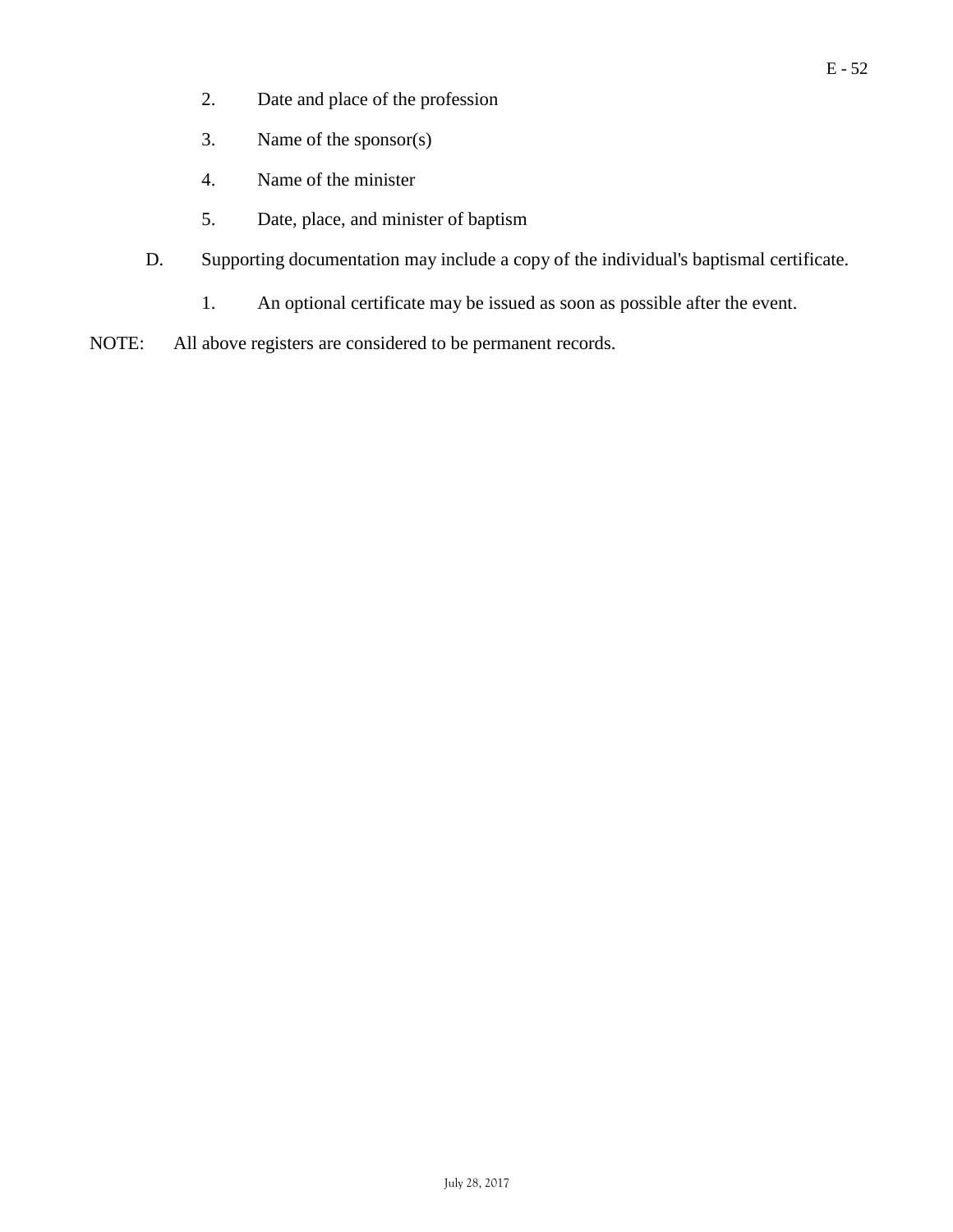# <span id="page-52-0"></span>**Appendix III: Glossary**

| <b>Baptism</b>              | The "gate to the sacraments" and, therefore, the first of the sacraments of<br>initiation. It is the means by which one is reborn in Christ, freed from sin,<br>and incorporated in the Church through water and Holy Spirit (c. 849).                                                                           |
|-----------------------------|------------------------------------------------------------------------------------------------------------------------------------------------------------------------------------------------------------------------------------------------------------------------------------------------------------------|
| <b>Canonical Form</b>       | The means of celebrating marriage in the Catholic Church by which a man<br>and woman exchange their consent according to the prescribed ritual, before<br>two witnesses, in the presence of the competent minister of the Catholic<br>Church (c. 1108).                                                          |
| <b>Catechumen</b>           | A non-baptized person who has "manifested a willingness to embrace faith<br>in Christ," and who, therefore, prepares through suitable instruction and<br>liturgical rites to celebrate the sacraments of initiation in the Church (c. 788).                                                                      |
| Catechumenate               | The process by which the non-baptized are called to the preparation for and<br>the celebration of the sacraments of initiation. One is formally admitted to<br>the catechumenate after a period of inquiry and according to the prescribed<br>rite of acceptance into the Order of Catechumens.                  |
| <b>Conditional Baptism</b>  | Baptism celebrated "if there is a doubt whether one has been baptized or<br>whether baptism was validly conferred" (c. 869).                                                                                                                                                                                     |
| <b>Confirmation</b>         | One of the sacraments of initiation by means of which the baptized Christian<br>is "enriched by the gift of the Holy Spirit and bound more perfectly to the<br>Church. Through it the person is strengthened to witness to Christ" (c. 879).                                                                     |
| <b>Convalidation</b>        | A legal remedy by which the original consent of a man and a woman, invalid<br>in some way, is subsequently made valid either through a) renewal of<br>consent in canonical form ("simple convalidation"), b) radical sanation (c.<br>$1156 - 1165$ ).                                                            |
| <b>Decree of Nullity</b>    | The declaration by a tribunal of the Catholic Church which, after the<br>completion of the prescribed process, affirms that the consent given in the<br>marriage in question was in fact invalid.                                                                                                                |
| <b>Delegation</b>           | The means by which the faculty to govern or perform judicial act is granted<br>to a qualified person by someone who has the power by virtue of his office.<br>In the context of this document delegation refers to the act by which power<br>to witness a marriage is given to a specific person (c. 1111-1114). |
| <b>Disparity of Worship</b> | An impediment to contracting a valid marriage in the Church which arises<br>because one of the parties is not baptized (c. 1086).                                                                                                                                                                                |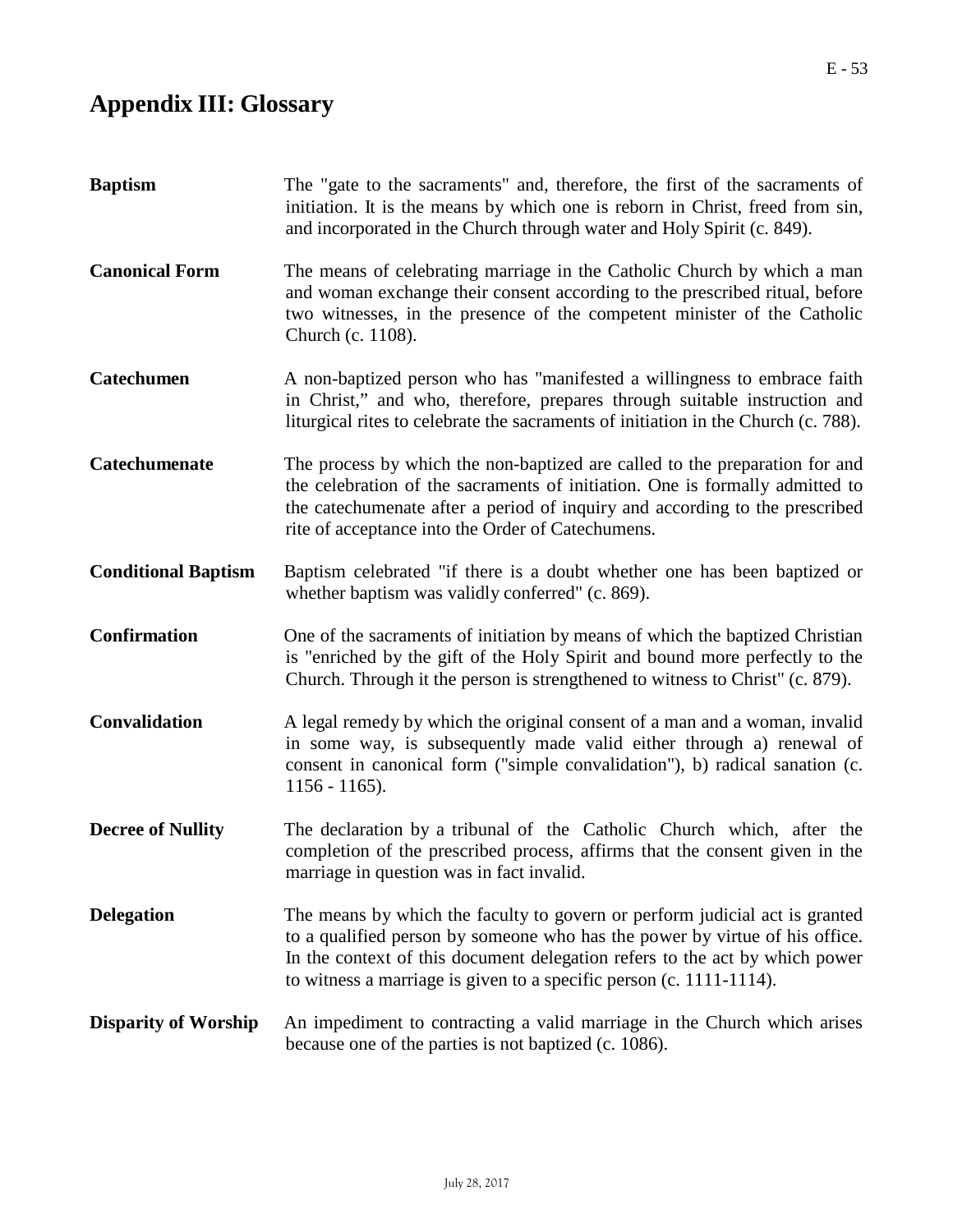| <b>Dissolution</b>                                    | The means by which the Church through one of its tribunals dissolves a<br>valid bond of marriage for a just cause. There are usually only three causes<br>considered:                                                                                                                                                                                                                                                                                                                   |
|-------------------------------------------------------|-----------------------------------------------------------------------------------------------------------------------------------------------------------------------------------------------------------------------------------------------------------------------------------------------------------------------------------------------------------------------------------------------------------------------------------------------------------------------------------------|
|                                                       | 1. A marriage never consummated (c. 1142)                                                                                                                                                                                                                                                                                                                                                                                                                                               |
|                                                       | 2. When one of two non-baptized parties to a marriage wishes to be<br>baptized in the Catholic Church and the other party departs (c. 1143-<br>1147)                                                                                                                                                                                                                                                                                                                                    |
|                                                       | 3. In favor of the faith when, in the marriage of a baptized and non-baptized<br>person, either becomes a Catholic or wishes to marry Catholic.                                                                                                                                                                                                                                                                                                                                         |
| <b>Express Permission</b>                             | Required of the competent authority for the licit celebration of marriage<br>between Catholic and baptized Christian not in full communion with the<br>Catholic Church (c. 1124).                                                                                                                                                                                                                                                                                                       |
| <b>First Communion/</b><br><b>First Eucharist</b>     | One of the sacraments of initiation by which a baptized person participates<br>for the first time in the Eucharistic Sacrifice (c. 897)/Eucharistic Banquet (c.<br>899).                                                                                                                                                                                                                                                                                                                |
| <b>Holy Orders/</b><br>Ordination                     | The sacrament by which men are "constituted sacred ministers" in the<br>Church and "deputed to shepherd the people of God" (c. 1008).                                                                                                                                                                                                                                                                                                                                                   |
| Lack of Form/<br><b>Defect of Form</b>                | The term used to describe a marriage which, when so required, failed to<br>follow the prescribed canonical form for its valid celebration. When a<br>petitioner submits documentary proof and other required information, a<br>tribunal can issue a Declaration of Freedom to Marry.                                                                                                                                                                                                    |
| <b>Marriage</b>                                       | The sacrament by which a man and a woman "establish between themselves"<br>a partnership of the whole of life" through consent that is freely given (c.<br>$1055; 1057$ ).                                                                                                                                                                                                                                                                                                              |
| <b>Mixed Marriage</b>                                 | The term employed by the Catholic Church to describe the union established<br>between a Catholic and a baptized non-Catholic (c. 1124).                                                                                                                                                                                                                                                                                                                                                 |
| <b>Professed Religious/</b><br><b>Vowed Religious</b> | A man or woman who is incorporated into a religious institute by means of<br>public vows, which oblige the observance of the evangelical counsels of<br>poverty, chastity, and obedience (c. 654).                                                                                                                                                                                                                                                                                      |
| <b>Profession of Faith</b>                            | See Reception into Full Communion (Page E-55).                                                                                                                                                                                                                                                                                                                                                                                                                                          |
| <b>Radical Sanation</b>                               | A means by which competent ecclesiastical authority renders an invalid<br>marriage valid without the renewal of consent. Through this process the<br>marriage consent is made valid from the time it was given, the impediment<br>that had made the consent invalid is dispensed, and all canonical effects of a<br>valid marriage are applied retroactively to the beginning of the union. The<br>presumption is that the consent given from the start is still enduring (c.<br>1161). |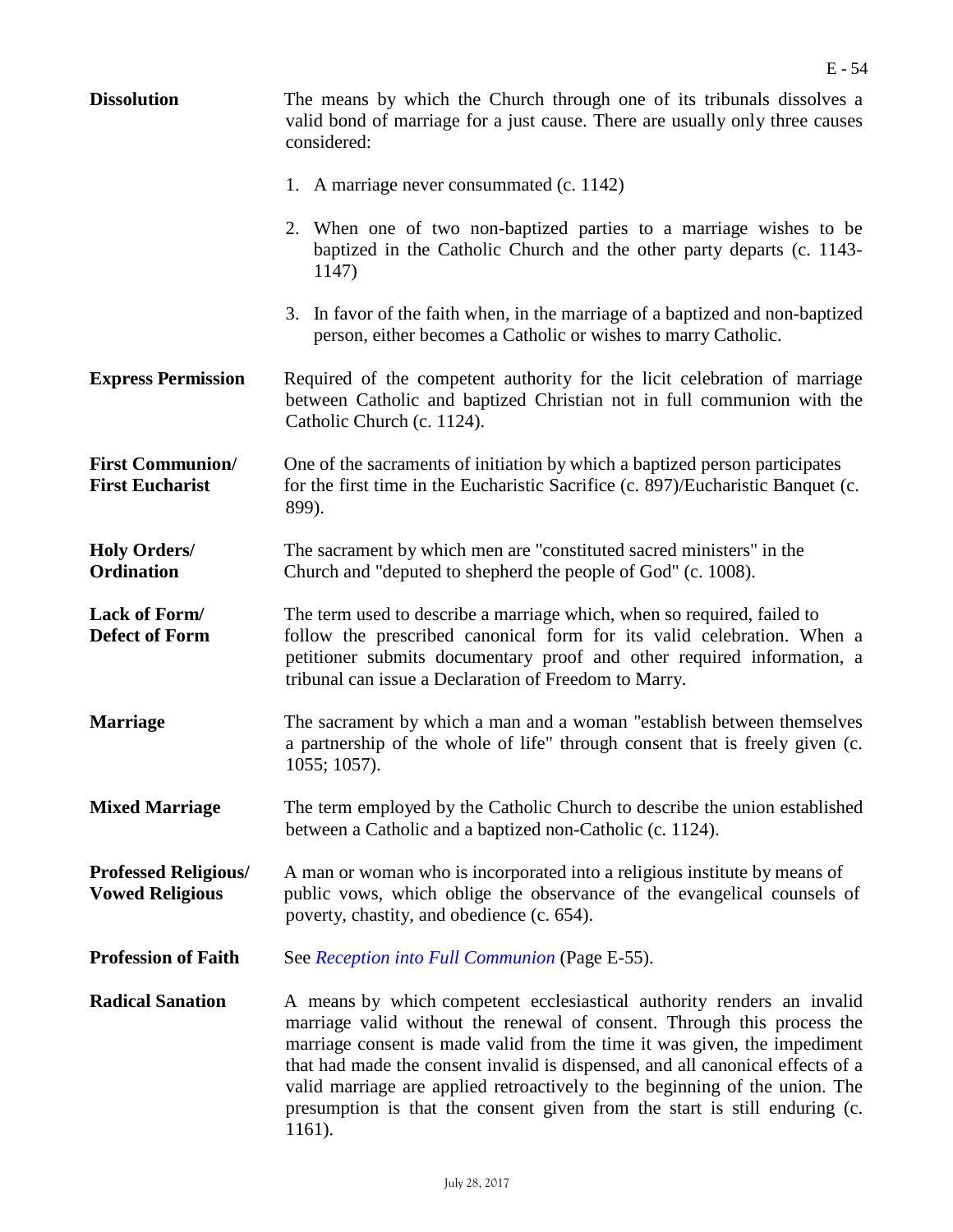<span id="page-54-0"></span>

| <b>Reception in Full</b><br><b>Communion</b> | Usually, the means by which an already baptized person affirms through a<br>credal formula the truth of the Catholic faith and thereby becomes a member<br>of the Catholic Church (use for term "profession of faith").                                                                            |
|----------------------------------------------|----------------------------------------------------------------------------------------------------------------------------------------------------------------------------------------------------------------------------------------------------------------------------------------------------|
| <b>RCIA</b>                                  | Rite of Christian Initiation of Adults. The process by which an adult is<br>received into the Catholic Church, usually through reception of the three<br>sacraments: baptism, confirmation, and Eucharist.                                                                                         |
| <b>Rescript</b>                              | "An administrative act issued in writing by competent executive authority by<br>which through its very nature a privilege, dispensation, or other favor is<br>granted in response to someone's request" (c. 59). An example of this is<br>permission for a priest to be returned to the lay state. |
| <b>Rites Supplied</b>                        | The completion of baptism — usually in the parish church — for infants<br>already baptized when in danger of death.                                                                                                                                                                                |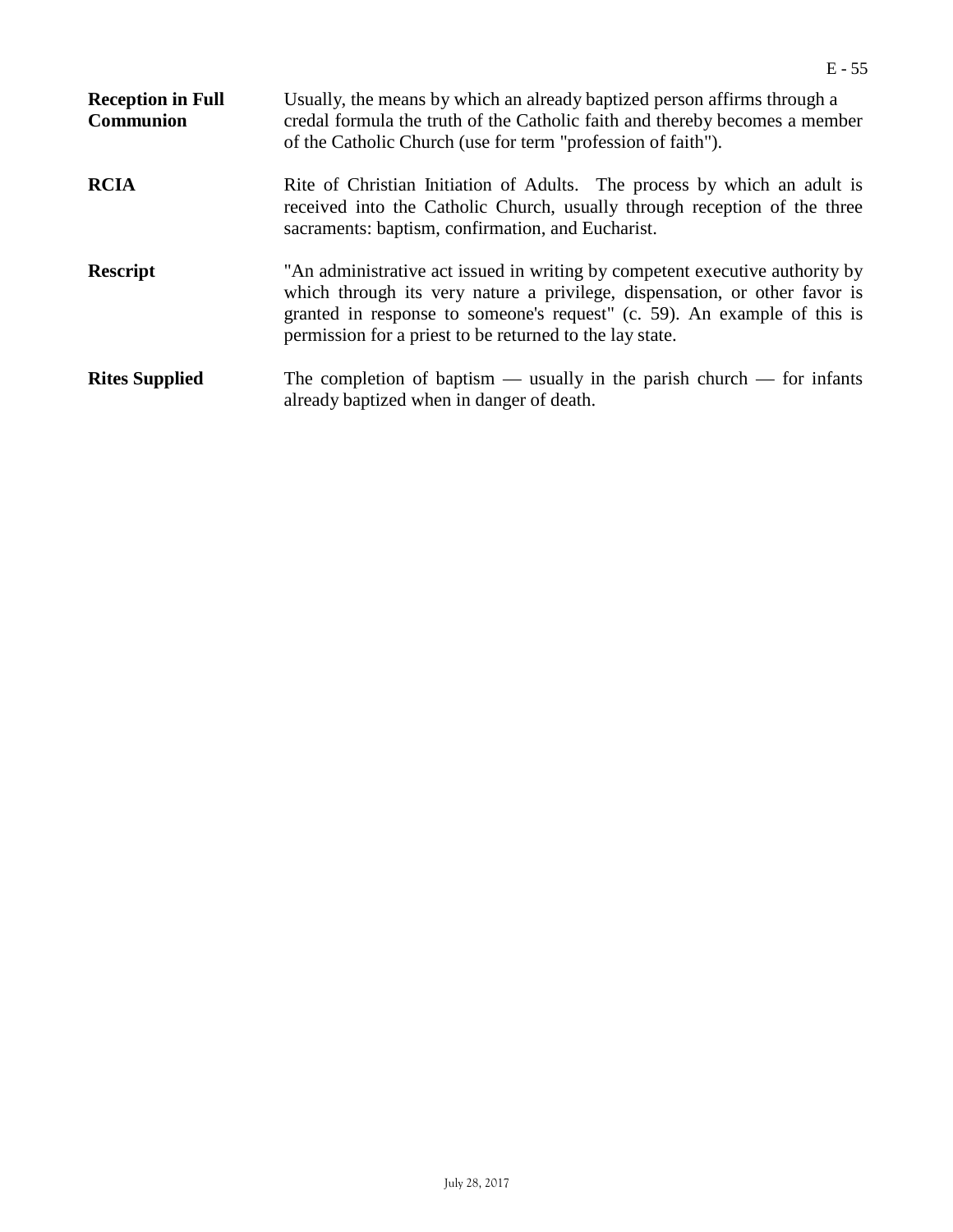# **Appendix IV: Glossary of Latin Terms**

| <b>Adnotatio</b>                            | Notation or remark                                                                     |
|---------------------------------------------|----------------------------------------------------------------------------------------|
| <b>Adoptio</b>                              | Adoption                                                                               |
| Confirmatio recepta                         | Confirmation received                                                                  |
| Convalidatio matrimonii                     | Convalidation of marriage                                                              |
| <b>Declaratio nullitatis</b><br>concessa    | Declaration of nullity granted                                                         |
| <b>Defunctus</b>                            | Deceased                                                                               |
| <b>Delegatus</b>                            | Delegate, delegated                                                                    |
| <b>Diaconatus</b>                           | Diaconate                                                                              |
| Dispensatio a M. R.<br>et ad cautelama D.C. | Dispensation from Mixed Religion and, to be careful, also from<br>Disparity of Worship |
| Dispensatio a<br>tribus bannis              | Dispensation from the three banns                                                      |
| <b>Dispensatio</b><br>consanguinitatis      | Dispensation from Consanguity                                                          |
| <b>Dispensatio</b><br>affinitatis           | Dispensation from Affinity                                                             |
| Extra matr. natus                           | Born out of wedlock                                                                    |
| Fil. illegit.                               | "Illegitimate" child                                                                   |
| Impedimentum                                | Impediment                                                                             |
| <b>Infans</b>                               | Child                                                                                  |
| Liber infirmorum                            | Book of the Sick                                                                       |
| <b>Matrimonium</b><br>contraxit cum         | Contracted marriage with _______                                                       |
| Pater ignotus                               | Father unknown                                                                         |
| <b>Patrini</b>                              | Sponsors (Godparents)                                                                  |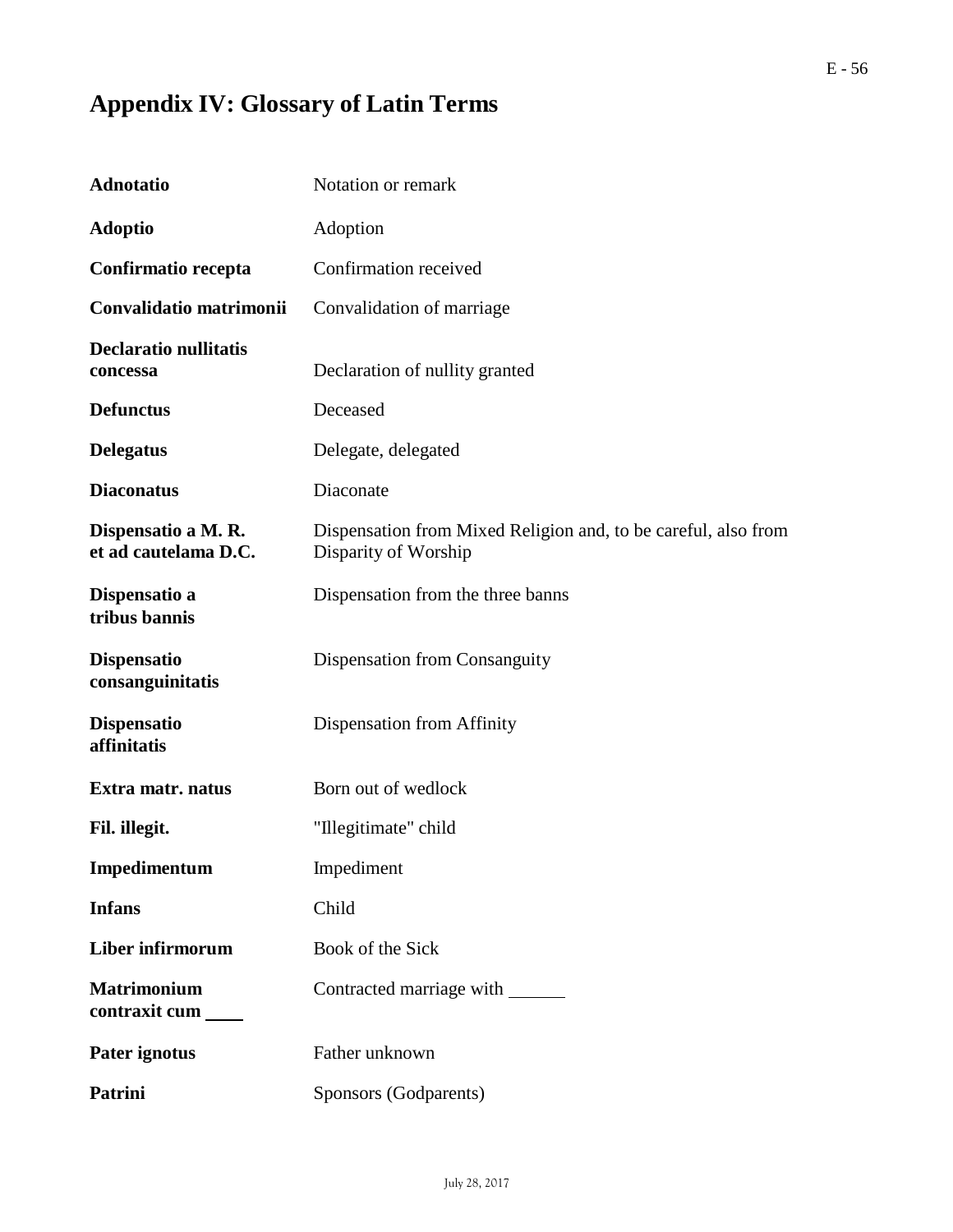| <b>Patrinus</b>                             | Sponsor (Godfather)                                      |
|---------------------------------------------|----------------------------------------------------------|
| Presbyteratus                               | Priesthood (Presbyterate)                                |
| Presbyter                                   | Priest                                                   |
| <b>Procurator</b>                           | Proxy                                                    |
| <b>Professio Solemnis</b>                   | Solemn profession (in a religious order of men or women) |
| <b>Prohibitio</b>                           | Prohibition                                              |
| <b>Proles</b>                               | Child, children (offspring)                              |
| <b>Sacerdos</b>                             | Priest                                                   |
| <b>Sacer ordo</b><br>Presbyteratus receptus | Sacred Order of Priesthood received                      |
| <b>Sacer ordo</b><br>Subdiaconatus receptus | Sacred Order of Subdiaconate received                    |
| <b>Testes</b>                               | Witnesses                                                |
| <b>Testis</b>                               | Witness                                                  |
| Validatio matrimonii                        | <b>Convalidation of Marriage</b>                         |
| <b>Ritus Suppleti</b>                       | <b>Rites Supplied</b>                                    |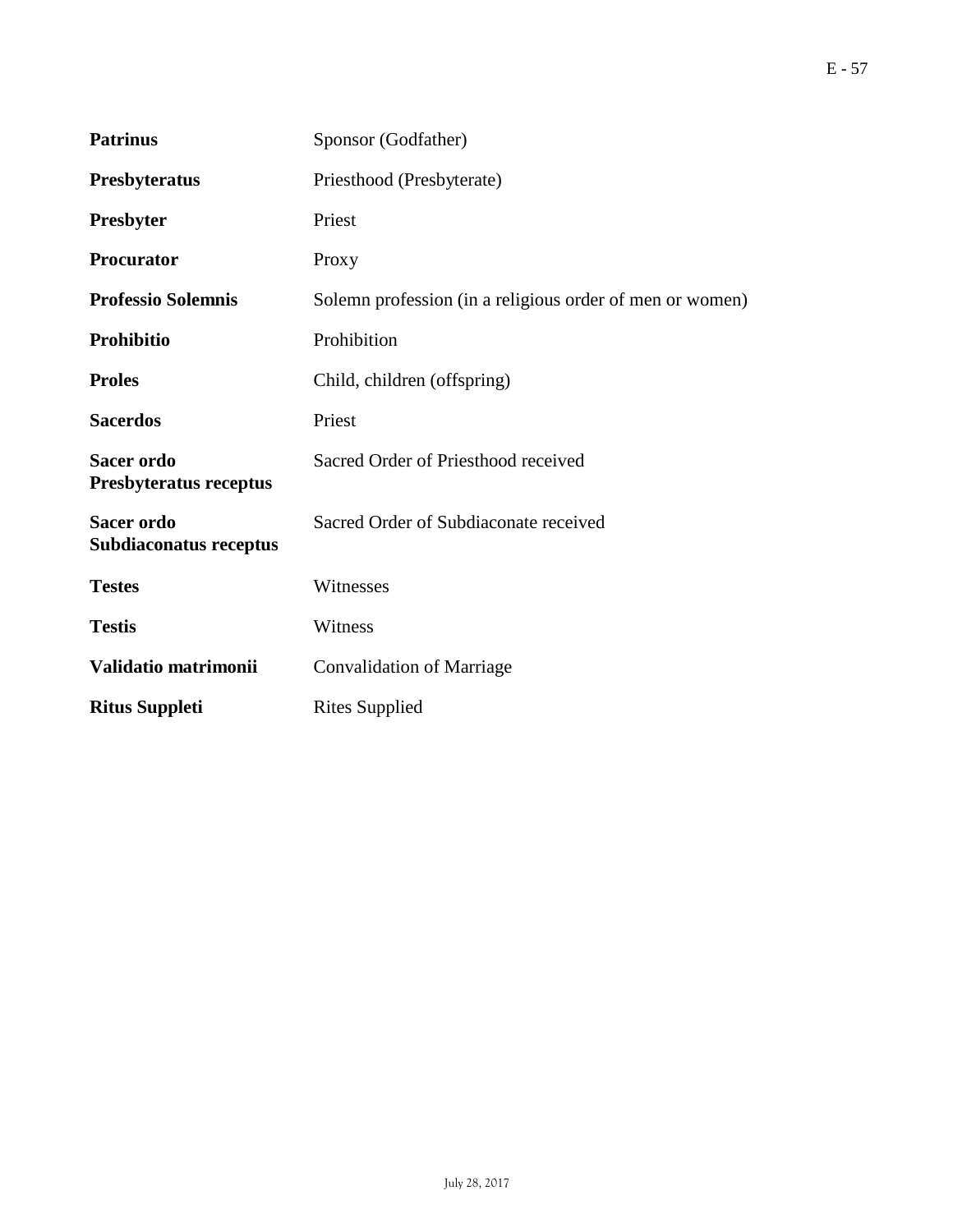# **Appendix V: Publications**

*New Commentary on the Code of Canon Law.* The Canon Law Society of America. Paulist Press, New York, 2000. John P. Beal, et al., pds.

*Guidelines for Access to Diocesan Archives*. Association of Catholic Diocesan Archivists. 1991.

*Guidelines in Record Keeping for Pastors, Secretaries, and Other Support Staff*. Diocese of Austin, 1992. Prepared by Kinga Perzynska.

*Guide to Record Retention: Requirements*. Annually published. Superintendent of Documents, U.S. Government Printing Office, Washington, D.C. 20402.

John Huels. *Catechumenate and the Law*. Liturgical Press, 1994. This book offers a thorough discussion of the rights of the catechumenate and Church law.

*Introduction to Archives and Records Management for Parishes, Faith Communities, and Schools*. Archdiocese of Seattle, 1997. Prepared by Christine Taylor.

James M. O'Toole. *Basic Standards for Diocesan Archives: A Guide for Bishops, Chancellors, and Archivists*. Chicago: Association of Catholic Diocesan Archivists, 1991.

Gary M. Peterson, Trudy Huskamp Peterson. *Archives & Manuscripts: Law*. Basic Manual Series. Society of American Archivists. Chicago, 1985.

*The Pontifical Commission for the Cultural Heritage of the Church*. *Circular Letter: The Pastoral Function of Church Archives. Vatican City, February 2, 1997*. The Pontifical Commission for the Cultural Heritage of the Church, Vatican, 1997.

*Records Management for Parishes and Schools. Diocese of Bismarck, 1985.* Compiled by David P. Gray. Reprinted with permission and distributed by the Association of Catholic Diocesan Archivists.

*The Rites of the Catholic Church (Volumes I, IA, and II)*. Pueblo Publishing Co., 1991. This is the English translation of all rituals of the Catholic Church, particularly the sacraments.

*Sacramental Records Manual*. Archdiocese of Seattle, 1996. Prepared by Christine Taylor.